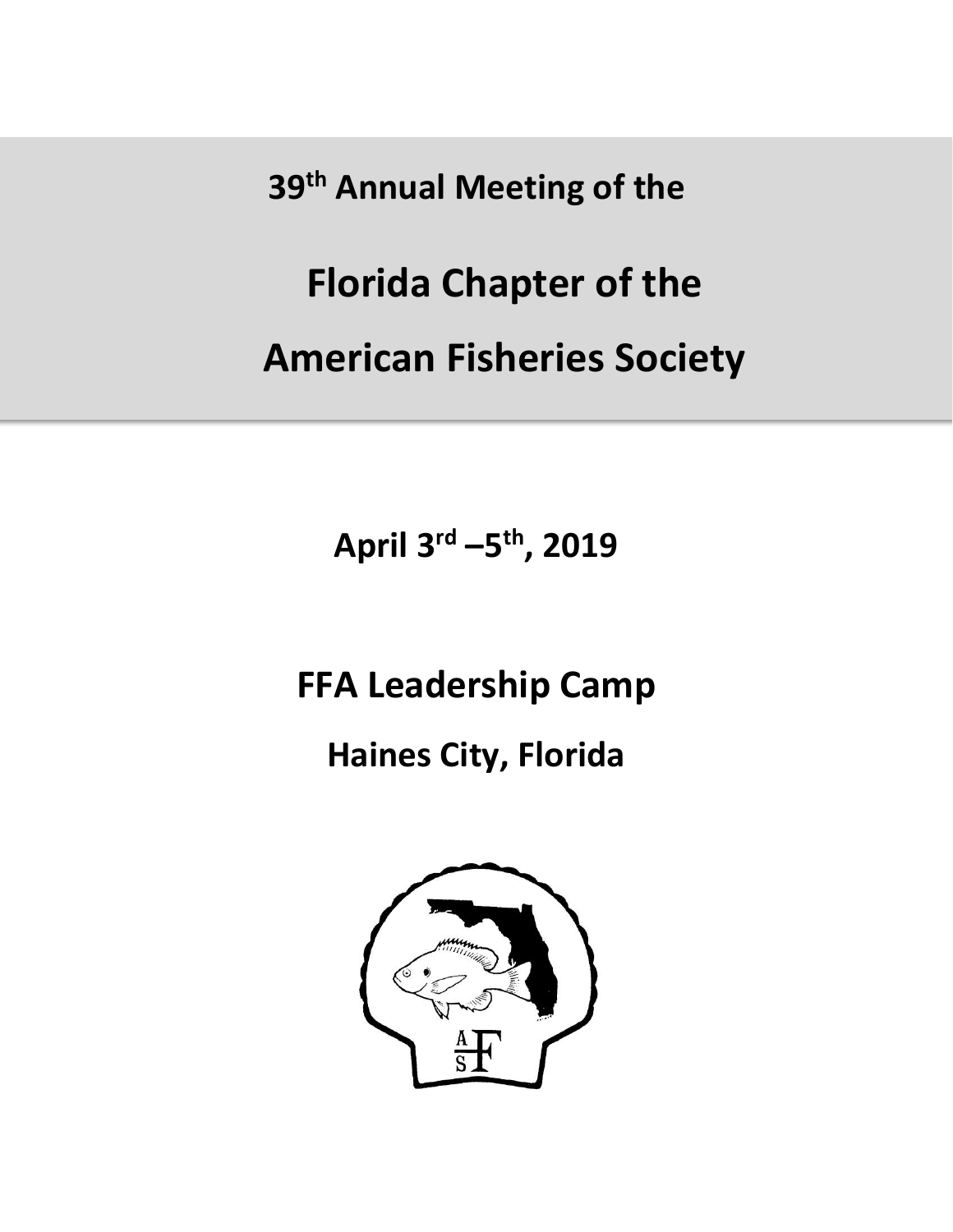#### **The Florida Chapter of the American Fisheries Society**

#### Chapter Officers

President: Nick Trippel, FWC President-Elect: Bob Heagey, FWC Past President: Jeff Hill, UF Secretary-Treasurer: Kevin Johnson, FWC

#### Major Contributors for our Annual Meeting

Webmaster: Eric Sawyers, FWC Newsletter Editor: Scott Bisping, FWC Raffle Co-Chairs: Amanda Croteau & Chelsey Crandall, UF Student Travel Awards: Chuck Cichra, UF Roger Rottmann Memorial Scholarships: Chuck Cichra, UF Rich Cailteux Award: Eric Nagid, FWC Membership Database Manager: Larry Connor, FWC (retired)

#### Special thanks to

Symposium participants & all presenters

All moderators & judges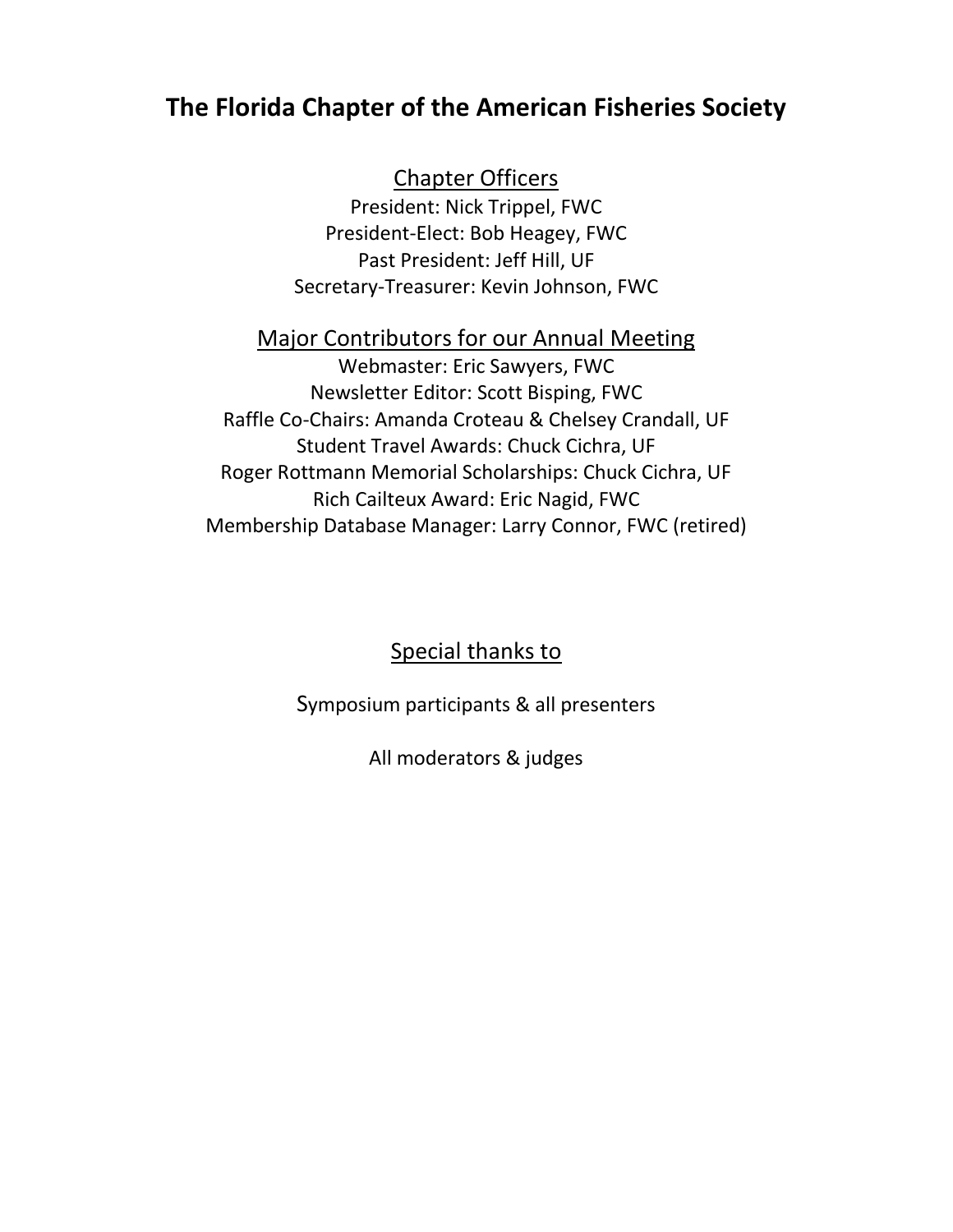### **39 th Annual Meeting of the Florida Chapter American Fisheries Society April 3-5, 2019**

#### *FFA Leadership Camp, Haines City, Florida*

#### **Wednesday, April 3 rd**

| $11:00am - 6:00pm$                | Registration                                  |
|-----------------------------------|-----------------------------------------------|
| $1:00$ pm $-1:10$ pm              | <b>Welcome and Announcements</b>              |
| $1:10$ pm – $3:40$ pm             | <b>Contributed Papers</b>                     |
| $3:50$ pm $-5:10$ pm              | Symposium: Technology- the Catch in Fisheries |
| $5:10$ pm – 7:00pm                | Poster Setup                                  |
| $6:00 \text{pm} - 7:00 \text{pm}$ | Dinner                                        |
| $7:00 \text{pm} - 8:00 \text{pm}$ | <b>Formal Poster Session</b>                  |
|                                   | Followed by BONFIRE SOCIAL                    |

#### **Thursday, April 4 th**

| $7:00$ am – 8:10am                | <b>Breakfast</b>                                          |
|-----------------------------------|-----------------------------------------------------------|
| $7:00am - 6:00pm$                 | Registration                                              |
| $8:10$ am – $8:15$ am             | Announcements and Welcome                                 |
| $8:15am - 12:00pm$                | Symposium: Technology- the Catch in Fisheries             |
| $12:00$ pm – 1:15pm               | Lunch                                                     |
| $12:10$ pm – 1:10pm               | Optional Workshop: New Technology for Fisheries           |
| $1:15 \text{pm} - 5:00 \text{pm}$ | Symposium: Technology- the Catch in Fisheries             |
| $5:00 \text{pm} - 6:00 \text{pm}$ | <b>Student Subunit Meeting</b>                            |
| $6:00 \text{pm} - 7:00 \text{pm}$ | Dinner                                                    |
| $7:00 \text{pm} - 8:00 \text{pm}$ | <b>Chapter Business Meeting &amp; Award Presentations</b> |
|                                   | Student Awards: Travel and Roger Rottmann Scholarship     |
|                                   | Professional Awards: Rich Cailteux Award                  |
|                                   | Followed by the RAFFLE, AUCTION & BONFIRE SOCIAL          |

#### **Friday, April 5 th**

| $7:00$ am $-8:10$ am               | <b>Breakfast</b>                |
|------------------------------------|---------------------------------|
| 7:00am - 9:00am                    | Registration                    |
| 8:10am – 8:15am                    | Announcements                   |
| 8:15am – 12:05pm                   | <b>Contributed Papers</b>       |
| $12:05 \text{pm} - 1:00 \text{pm}$ | Lunch & Awards presentation:    |
|                                    | <b>Best Papers/Best Posters</b> |
|                                    | Power Tie                       |
|                                    | Lampshade Awards                |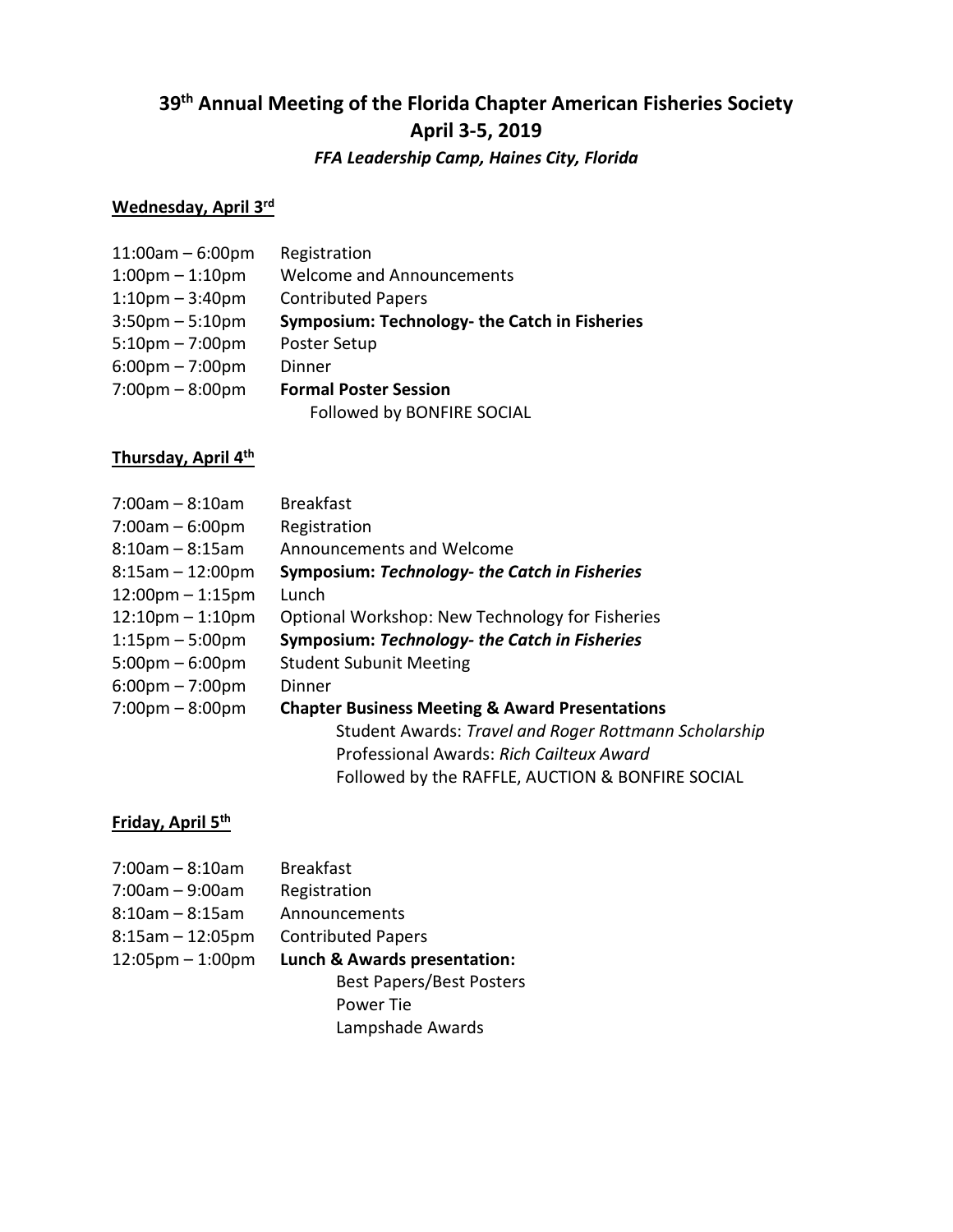#### **Day-By-Day Agenda – 39 th Annual Meeting, 2019 - Florida Chapter American Fisheries Society**

#### **Wednesday, April 3 rd**

11:00am – 6:00pm **Registration** 1:00pm – 1:10pm **Welcome – Nick Trippel, Chapter President**

*Contributed Papers 1* **Moderator:** Nick Trippel, FWC

1:10pm – Meade, M., T. Laberge, D. Carballosa, T. Desporte, Y. Fioyale, and S. Sierra. The use of traditional and contemporary methods for surveying fish fauna in South Florida inland waters

1:30pm – Dluzniewski, T., A. Stanfill, E. Johnson, and L. Simonton. Investigating Drivers of Winter Shifts in Fish Abundance in the Homosassa River System

1:50pm – Hatcher, H., A. Strickland, and S. Bisping. Preserving a Potential State Record Fish

#### **2:10pm – Break**

#### *Contributed Papers 2* **Moderator:** Drew Dutterer, FWC 2:20pm - \*Schulz, K., P. Stevens, J. Hill, A. Trotter, J. Ritch, J. Patterson, and Q. Tuckett. Exploring Fisheries Aspects of Large-Scale Habitat Restoration in Tampa Bay

2:40pm – Jones, S., B. Thompson, and D. Nelson. Estimating the population change from vegetation expansion at Lake Griffin, FL

3:00pm – Trotter, A., J. Ritch, J. Carroll, D. Westmark, K. Cook, and K. Rynerson. Analysis of reproductive hormones as an indicator of skipped reproduction in a protandric hermaphrodite, Common Snook (*Centropomus undecimalis*)

3:20pm – \*Lipscomb, T., A. Wood, S. Ramee, M. DiMaggio. Characterization of Larval Digestive System Ontogeny in *Gymnocorymbus ternetzi*: Progress Toward Feeding Optimization

#### **3:40pm – Break**

#### **Symposium –** *Technology- the Catch in Fisheries*

 **Moderator:** Eric Weather, FWC 3:50pm - \*Ilich, A., J. Brizzolara, S. Grasty, J. Gray, M. Hommeyer, C. Lembke, S. Locker, A.

Silverman, T. Switzer, A. Vivlamore, and S. Murawski. Mapping Benthic Habitat and Estimating Reef Fish Abundance using Towed Underwater Video and Multibeam Acoustics on the West Florida Shelf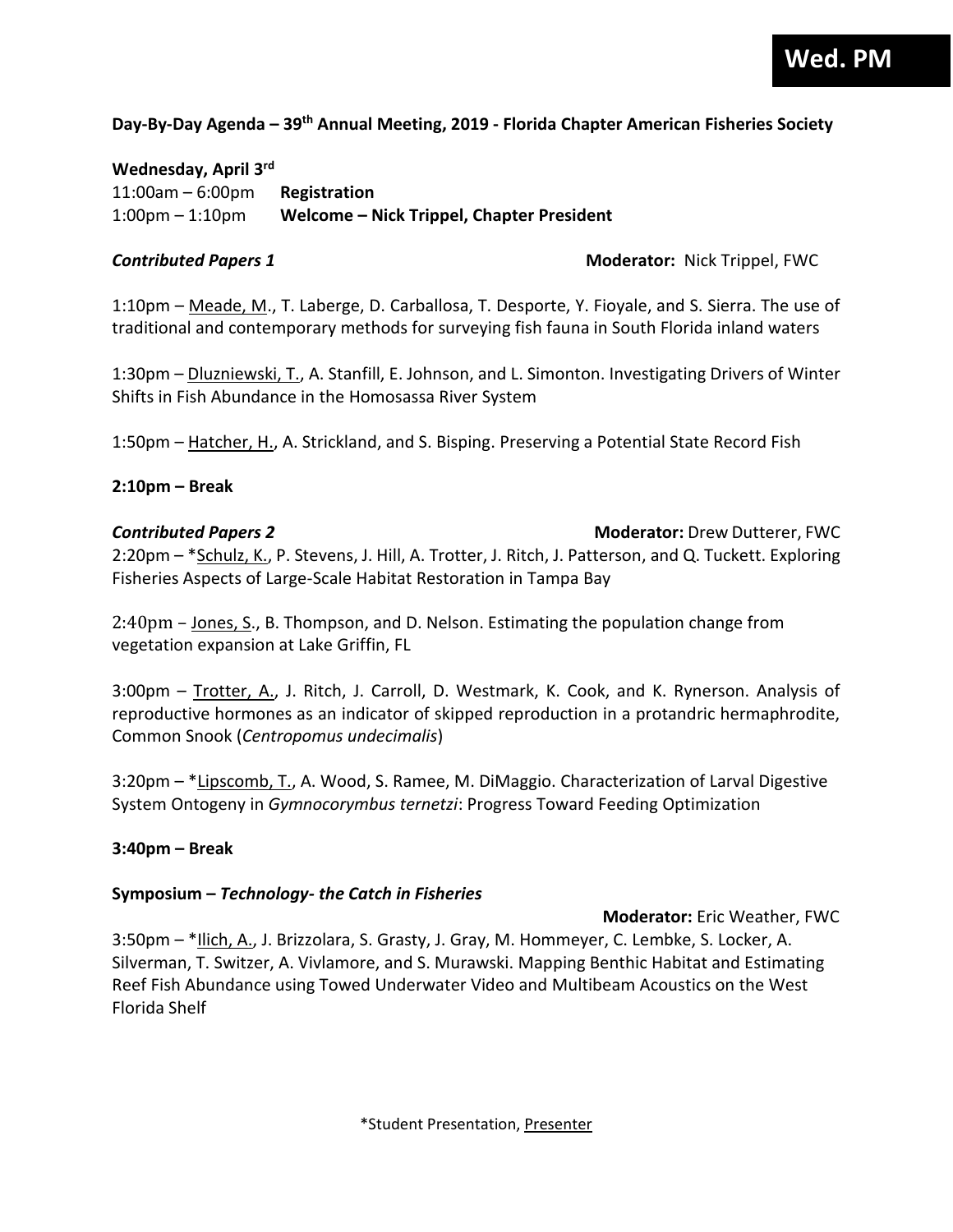4:10pm - Moncrief-Cox, H., J. Carlson, G. Norris, M. Wealti, B. Deacy and E. Scott-Denton. Development of video electronic monitoring systems to monitor smalltooth sawfish (*Pristis pectinata)* interactions in the shrimp trawl fisheries of the southeastern United States, with application to other protected species and large bycatch

4:30pm - Moncrief-Cox, H., S. Gulak, A. Mathers, M. Enzenauer, and J. Carlson. Improving Observer Programs through Incorporation of a Data Transfer Application on Tablet Computers

4:50pm – \*Vecchio, J.L, and E.B. Peebles. Fish eye-lens isotopes as indicators of larval distribution on the West Florida Shelf

6:00pm – 7:00pm **Dinner** 7:00pm – 8:00pm **Formal Poster Session** (Beverages and snacks in the poster area) Followed by BONFIRE SOCIAL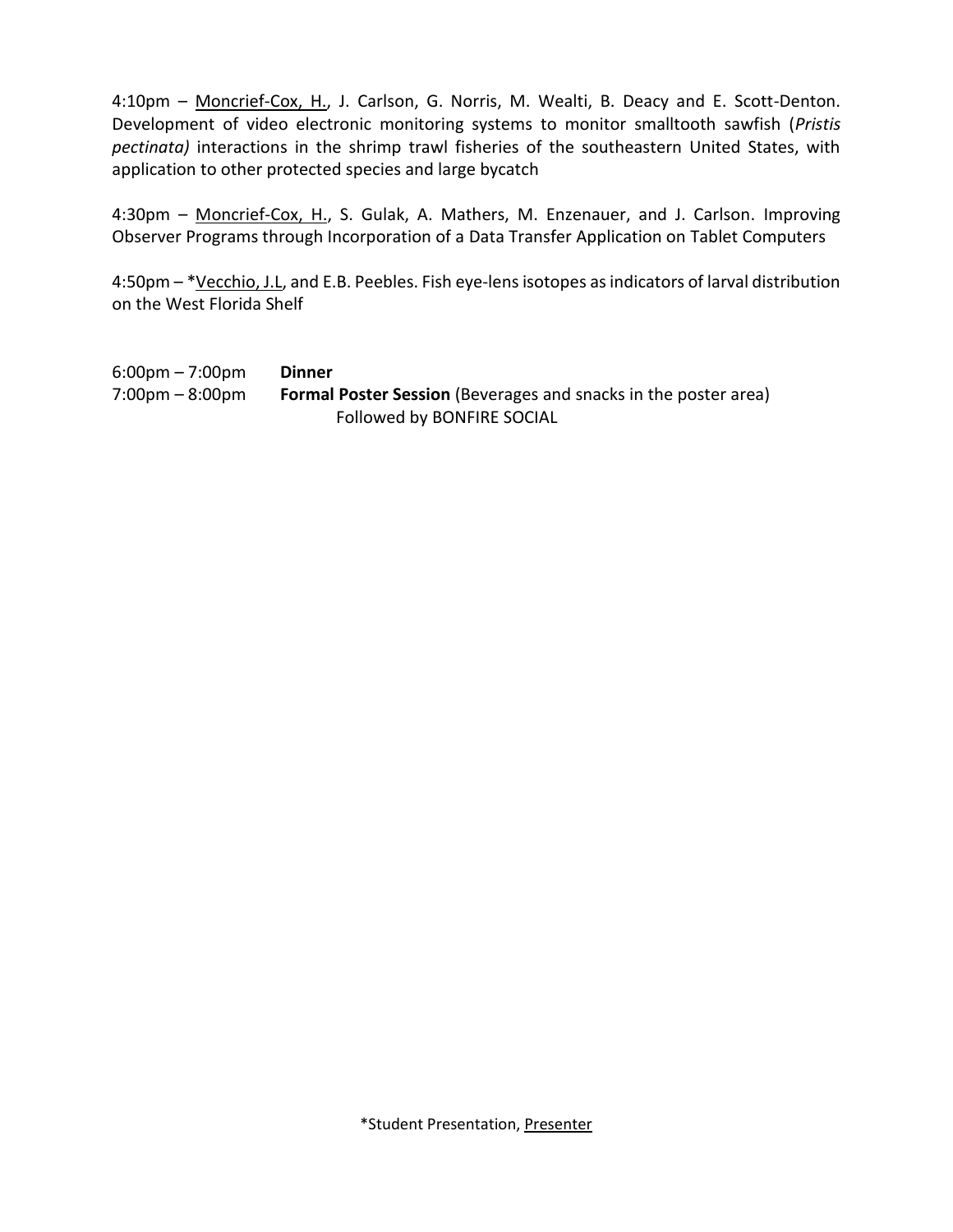#### **Wed. Evening**

#### **Poster Session (7:00pm – 8:00pm)**

(In alphabetical order by presenting author)

Anderson, C., T. Lange, D. Richard, G. DelPizzo, B. Fontaine, A. Bernhardt, T. Tuten and J. O'Connor. Satellites, Sondes, and Shallow Water Fishes: A Habitat Restoration Evaluation

Asp, E., Q. M. Tuckett, L. Lapham, and J. E. Hill. Invasion Potential of Common Pomacentrids in the Marine Aquarium Trade

Barbara, B., K. Flaherty-Walia, A. Collins, and D. Jones. Comparing Goliath Grouper presence to reef fish community structure: An assessment of artificial reefs in the eastern Gulf of Mexico

Crandall, C. and K. Lorenzen. Citizen science, participatory research, public engagement in the process of science… what exactly are we doing and what should we call it?

\*Eggenberger, C., R. Santos, T. Frankovich, C. Madden, J. Nelson, and J. Rehage. Habitat preference and resource use of Common Snook (*Centropomus undecimalis*) in altered coastal Everglades lakes

\*Espriella, M. and V. Lecours Using Geographic Object-Based Image Analysis to Characterize Oyster Reefs: A feasibility Study

\*Kircher, L., D. Frazier, J. Young, and J. Baldwin. Does High Discharge Cause Movement from Snook Spawning Aggregations?

\*Lapham, L.<sup>1</sup>, Q. Tuckett<sup>1</sup>, and J. Hill. Risk-Based Approach to Evaluate Alligator Gar Atractosteus spatula Aquaculture in Florida

\*Lewis, J.P., J.H. Tarnecki, S.B. Garner, D. D. Chagaris, and W. F. Patterson III. Changes in reef fish community structure following the *Deepwater Horizon* Oil Spill

Lindelien, S., A. Dutterer and C. Anderson. Developing a Non-lethal Aging Method Using Largemouth Bass Dorsal Spines Collected in Florida

Marbury, A. Seasonal Use and Residence Time of Morones in Silver Glen Springs, FL

\*Moreno M. and W. Pine. Using living data to inform restoration and monitoring: An example from Lone Cabbage Reef

Neidig, C., M. Lee, J. Gill, W. Derr, W. Wolf, M. Hickey, G. Cuddihy, G. Sato, and D. Roberts. Electronic Monitoring - Emerging Technology and Platform for Science in the Gulf of Mexico Commercial Reef Fish Fishery

O'Connor,J., C. Anderson, and T. Tuten. Distribution and Status of Blackbanded Sunfish *Enneacanthus chaetodon* in Florida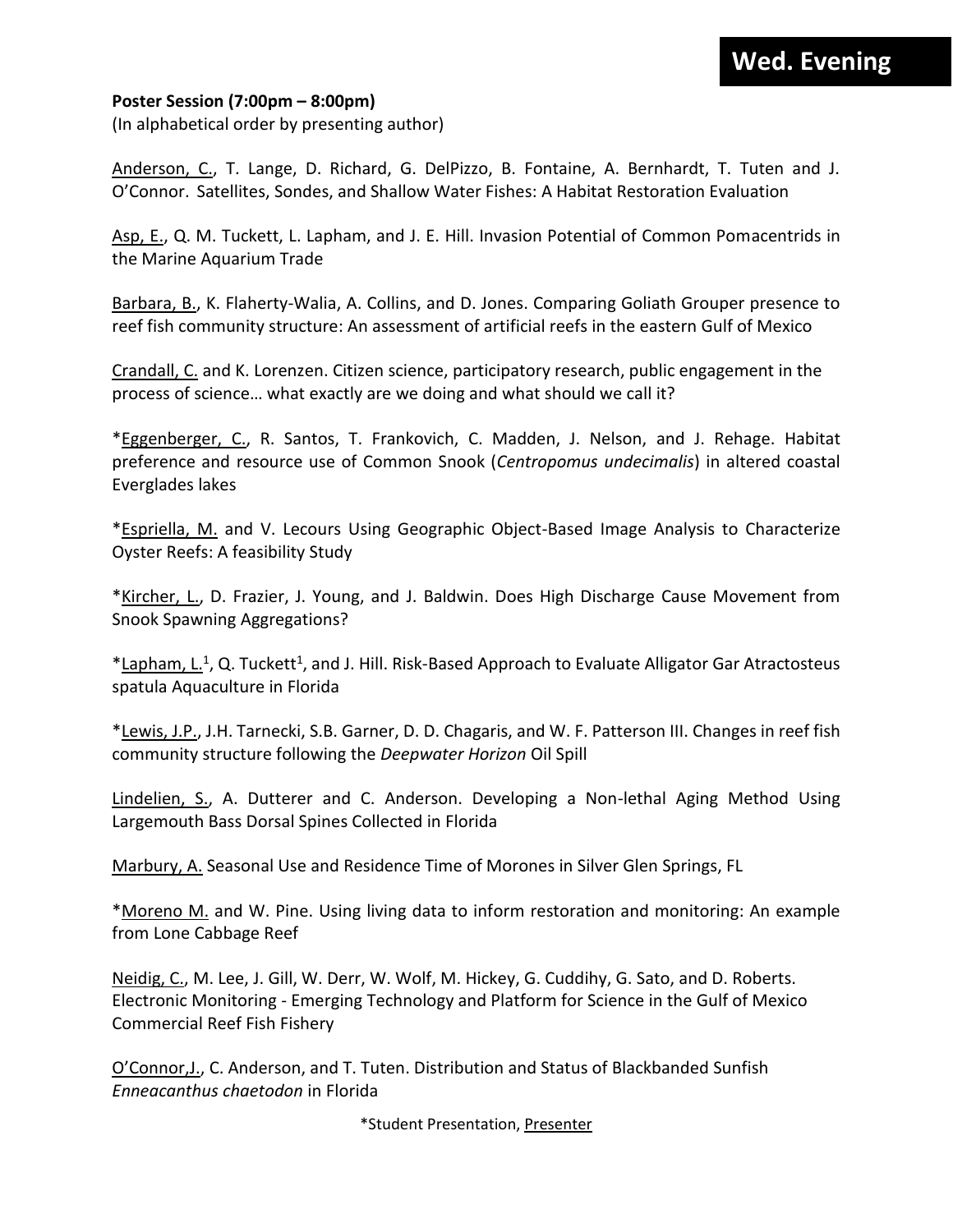Ritch, J., A. Trotter, and P. Stevens. Using Geomorphic Proximity as a Tool to Better Understand Fish Habitat Use in Coastal Rivers

\*Schwartz, M. The Effects of Nutrient Reduction on the Water Quality and Largemouth Bass *Micropterus salmoides* Population in Lake Alice, Gainesville, Florida

\*Sowaske G., S. Woolley, T. Lipscomb, and M. DiMaggio. Evaluating Larviculture Protocols for Pelagic Spawning Marine Ornamental Species

Steward, C. Creating an effective poster

Viadero N., J.A. Massie, R. O. Santos, and J. S. Rehage. Bass in the Coast: Patterns of Seasonal Habitat Use by Florida Largemouth Bass in the Upper Shark River, Everglades National Park

\*Vecchio, JL, CD Stallings, JS Curtis, AA Wallace, and EB Peebles. The *δ* <sup>15</sup>N in teleost muscle and liver tissue varies predictably and can be used as an indicator of site fidelity

Wall, K., S. Lowerre-Barbieri, J. Bickford, H. Menendez, and S. Walters-Burnsed. Red Snapper (*Lutjanus campechanus*) and Red Grouper (*Epinephelus morio)* movement in the eastern Gulf of Mexico

\*Weeks, K. and R. Tharp. Stomach Content Analysis of *Cichlasoma urophthalmus* (Mayan Cichlid) in the Tampa Bay Watershed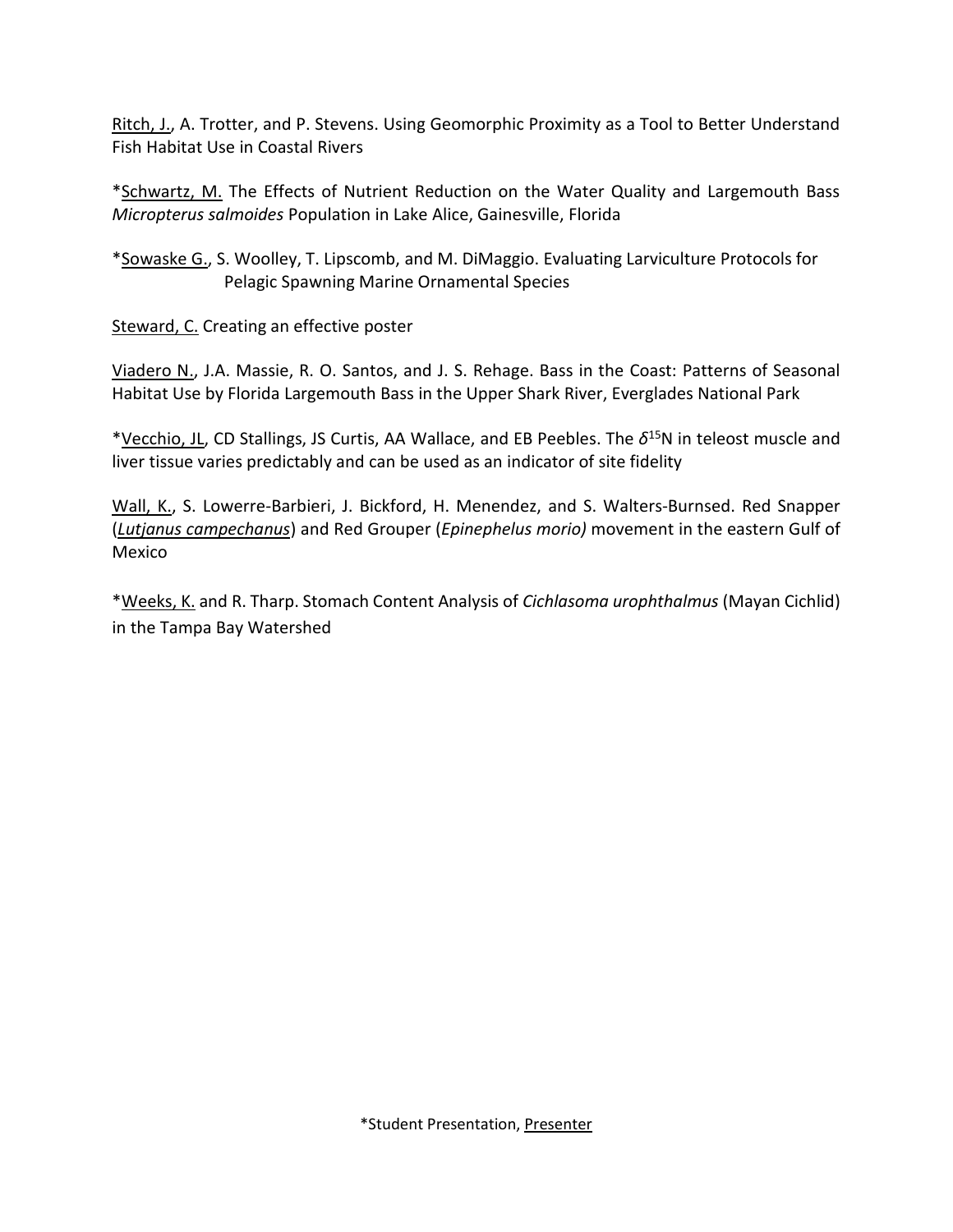#### **Day-By-Day Agenda - 39 th Annual Meeting, 2019 - Florida Chapter American Fisheries Society**

| Thursday, April 4th   |                                                              |
|-----------------------|--------------------------------------------------------------|
| 7:00am – 8:10am       | <b>Breakfast</b>                                             |
| $7:00am - 6:00pm$     | Registration                                                 |
| $8:10$ am – $8:15$ am | Welcome – Bob Heagey, Chapter President-Elect, Program Chair |

#### **Symposium:** *Technology- the Catch in Fisheries*

 **Moderator:** Brent Winner, FWC

8:15am – Switzer, T., S.F. Keenan, S.L. Parks, E. Weather, S. Stahl, A. Knapp, J. Davis, B. Pittinger, A. Tyler-Jedlund, N. Roman, R. Munnelly, J. Herting, T. VanDoornik, C. Michael, J. Petty and R.F. Heagey. Incorporating technology to improve the utility of fishery-independent survey data: ongoing efforts by the state of Florida

8:35am – Weather, E., R. T. Munnelly, T.S. Switzer, and S.F. Keenan. The incorporation of hydroacoustics into reef fish video surveys in the eastern Gulf of Mexico

8:55am – Davis, J., T. Switzer, S. Keenan, and A. Knapp. Not all low-relief habitats are created equal: insights into the varied quality of reef habitats in the eastern Gulf of Mexico

9:15am – Parks, S.L., T. Switzer, K. Thompson, S. Keenan, H. Christiansen, B. Pittinger, A. Tyler-Jedlund, N. Roman, J. Herting, R. Maloney, C. Michael, and R. Munnelly. Length estimation of reef fishes from stereo-baited remote underwater video (S-BRUV) arrays in the eastern Gulf of Mexico: Adapting to evolving technologies without sacrificing science

#### **9:35am – Break**

#### **Symposium:** *Technology- the Catch in Fisheries*

**Moderator:** Alexis Trotter, FWC

9:50am – Neidig, C., D. Roberts, M. Lee, J. Steinwachs, T. Taccardi, R. Ryterman, D. Law, B. Hilbrunner, and S. Hayes. Electronic Monitoring - Emerging Technology and Platform for Science in the Gulf of Mexico Commercial Reef Fish Fishery - Pilot Investigations - Underwater Camera and Digital Ruler

10:10am – Weidner, T., D. Gandy, S. Parks, and T. Switzer. Evaluating sampling bias in estimates of size composition of four managed reef fishes as determined from underwater stereo-video surveys.

10:30am – Bradshaw, C.B. and S. Brown. Taking a swipe at updating commercial fisheries reporting

#### **10:50am – Break**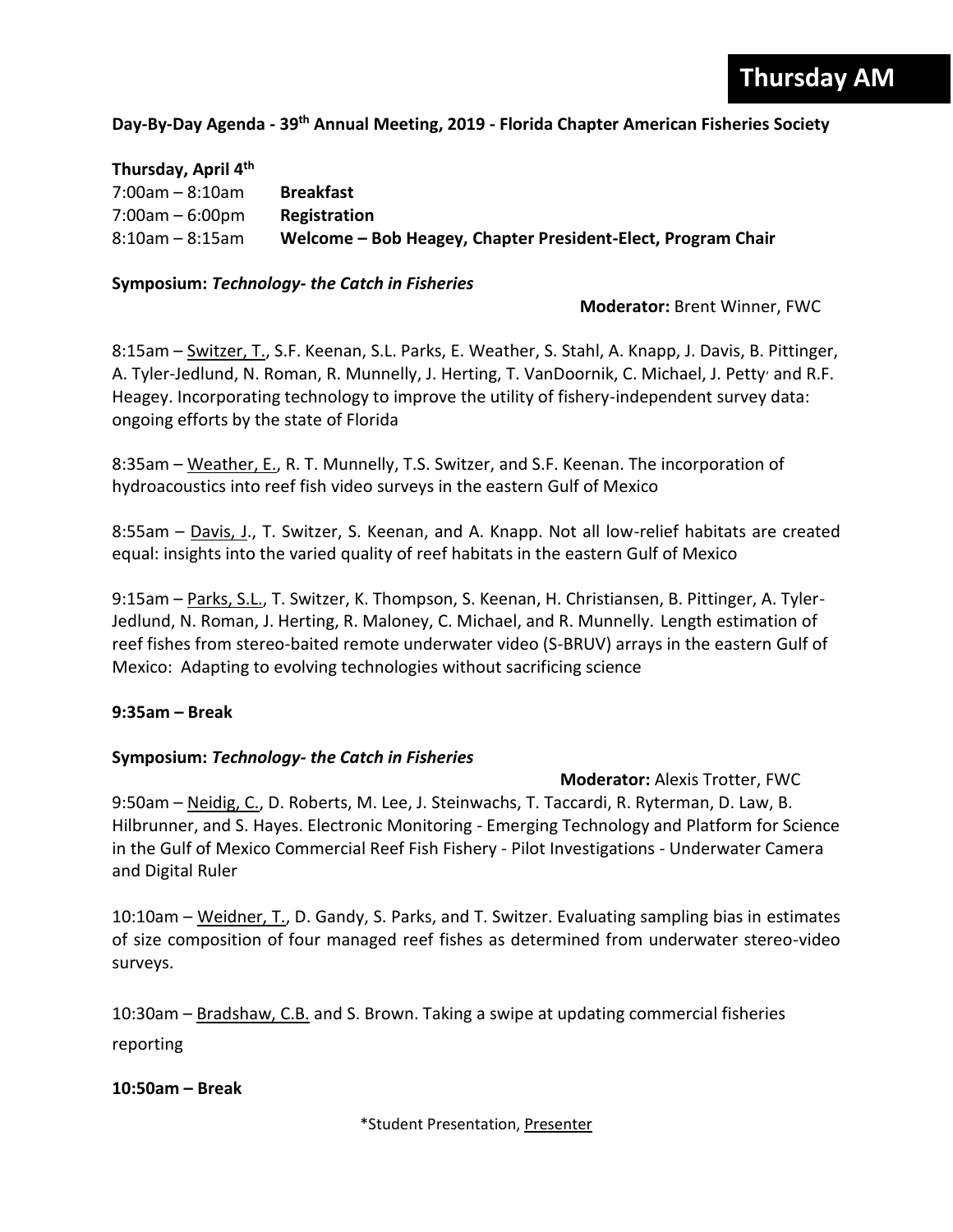#### **Symposium:** *Technology- the Catch in Fisheries*

#### **Moderator:** Jeff Hill, UF

11:00am – Garner, S.B. and W.F. Patterson. Comparing video-based methods for collecting reef fish length measurements with micro remotely operated vehicles

11:20am – Dutterer, D. Trophy bass telemetry—cracking the riddle of Kingsley Lake

11:40am – Thompson, B. and N. Feltz. Evaluation of tools used to assess delayed mortality for Florida Largemouth Bass in summer fishing tournaments

**12:00pm – 1:15 Lunch and optional workshop –"Autonomous Data Collection"** Michael Higgs Higgs Hydrographic Tech

### **Thursday PM**

#### **Symposium:** *Technology- the Catch in Fisheries*

**Moderator:** Brent McKenna, FAU

1:15pm – Flaherty-Walia, K.E., B.J. Williams, B. Barbara, B.L. Winner, T.S. Switzer, S.F. Keenan, P.W. Stevens, and T.C. MacDonald. Fish communities associated with hard bottom habitats in Tampa Bay; new methodology for an undersampled habitat

1:35pm - Winner, B., T.S. Switzer, C.H. Purtlebaugh, J. P. Davis and S.F. Keenan. Utility of a habitat-based, fisheries-independent hooked-gear survey for characterizing reef fish populations in the eastern Gulf of Mexico: Are All Anglers 'Created' Equal?

1:55pm – Purtlebaugh, C.H. and J. Polasik. Range expansion and movement of Common Snook, *Centropomus undecimalis*, in the Cedar Keys area, Florida

#### **2:15pm – Break**

#### **Symposium:** *Technology- the Catch in Fisheries*

**Moderator:** Chelsey Crandall, UF

2:30pm – Roberts, D., C. Neidig, M. Lee, J. Steinwachs, T. Taccardi, and R. Schloesser. Exploratory Use of Electronic Monitoring to Spatially Characterize Distribution and Catch of Targeted Reef Fish and Bycatch along the West Florida Shelf

2:50pm – Johnson, K. and C. Bodine. Remote Sensing Technology in Support of Freshwater Fisheries Monitoring, Management, and Research

3:10pm – Stevens, P.W., G.R. Poulakis, D.A. Blewett, A.A. Trotter, and J.L. Ritch. Identification, protection, and restoration of fish nursery habitats: spatial considerations and use of technology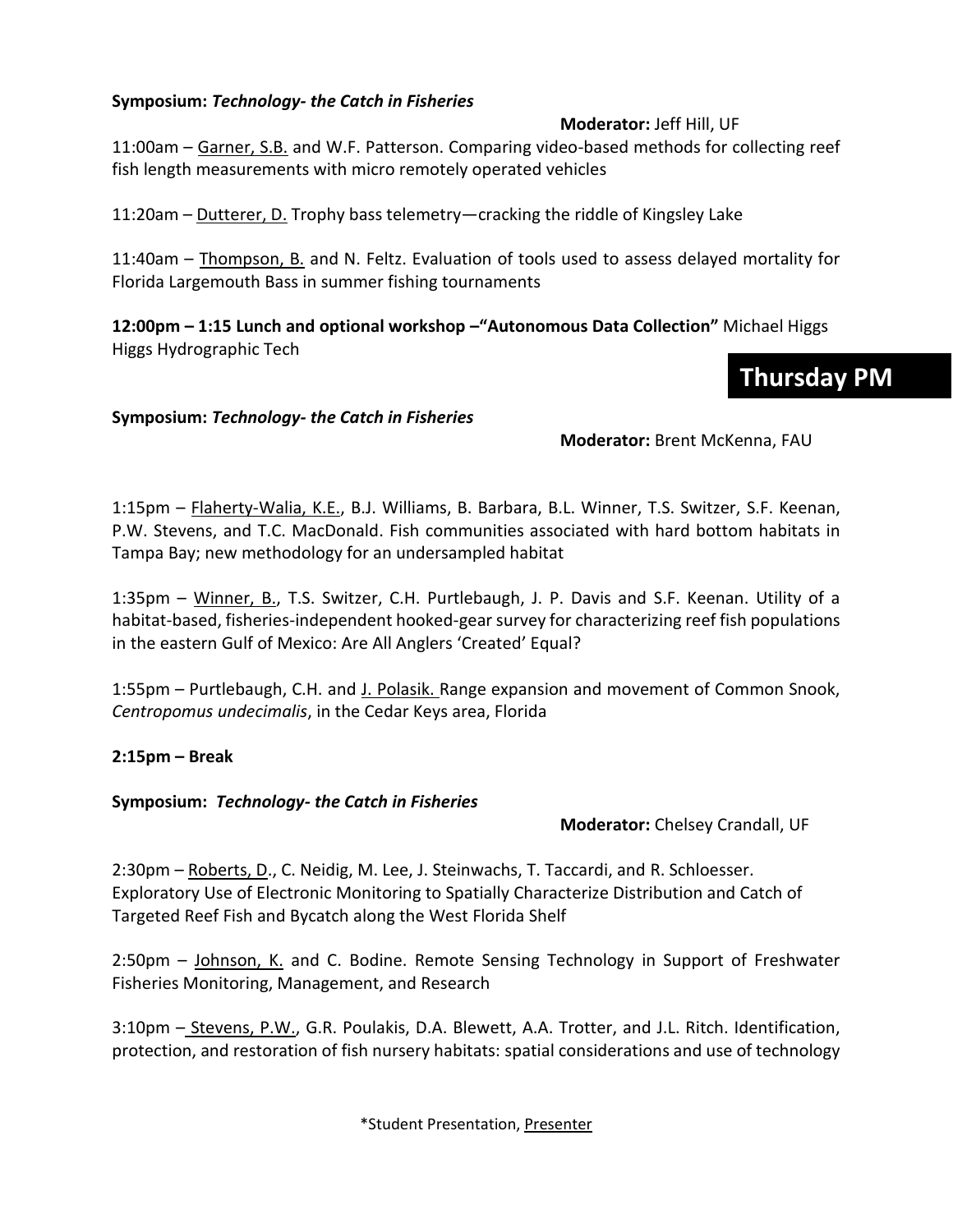3:30pm – E.V. Camp, K. Lorenzen, and R. Arhens. Effects of artificial reefs on recreational fisheries: what we don't know might hurt us

#### **3:50pm – Break**

#### **Symposium:** *Technology- the Catch in Fisheries*

**Moderator:** Bob Heagey, FWC

4:05pm – \*Bowers, B. and S. Kajiura. The Migratory Range of Blacktip Sharks, *Carcharhinus limbatus*, in the Western Atlantic

4:25pm - \* Vasbinder, K., C. Ainsworth, G. Zapfe<sup>,</sup>, R. Weisberg, and Y. Liu. Larval Vertical Migration Patterns and Their Impact on Larval Dispersal in the Gulf of Mexico

4:45pm – Symposium Wrap-up/Discussion

5:00pm - Announcements – Bob Heagey

5:00pm – 6:00pm **Student Subunit Meeting** (all students please attend) 6:00pm – 7:00pm **Dinner** 7:00pm – 8:00pm **Chapter Business Meeting & Awards** – everyone please attend! Student Awards (*Travel and Roger Rottmann Scholarship*) Professional Awards (*Rich Cailteux)* Followed by RAFFLE, AUCTION & bonfire social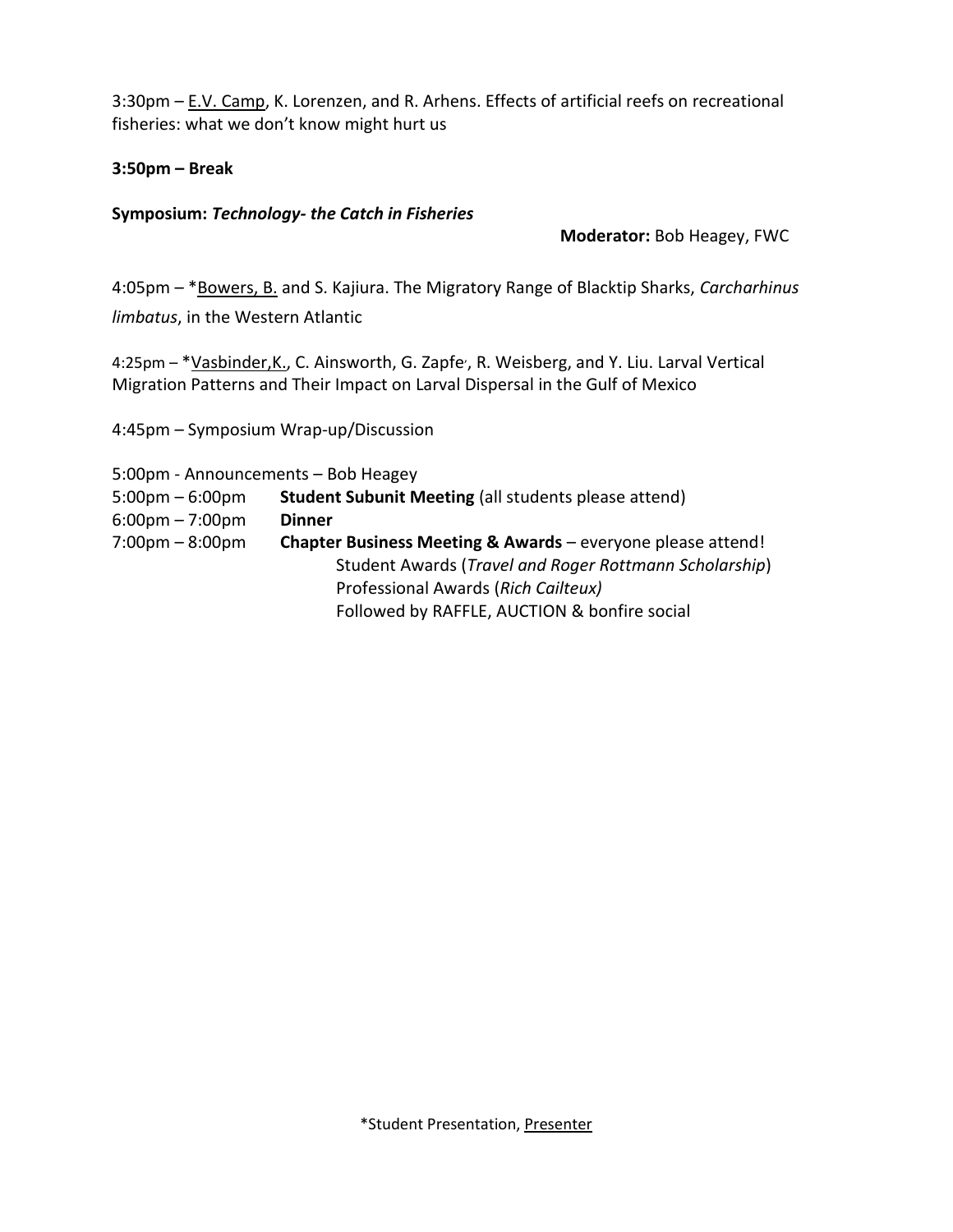#### **Day-By-Day Agenda – 39 th Annual Meeting, 2019 - Florida Chapter American Fisheries Society**

**Friday, April 5 th** 7:00am – 8:10am **Breakfast** 7:00am – 9:00am **Registration** 8:10am – 8:15am **Announcements**

#### *Contributed Papers 4* **Moderator:** Earl Lundy, FWC

8:15am – Rubec, P., C. Santi, X. Chen, and Y. Ghile. Predicting Spatial Distributions and Population Numbers of Species Life Stages with Simulated Water Withdrawals from the Lower Peace River-Charlotte Harbor System, Florida

8:35am – DiMaggio, M., T. Lipscomb, Q. Tuckett, A. Wood, S. Ramee, J. Patterson, and C. Watson. Evaluation of Culture Protocols for two Florida Native Ornamental Species: Elassoma gilberti and Pteronotropis *metallicus*

8:55am –\*Durland Donahou, A., Q. Tuckett, J. Laich, and J. Hill. Predation as Potential Biotic Resistance to African Clawed Frog *Xenopus laevis* Invasions

9:15am – Hill, J., Q. Tuckett, and C. Watson The Courts Rule on the Lacey Act: What Does This Mean for Non-Native Species Management?

9:35am – Recks, M. What to Do When the Science Doesn't "Say Anything" – Making Management Decisions and Addressing User Conflicts in Data Poor Fisheries

9:55am – Crandall, C., N. Morales, J. Hazell, and K. Lorenzen. Public meetings: who are we hearing from?

## **10:15am – Break**

**Contributed Papers 5 Moderator: Lauren Kircher, FAU** 

10:25am – Lundy, E. and P. Schueller. Developing Models Correlating Water Temperatures With Air Temperatures and Limnological Characteristics

10:45am– Asp, E., M. DiMaggio, A. Durland Donahou, M. Hauville, J. Hill, L. Lapham, K. Lawson, T. Lipscomb, K. Lohr, J. Patterson, A. Pilnick, S. Ramee, K. Schulz, G. Sowaske, S. Thomas, Q. Tuckett, and R. Yanong. Traits and trait change in 48 of the world's most highly-domesticated fishes

11:05am – Gandy, D., R. Gorecki, T. MacDonald, and K. Thompson. Essential nursery habitat of an iconic estuarine-dependent sportfish in Apalachicola Bay, FL using regression trees and spatial hot spot analysis.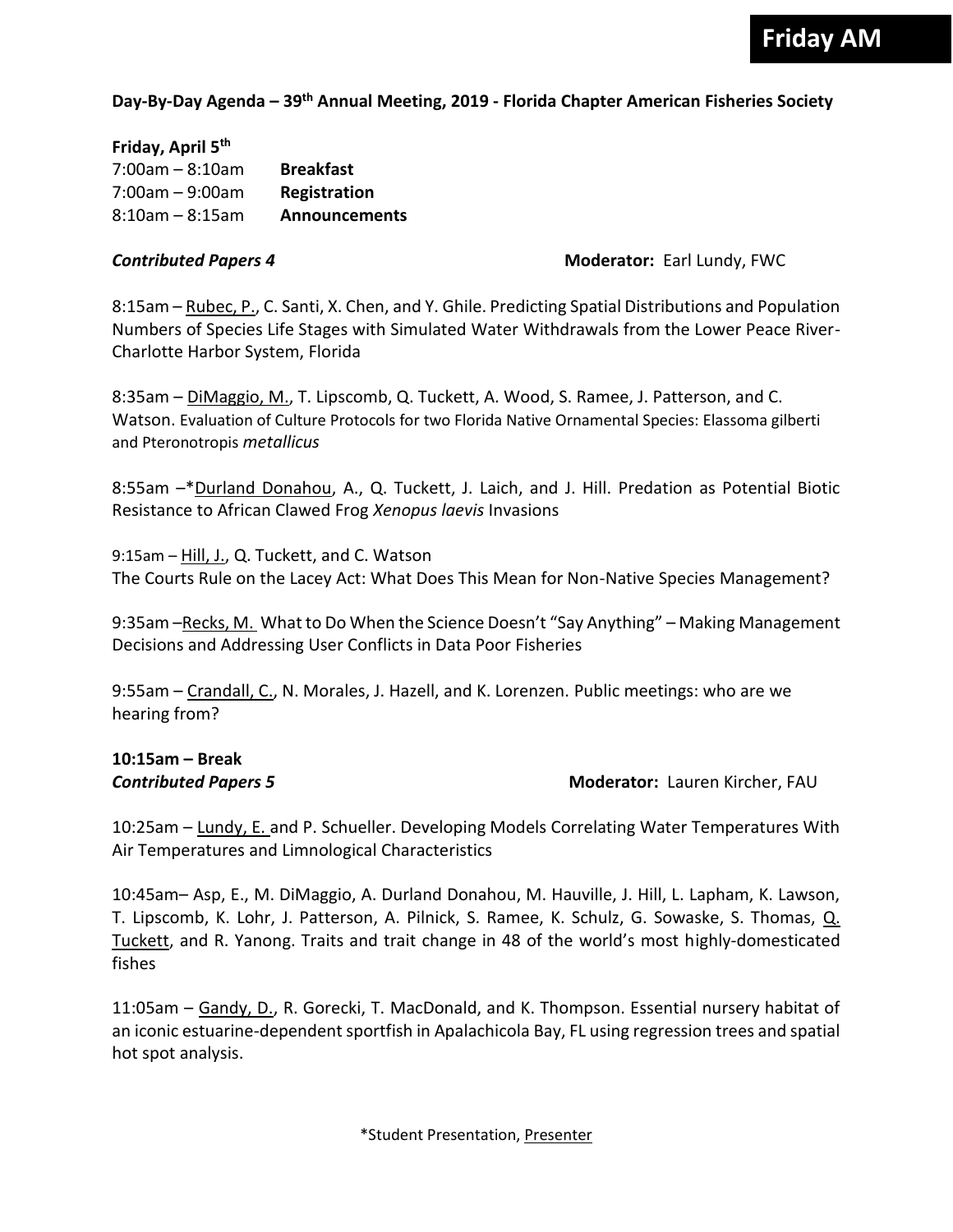11:25am – Norberg, M.J. , M. Recks, and K. Shipley. Incorporating stakeholder desires into Florida's marine fisheries management

11:45am - Nelson, D., B. Thompson, and N. Morales. Categorizing Lake Harris user groups and their opinions of hydrilla and hydrilla management

12:05pm – 1:00pm **Lunch & Awards Presentation** Jack Dequine Best Student Paper Best Professional Oral Presentation Best Poster Presentation – Student & Professional Power Tie & Lampshade awards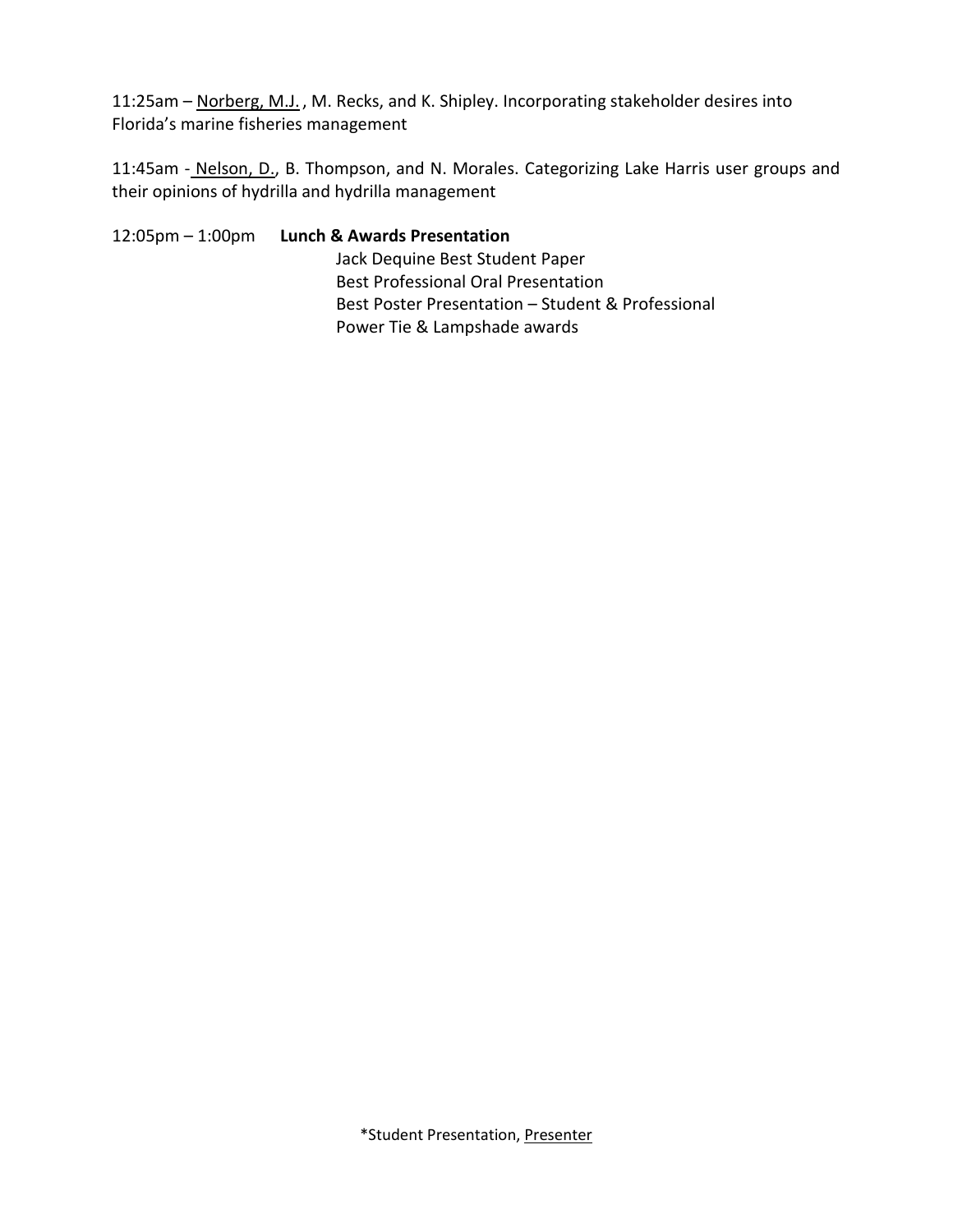#### **Abstracts for the 39 th Annual Meeting of the Florida Chapter of the American Fisheries Society**

#### **Anderson, C.<sup>1</sup> , T. Lange<sup>2</sup> , D. Richard<sup>2</sup> , G. DelPizzo<sup>2</sup> , B. Fontaine<sup>3</sup> , A. Bernhardt<sup>3</sup> , T. Tuten<sup>1</sup> and J. O'Connor<sup>1</sup>**

#### *Poster Presentation*

<sup>1</sup> Florida Fish and Wildlife Conservation Commission, Fish and Wildlife Research Institute, 7386 NW 71st Street, Gainesville, Florida 32653

<sup>2</sup> Florida Fish and Wildlife Conservation Commission, Fish and Wildlife Research Institute, 601 West Woodward Avenue, Eustis, Florida 32726

<sup>3</sup> Florida Fish and Wildlife Conservation Commission, Fish and Wildlife Research Institute, 525 Community College Parkway SE, Palm Bay, FL 32909

[christopher.anderson@myfwc.com](mailto:christopher.anderson@myfwc.com)

#### **Satellites, Sondes, and Shallow Water Fishes: A Habitat Restoration Evaluation**

Water level stabilization and excessive growth of invasive aquatic plants have contributed to an accelerated rate of lake succession in East Lake Tohopekaliga (ELT). A lake drawdown and subsequent habitat restoration will commence on October 1, 2019. Restoration of the littoral zone habitat will be conducted by controlling monocultures of invasive emergent vegetation via herbicide treatment and prescribed burning. Additionally, woody vegetation, tussocks and associated organic material will be mechanically removed from the littoral zone. The objective of this study is to evaluate the short and long-term impacts to shallow water ( $\leq 0.61$ m) fish communities, water quality (e.g., diel dissolved oxygen regimes) and habitat structure/composition (e.g., aquatic vegetation density and depth of organic sediment) across a gradient of habitat restoration and enhancement actions. Pre-restoration sampling was conducted in 2016, 2018, and will be completed in 2019. Post-restoration sampling will be conducted for at least 2 years following the completion of restoration activities in 2020. Gears used in this study include mini-fyke nets, dissolved oxygen logging sondes, and sediment cores, which sample the shallow water fish community, dissolved oxygen regimes, and thickness of the organic sediment, respectively. Qualitative assessments of aquatic vegetation density and species composition are also completed at each site. Whole-lake submersed and emergent vegetation maps for ELT have been made for the pre-treatment condition via EcoSound and EcoSat surveys (BioBase, Minneapolis, MN), respectively. Post-treatment maps for both vegetation types will be made upon completion of the restoration. Data collected will be utilized in a variety of spatial and temporal analyses evaluating the effects of the restoration on the limnological properties of ELT. Understanding the effects that different restoration actions have on those properties will provide managers with an idea of how future restorative efforts may influence the ecology of littoral habitats in lakes.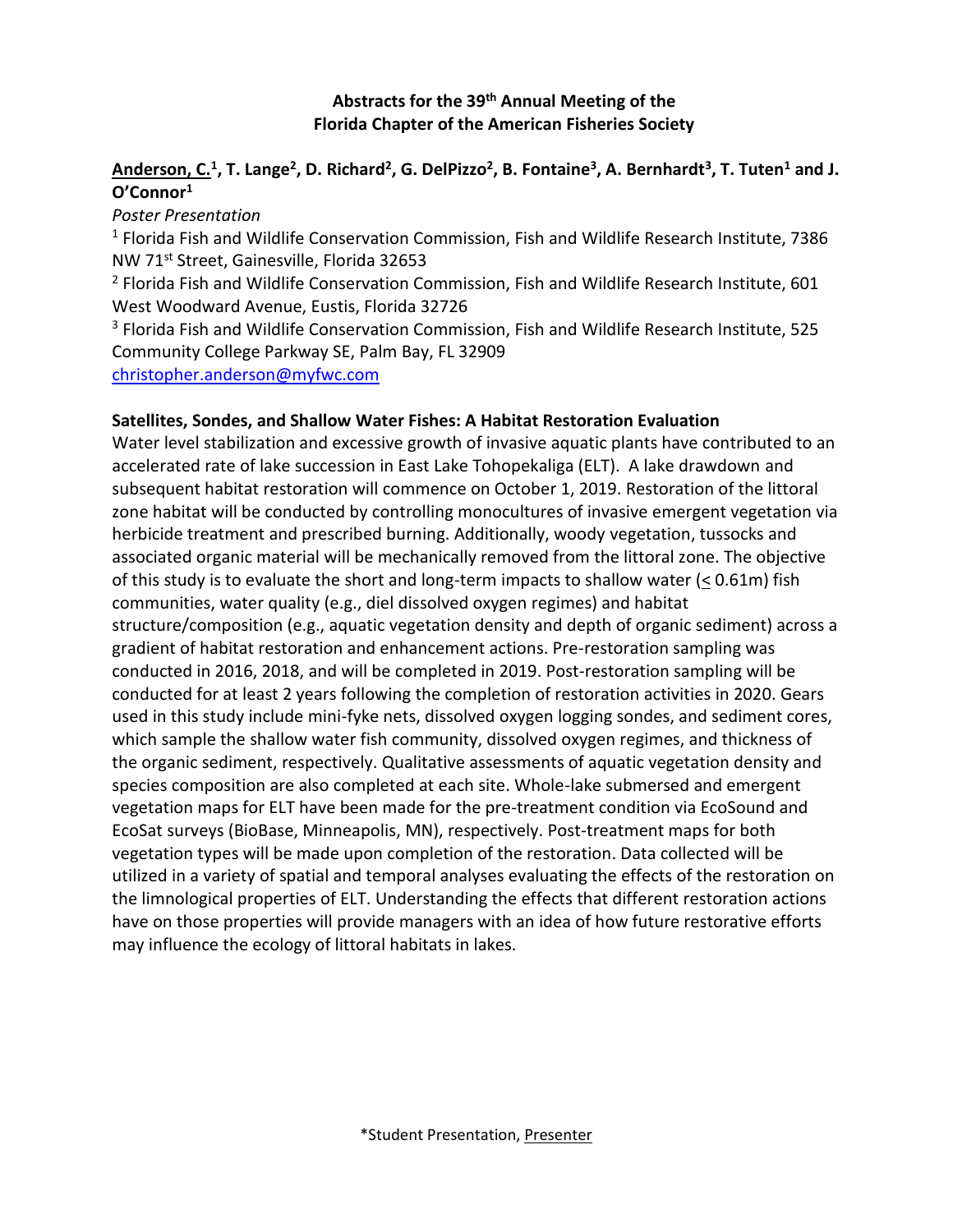#### Asp, E.<sup>1</sup>, M. DiMaggio<sup>1</sup>, A. Durland Donahou<sup>1</sup>, M. Hauville<sup>1</sup>, J. Hill<sup>1</sup>, L. Lapham<sup>1</sup>, K. Lawson<sup>1</sup>, T. Lipscomb<sup>1</sup>, K. Lohr<sup>2</sup>, J. Patterson<sup>2</sup>, A. Pilnick<sup>2</sup>, S. Ramee<sup>1</sup>, K. Schulz<sup>1</sup>, G. Sowaske<sup>1</sup>, S. Thomas<sup>2</sup>, **Q. Tuckett<sup>1</sup> , and R. Yanong<sup>1</sup>**

*Contributed Paper*

<sup>1</sup>University of Florida, Tropical Aquaculture Laboratory, School of Forest Resources and Conservation, 1408 24<sup>th</sup> Street SE, Ruskin, FL 33570

<sup>2</sup>University of Florida, School of Forest Resources and Conservation, 6650 Dickman Rd, Apollo Beach, FL 33572

[qtuckett@ufl.edu](mailto:qtuckett@ufl.edu)

#### **Traits and trait change in 48 of the world's most highly-domesticated fishes**

Trait change due to domestication in hatchery settings is thought to be widespread. Evidence shows that these changes can manifest in as short as a single generation and may be pervasive. Given available data, trait change should be evident at the species level for the world's most highly-domesticated fish species – those species that have been in captivity for generations and have been subjected to selective breeding. Trait data was collected from the literature for 19 traits for fish in the wild. We also collected data from hatchery settings for a subset of traits. We focused on those traits expected to be affected by life in captivity, including oocyte size, degree days for incubation, initial larval size, age and size at sexual maturity, absolute fecundity, and larval duration. Our objectives were to 1) characterize the traits of highlydomesticated species and 2) examine variation in change from wild to domesticated among both species and traits. The group of highly-domesticated species is dominated by those used for food and ornamental purposes. Initial findings indicate that domestication can be detected, even at this coarse level.

#### **Asp, E.<sup>1</sup> , Q. M. Tuckett<sup>1</sup> , L. Lapham<sup>1</sup> , and J. E. Hill<sup>1</sup>**

*Poster Presentation* <sup>1</sup>University of Florida Tropical Aquaculture Laboratory, 1408 24th Street SE, Ruskin, FL 33570 [emily.asp@ufl.edu](mailto:emily.asp@ufl.edu)

#### **Invasion Potential of Common Pomacentrids in the Marine Aquarium Trade**

The demand for marine ornamental fish has led to rising ornamental trade, with a greater volume of exports entering the global market. With increased trade, there is concern that propagule pressures will also increase through the intentional or accidental release of organisms. For marine ornamental fishes such as the highly-invasive Devil Firefish *Pterois miles* and Red Lionfish *P. volitans*, the most likely introduction pathway is through deliberate release by hobbyists which has led to widespread distribution in the Gulf of Mexico and Atlantic Ocean. These two species of lionfish were the only successful marine fish invaders in Florida for decades, until the recent establishment of the Regal Damselfish *Neopomacentrus cyanomos* throughout the Gulf of Mexico, extending north into the Florida panhandle. The most likely introduction pathway for this small damselfish is through global transportation on oil platforms, however, given the recent establishment, impacts are still unknown. Unfortunately, little information was known about these species prior to establishment. However, the successful invasion of *P. miles*, *P. volitans* and *N. cyanomos* along the coast of Florida stressed the need to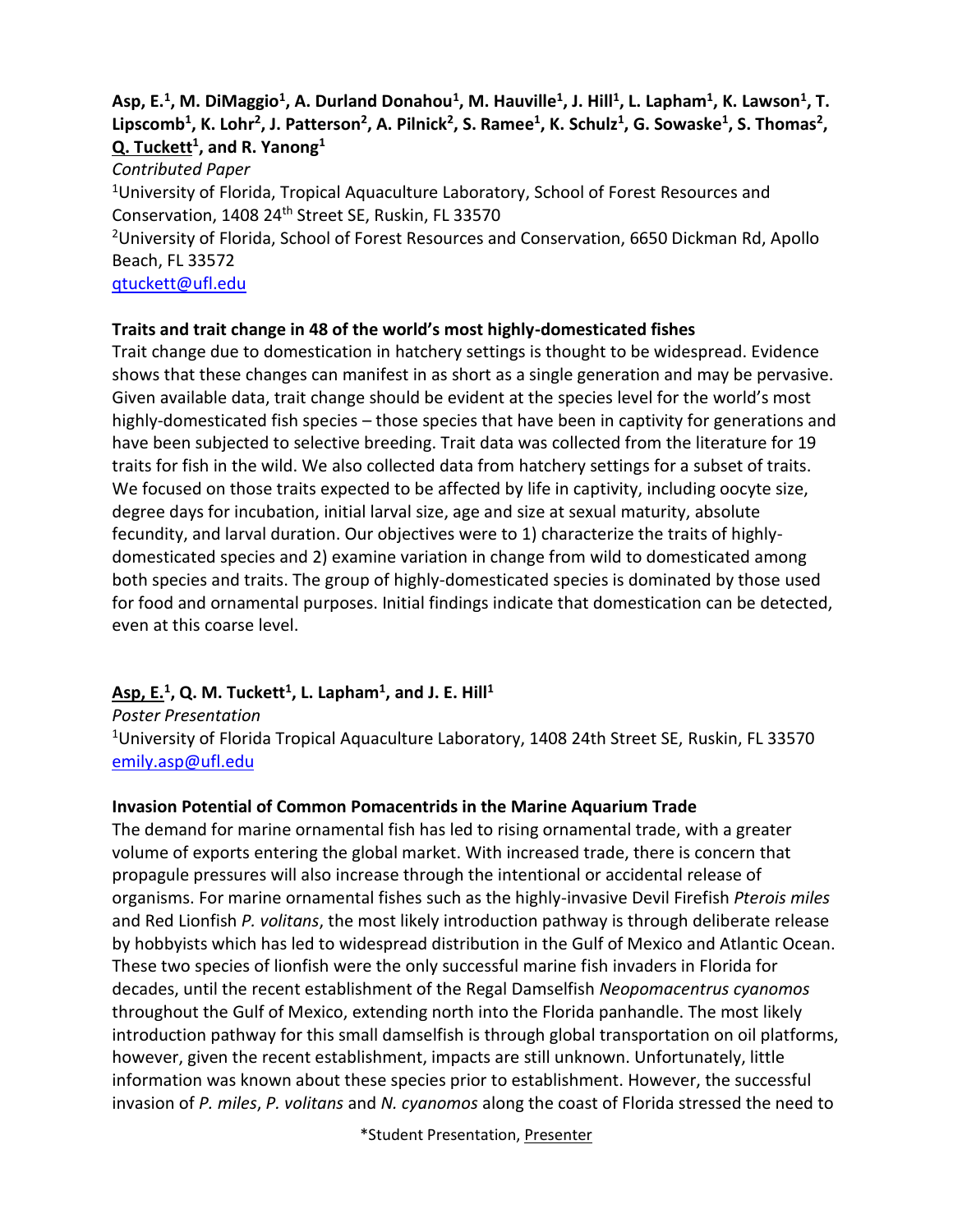proactively, rather than reactively, identify potential invaders prior to establishment. To address this growing concern, this study examined eleven species of pomacentrids imported annually at a volume of over 4 million fish collectively for the aquarium trade, examining *N. cyanomos* and related species of damselfish in more detail to better predict potential impacts. Literature reviews were compiled for each species including information on distribution, biology, control measures, potential Florida distribution, and potential impacts of establishment. Traits were compared among species to identify common potential traits which could affect risk. Information from these biological synopses will be incorporated into risk screening tools in order to aid in decision making and better inform management decisions.

#### **Barbara, B.<sup>1</sup> , K. Flaherty-Walia<sup>1</sup> , A. Collins<sup>2</sup> , and D. Jones<sup>3</sup>**

*Poster Presentation*

<sup>1</sup>Florida Fish and Wildlife Conservation Commission, Fish and Wildlife Research Institute, 100 8<sup>th</sup> Avenue SE, Saint Petersburg, Florida 33701

<sup>2</sup>Florida Sea Grant, University of Florida IFAS Extension, Manatee County Government, 1303 17<sup>th</sup> Street West, Palmetto, Florida 34221

<sup>3</sup>University of South Florida, College of Marine Science, 140 7<sup>th</sup> Avenue S, Saint Petersburg, FL 33701

[Brittany.Barbara@myFWC.com](mailto:Brittany.Barbara@myFWC.com)

#### **Comparing Goliath Grouper presence to reef fish community structure: An assessment of artificial reefs in the eastern Gulf of Mexico**

Atlantic Goliath Grouper are large, reef-associated predators that display strong site fidelity and, as a result, are vulnerable to overfishing. In the United States, harvest has been prohibited since 1990, and the species has responded favorably to protective measures. Goliath Grouper have an affinity for structurally complex habitat, and as the population recovers, encounters with anglers and divers have increased. These interactions, especially at artificial reefs, have prompted questions from stakeholder groups regarding the relationship between Goliath Grouper abundance and impacts on other targeted reef fish species. Underwater visual surveys (n=170) were conducted seasonally from 2011-2014 on six fixed artificial reef sites along the West Florida Shelf. These sites varied in water depth (3 deep (>20 m); 3 shallow (<20 m)), structural relief, and volume. Relative frequency of reef fish species and counts of Goliath Grouper were recorded at each site during each sampling event. Differences in reef fish community structure were strongly associated with the habitat characteristics of each artificial reef and were primarily driven by water depth. For example, Greater Amberjack and Vermillion Snapper were more prevalent on the deeper sites, while White Grunt were commonly observed on the shallow sites. The high relief sites typically had greater abundances of Goliath Grouper, but no direct evidence was found that Goliath Grouper presence affects the diversity or relative frequency of other reef species at these artificial reef sites. This study provides a description of fish community interactions, seasonal variation, and the value of specific site characteristics on artificial reefs along the West Florida shelf.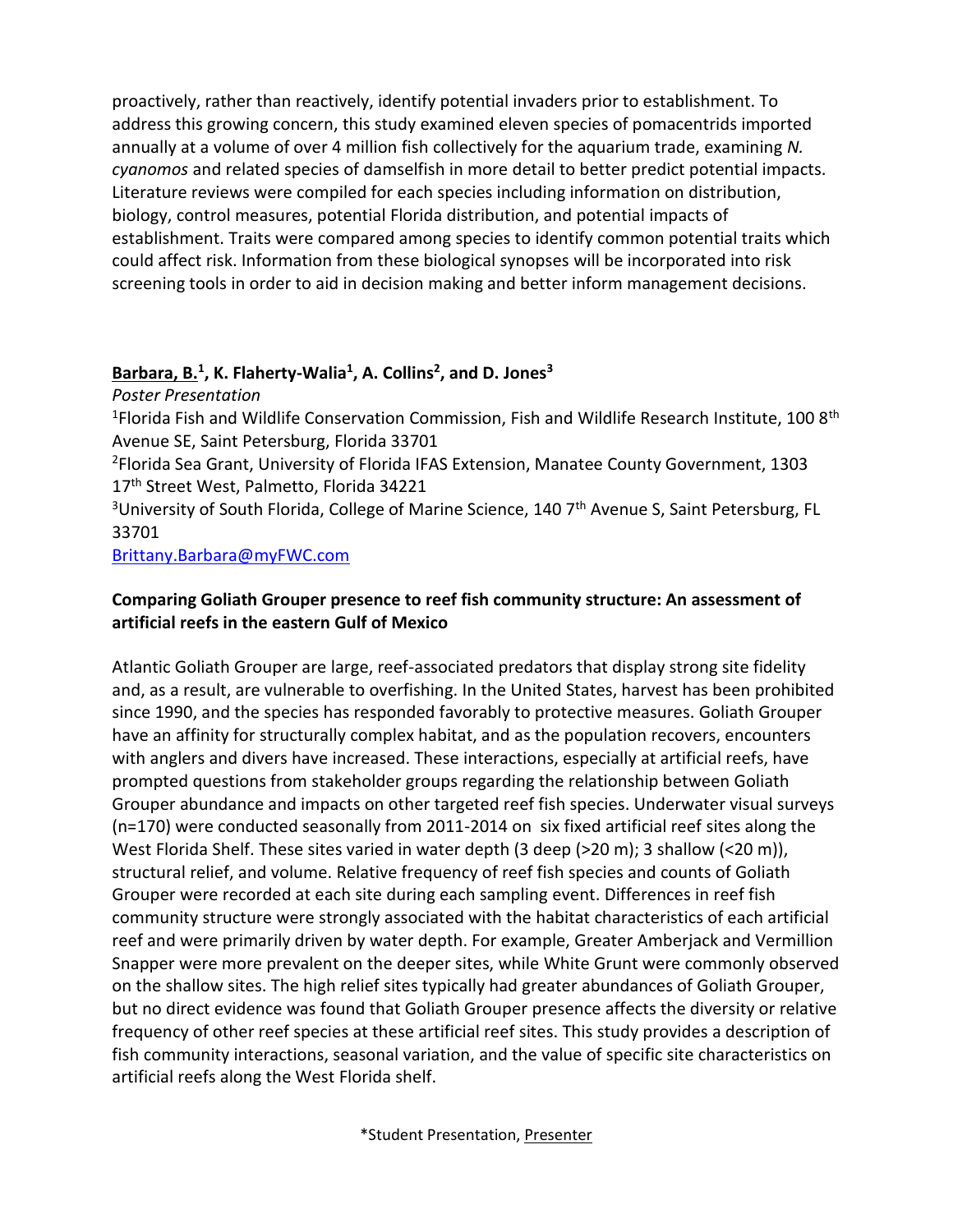### **\*Bowers, B.1 and S. Kajiura1**

*Contributed Paper*

1 Florida Atlantic University, Biological Sciences, 777 Glades Rd. Boca Raton, FL 33431mebowers5@gmail.com

#### **The Migratory Range of Blacktip Sharks,** *Carcharhinus limbatus***, in the Western Atlantic**

All migratory species initiate their movement in response to some motivational driver. Sharks follow narrow ranges of environmental parameters when migrating large distances. Blacktip sharks, *Carcharhinus limbatus*, migrate south from summer mating grounds in Georgia and the Carolinas when water temperatures drop below 21°C. They overwinter off the coast of southeastern Florida in dense aggregations when sea surface temperatures are below 25°C. As the vernal equinox occurs, they depart from this region and head north again toward Georgia and the Carolinas. Over seventy years ago, Cape Hatteras, NC was identified as a northern boundary for this population. Since then sea surface temperatures have increased 0.85°C. The distribution of many marine species has shifted poleward as oceans have warmed globally. Blacktip sharks have been caught as far north as Delaware Bay, DE but their current migratory pattern remains unknown. This research aims to assess whether shifts in the migratory pattern have occurred due to global climate change. Blacktip sharks were instrumented with acoustic transmitters (n=52) off southeastern Florida. The sharks were passively tracked along the Atlantic Seaboard through collaborative telemetry networks. The migratory pattern and consequent range of 43% (13/30) of all subsequently detected individuals extends from southeastern Florida to Long Island, NY and 27% (8/30) to Delaware. This suggests that a shift in the migratory pattern occurred over the past 70 years. If poleward migratory shifts continue to occur, the seasonal influx of top-level predators, like the blacktip shark, into increasingly higher latitudes may cause cascading effects through the trophic levels of ecologically and economically important species. This research will inform stock assessment of the breadth of migratory range exhibited by the blacktip shark in the western Atlantic. Additionally, the results will be an indicator of the resilience of a top marine predator in a rapidly changing system.

#### **Bradshaw, C.B. and S. Brown**

*Symposium Paper* FWC FWRI, 100 8<sup>th</sup> Ave SE, St. Petersburg, FL 33705 [Chris.Bradshaw@myfwc.com](mailto:Chris.Bradshaw@myfwc.com)

#### **Taking a swipe at updating commercial fisheries reporting**

Commercial fishers have reported commercial catch via Marine Fisheries Trip Tickets since 1984. This started with paper trip tickets and has progressed to electronic reporting on a desktop application. The majority of landings are reported electronically even though just over 50% of saltwater dealers report with paper trip tickets. We are developing web based reporting, a mobile application to initiate a trip ticket, and a magnetically encoded fisher license cards. We are currently testing this technology with commercial dealers throughout Florida.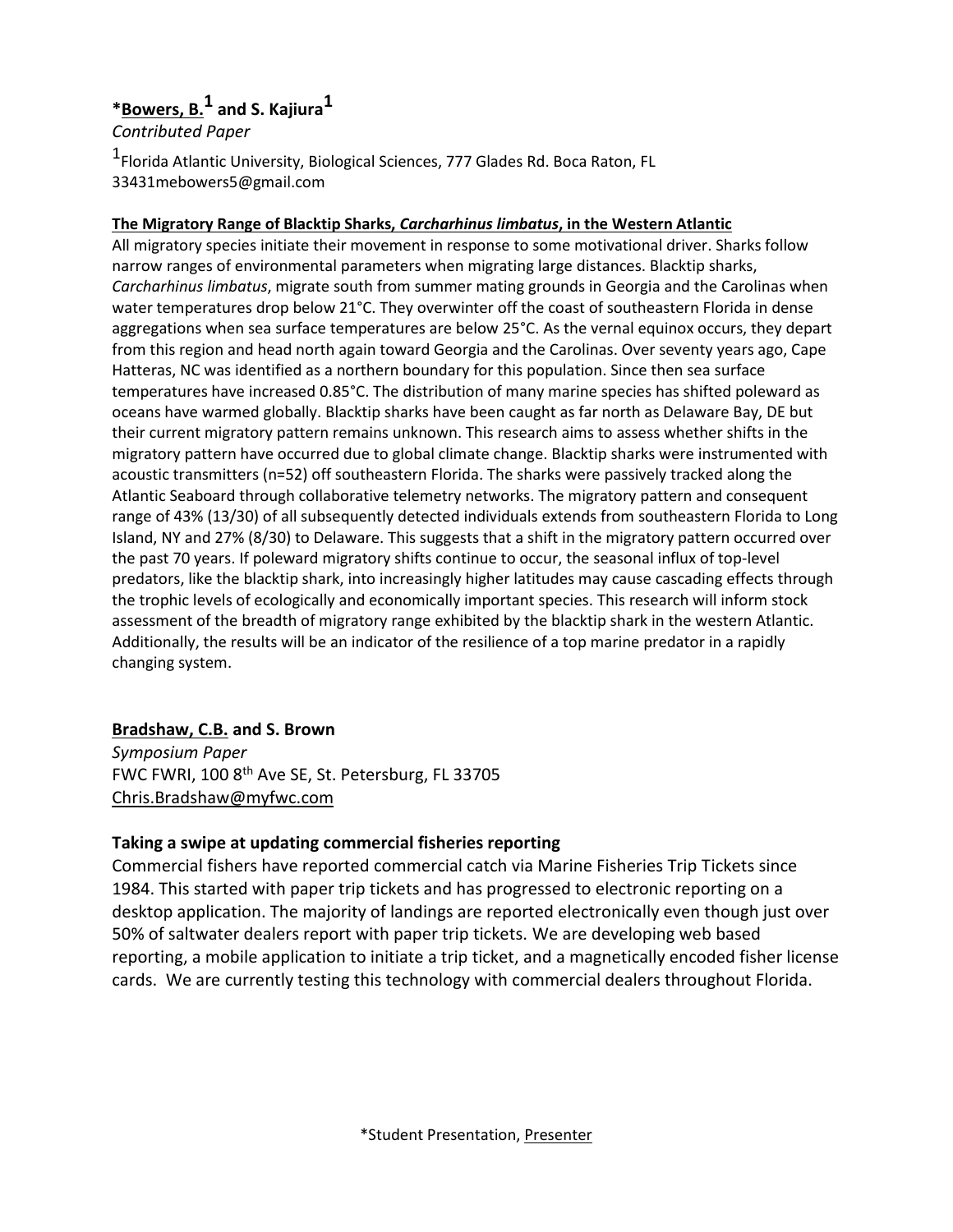#### **E.V. Camp<sup>1</sup> , K. Lorenzen<sup>1</sup> , and R. Arhens<sup>1</sup>**

*Symposium Paper*

<sup>1</sup> School of Forest Resources and Conservation, Fisheries and Aquatic Sciences Program, University of Florida, 7922 Northwest 71<sup>st</sup> Street, Gainesville, Florida 32606 [edvcamp@ufl.edu](mailto:edvcamp@ufl.edu)

#### **Effects of artificial reefs on recreational fisheries: what we don't know might hurt us**

Artificial reefs are increasingly deployed in marine waters to enhancing recreational fishing opportunities and also enhance or restore reef fish populations. Reefs almost certainly alter rates affecting fish populations, fishers and how they interact, such that the net effects to broader fisheries management objectives are not always clear. This may lead to unintended consequences of artificial reefs and may limit their use as an otherwise powerful engagement tool with stakeholders. To provide better understanding of the likely and unlikely outcomes of artificial reef implementation, we develop an integrated socioecological model representing a red snapper in Northwest Florida that has been increasingly enhanced via artificial reefs. The model demonstrates that *both* overall socioeconomic *and* conservation benefits derived from implementing artificial reefs are only possible under relatively specific and narrow assumptions regarding fish and fishers. Under more generally assumptions, artificial reefs may well increase overall fishing related mortality on key reef species, such as red snapper. It is possible that artificial reefs could eventually contribute to shorter harvest seasons for this popular fishery, which would have undesired effects on the nearby coastal communities. These results highlight the importance of understanding spatial dynamics of fish populations and anglers, and also highlight the possibility of using models as engagement tools to help developed shared understanding between managers and fishers.

#### **Crandall<sup>1</sup> , C. and K. Lorenzen<sup>1</sup>**

*Poster Presentation*  $1$  University of Florida/IFAS/SFRC/Fisheries and Aquatic Sciences, 7922 NW 71st Street, Gainesville, FL [kicksea@ufl.edu](mailto:kicksea@ufl.edu)

#### **Citizen science, participatory research, public engagement in the process of science… what exactly are we doing and what should we call it?**

There is no consensus definition for "citizen science". Some call any effort involving citizen volunteers citizen science; others consider a more strict definition, and use broad terms such as "public participation in scientific research" (PPSR) to subsume citizen science, community-based monitoring, participatory action research, crowdsourcing, and other collaborative efforts. One thing that is agreed upon is the importance of defining the terms we use in each field. Engaging the public in research is becoming increasingly popular in fisheries science. However, there remains no clear delineation of what involvement constitutes citizen science. As calls for alternative and supplemental ways to collect fisheries data grow, it is important to clarify terminology and differentiate among approaches to engaging the public in the process of science and in collecting and supplying data for fisheries management. In this study, we review current approaches to characterizing citizen science and participatory research. In addition, we review different objectives that may be reached through a citizen science approach and what those goals mean in terms of program design, target volunteers, and outcomes. The objective is to first move toward a consistent terminology when discussing public involvement in fisheries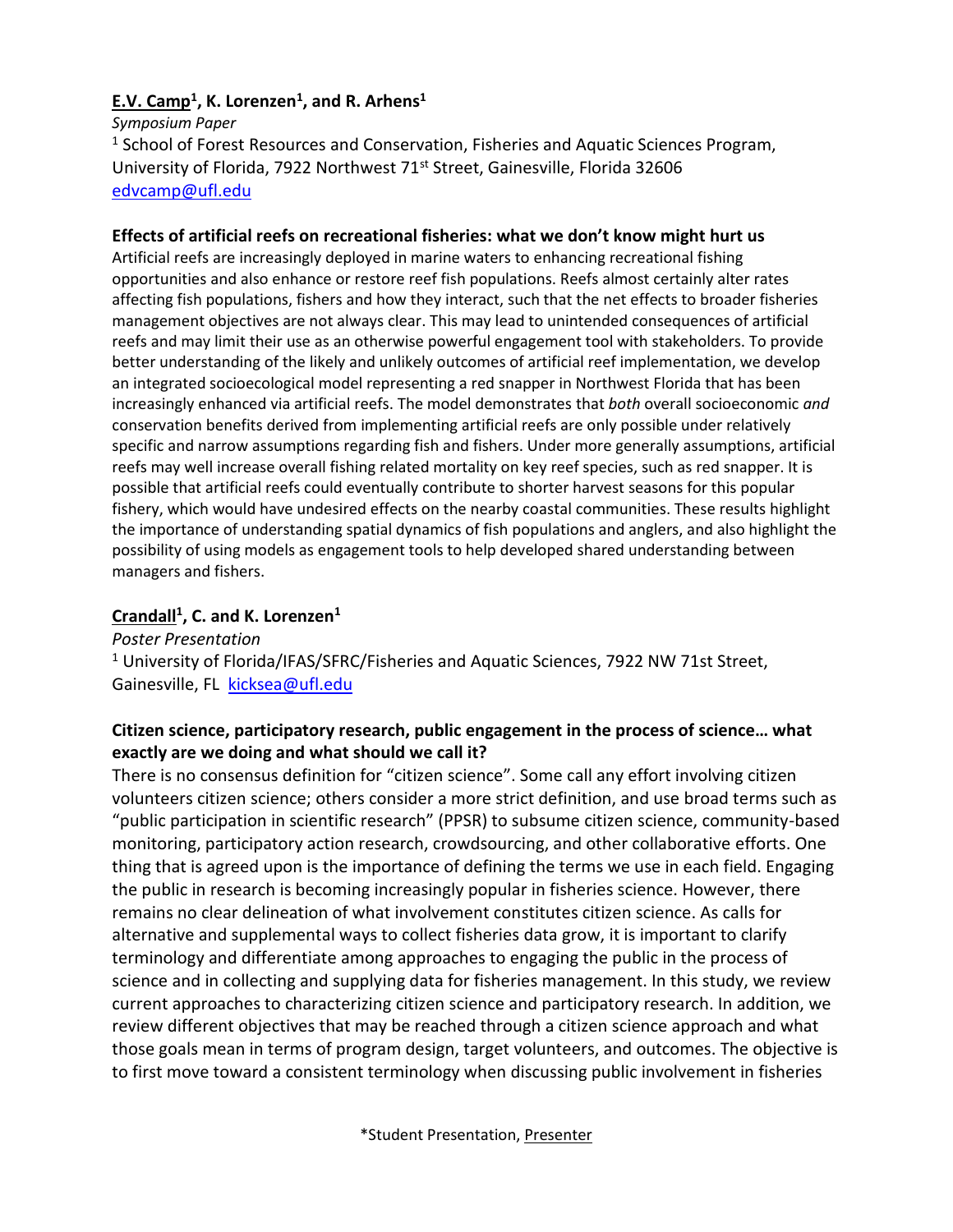research, and second to identify when citizen science is most effectively applied in the context of fisheries research.

#### **Crandall, C. <sup>1</sup> , N. Morales<sup>2</sup> , J. Hazell<sup>1</sup> , and K. Lorenzen<sup>1</sup>**

*Contributed Paper* <sup>1</sup> University of Florida/IFAS/SFRC/Fisheries and Aquatic Sciences, 7922 NW 71st Street, Gainesville, FL 32653 <sup>2</sup> Florida Fish and Wildlife Conservation Commission [kicksea@ufl.edu](mailto:kicksea@ufl.edu)

#### **Public meetings: who are we hearing from?**

Public meetings are a common way for agencies to gain input from members of the public. However, it is likely that the input obtained in these formats is not representative of the views of stakeholders as a whole. This study uses responses from an online survey of recreational anglers in southwest Florida to compare individuals had never participated in management ("nonparticipants," n=109) with those who had recently attended public meetings ("participants," n=85). Results show that those who participated in public meetings were significantly less satisfied with management overall and felt themselves to be more knowledgeable with regard to the management process and the science behind management decisions. In addition, participants had been fishing for longer and had fished in Florida for longer and were less likely to fish from shore when compared to nonparticipants. Gender differences were also evident, with women representing 24% of nonparticipants but only 15% of participants. Overall, this suggests that anglers who provide input at public meetings may be different from those who do not participate, and that public meetings may be obtaining input from more avid anglers who are less satisfied with management.

#### Davis, J.<sup>1</sup>, T. Switzer<sup>1</sup>, S. Keenan<sup>1</sup>, and A. Knapp<sup>2</sup>

*Symposium Paper*

<sup>1</sup> Florida Fish and Wildlife Conservation Commission, Fish and Wildlife Research Institute, 100 8th Avenue Southeast, St. Petersburg, Florida 33701, USA

² Florida Fish and Wildlife Conservation Commission, Fish and Wildlife Research Institute, 11350 SW 153rd CT, Cedar Key, FL 32625, USA

[John.Davis@myfwc.com](mailto:John.Davis@myfwc.com)

#### **Not all low-relief habitats are created equal: insights into the varied quality of reef habitats in the eastern Gulf of Mexico**

Since 2010, the state of Florida has utilized side scan sonar to identify and classify reef habitats to direct reef fish survey effort, and a total of 34 distinct habitat types have been identified to date. Of these, low-relief hard bottom (LRHB), defined as flat (<0.2m of relief) areas of hard bottom generally colonized by benthic biota, comprises the majority of habitat identified. Of a mapped footprint of 6,374.4 km<sup>2</sup>, a total of 52.4 km<sup>2</sup> of LRHB has been identified. Although LRHB represents the most commonly identified reef habitat type throughout the eastern Gulf of Mexico, questions remain as to the importance of this habitat type to managed reef fishes.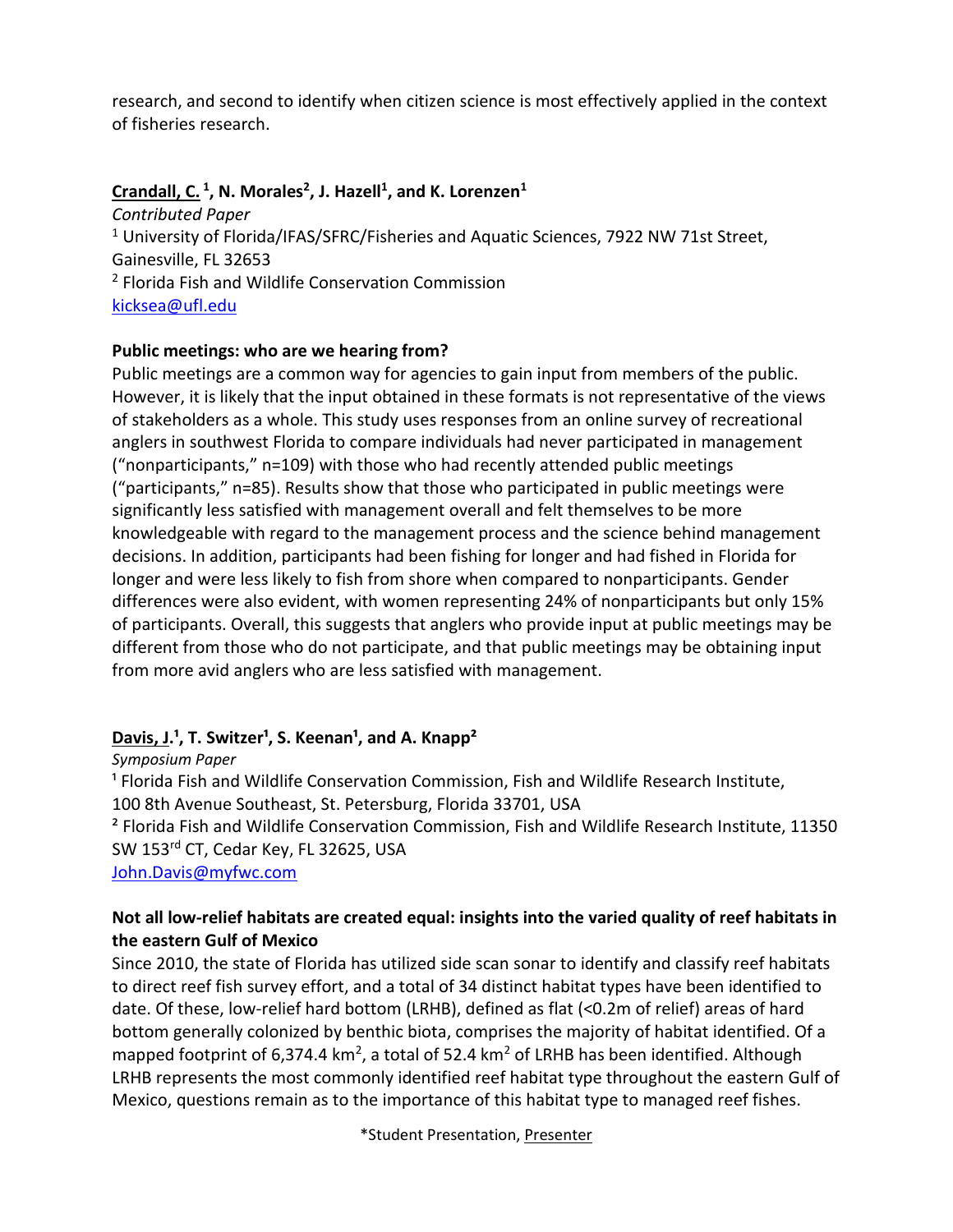Accordingly, we analyzed data on habitat and associated reef fish assemblages from 1,387 deployments of stereo baited remote underwater videos (S-BRUV) arrays on sites classified as LRHB from 2014 to 2017. An examination of habitat data observed during video analyses indicated that LRHB classified sites often exhibited varying habitat complexity, and in some instances substrate relief exceeding 0.2m was observed. Results from multivariate analyses on fish communities suggested that habitats classified as LRHB were comprised of a continuum of habitat types of varying quality that in turn supported different reef fish assemblages. Analyses suggested that some reef fish species such as Gray Snapper, Scamp and Lionfishes were more abundant on observed higher-relief habitats, while Gray Triggerfish, Red Grouper and Lane Snapper did not demonstrate a clear habitat preference. The prevalence of LRHB, coupled with the abundance of reef fishes associated with these habitats, indicates this habitat type is important to several managed reef fishes. With movement toward a habitat-specific survey design, additional efforts may be necessary to determine if LRHB can be further partitioned into varying levels of vertical relief and account for an important source of survey variability.

#### **DiMaggio, M., T. Lipscomb, Q. Tuckett, A. Wood, S. Ramee, J. Patterson, and C. Watson** *Contributed Paper*

Tropical Aquaculture Laboratory, Program in Fisheries and Aquatic Sciences, School of Forest Resources and Conservation, University of Florida IFAS, 1408 24th Street SE, Ruskin, FL [mdimaggi@ufl.edu](mailto:mdimaggi@ufl.edu)

#### **Evaluation of Culture Protocols for two Florida Native Ornamental Species:** *Elassoma gilberti* **and** *Pteronotropis metallicus*

Freshwater fishes comprise the majority of the volume in the ornamental trade with approximately 90% of the species and varieties captively produced through aquaculture. Commercial production of North American freshwater species for ornamental markets has generally occurred on a small scale. While a significant number of native species have been cultured in captivity, empirical evidence to support management decisions and production goals is limited. Fundamental information regarding reproduction, larval culture, and production techniques is critical when evaluating a species for commercial propagation and these bottlenecks will ultimately dictate the success of domestication and cultivation efforts. The Gulf Coast Pygmy Sunfish *Elassoma gilberti* and the Metallic Shiner *Pteronotropis metallicus* are small bodied species with bright coloration, making for attractive aquarium specimens. While both species are excellent candidates for Florida's thriving ornamental aquaculture industry little is currently known with respect to commercial production protocols. Broodstock of both *E. gilberti* and *P. metallicus* were collected from northwest and west-central Florida to establish populations for subsequent experimentation. Fish were held in a recirculating aquaculture system with various spawning media to simulate aquatic vegetation and conditioned for captive reproduction. Both *E. gilberti* and *P. metallicus* volitionally spawned and a suite of applied culture experiments were carried out. Egg incubation environment (static or upwelling), egg disinfectant dose response (formalin, iodine, and hydrogen peroxide), and first feed type (microdiets or *Artemia*) were evaluated for each species. Growth and developmental milestones were documented from cohorts of cultured larvae. Results from these trials will provide important insights into basic culture techniques for these species and serve as a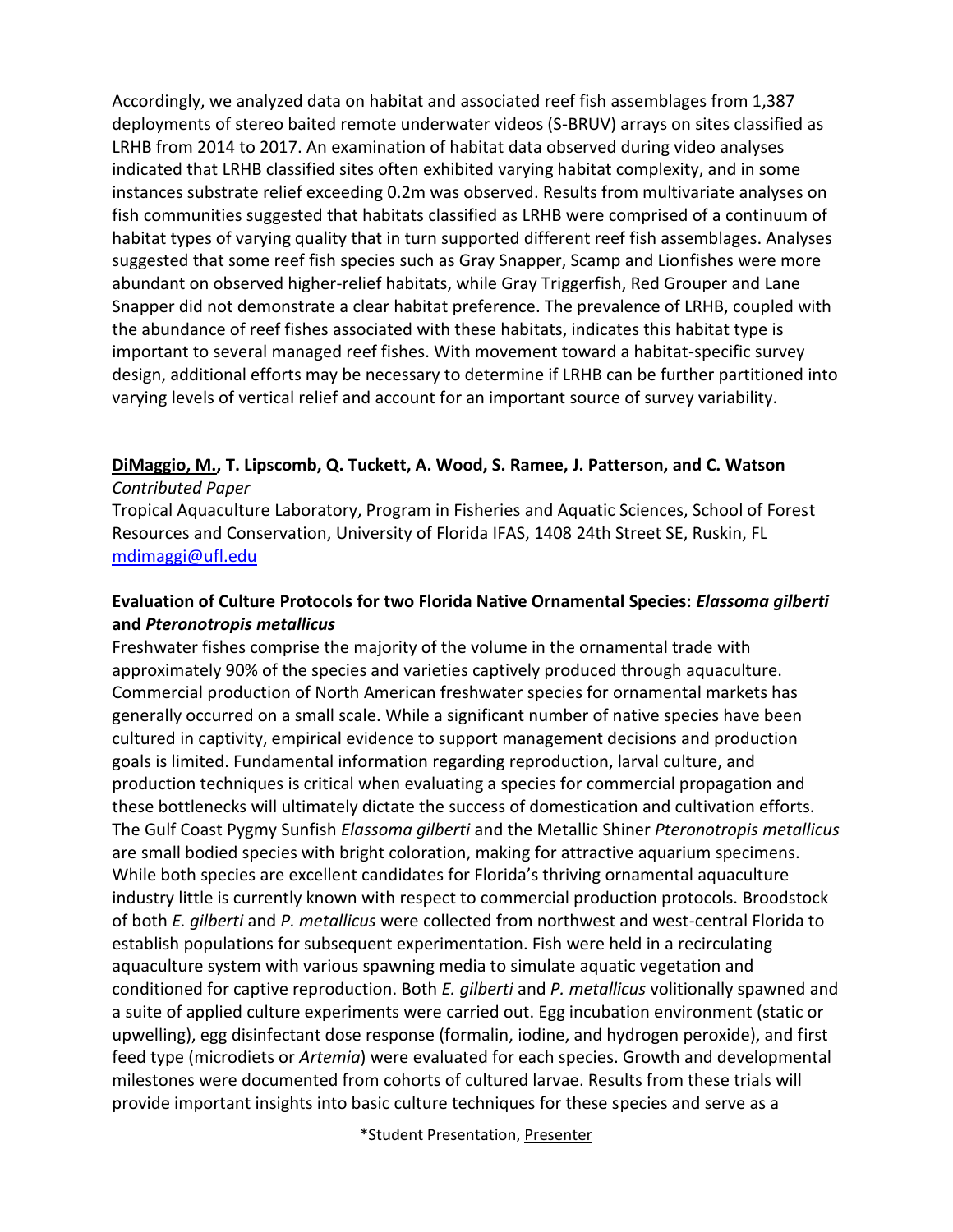foundation for commercial production protocols in the aquaculture of these two promising Florida native fishes.

#### **Dluzniewski, T., A. Stanfill, E. Johnson, and L. Simonton**

*Contributed Paper* Florida Fish and Wildlife Conservation Commission, 3900 Drane Field Road, Lakeland, Fl 33811 [Taylor.marosi@myfwc.com](mailto:Taylor.marosi@myfwc.com)

#### **Investigating Drivers of Winter Shifts in Fish Abundance in the Homosassa River System**

Interactions between marine and freshwater fish communities in spring-fed rivers along Florida's Nature Coast are poorly understood and warrant further investigation. In 2013, the Southwest Florida Water Management Districted (SWFWMD) contracted FWCs Division of Freshwater Fisheries Management (DFFM) to conduct a multi-year study evaluating fish communities in five coastal spring-fed rivers. Due to their connectivity with the Gulf of Mexico four exhibited a seasonal shift in fish species composition, depicting an increase in marine species and a decline in freshwater fish species relative abundance during winter months. Of these systems, the influx of marine species was most evident in the Homosassa River system. Catch rates of large-bodied marine fishes in the Homosassa River increased during winter months, while catch rates of freshwater sportfish significantly decreased. Seasonally, freshwater fish abundance decreased 59% between summer and winter months. Marine species such as the Common Snook were found to be twice as abundant during winter months, while Gray Snapper were 30 times more abundant when compared to summer months. Results from previous studies exhibit distinct seasonal differences in fish abundance, however, the timing of the winter influx by marine fishes and the impacts on freshwater fishes native to the system are still unclear. We will investigate seasonal migration, distribution, and habitat use by marine and freshwater fish species using acoustic telemetry, mark recapture, and electrofishing techniques. This study aims to document the importance of maintaining freshwater flow and habitat which in turn provides opportunities for conservation, restoration and enhancement projects in the Homosassa River system. Data collected in this study may benefit other coastal spring-fed rivers similar in ecological nature (e.g., tidally influenced, history of marine species influx, stable year-round temperature, etc.). The Homosassa River system will provide a model for examining other coastal spring-fed river communities around the state of Florida.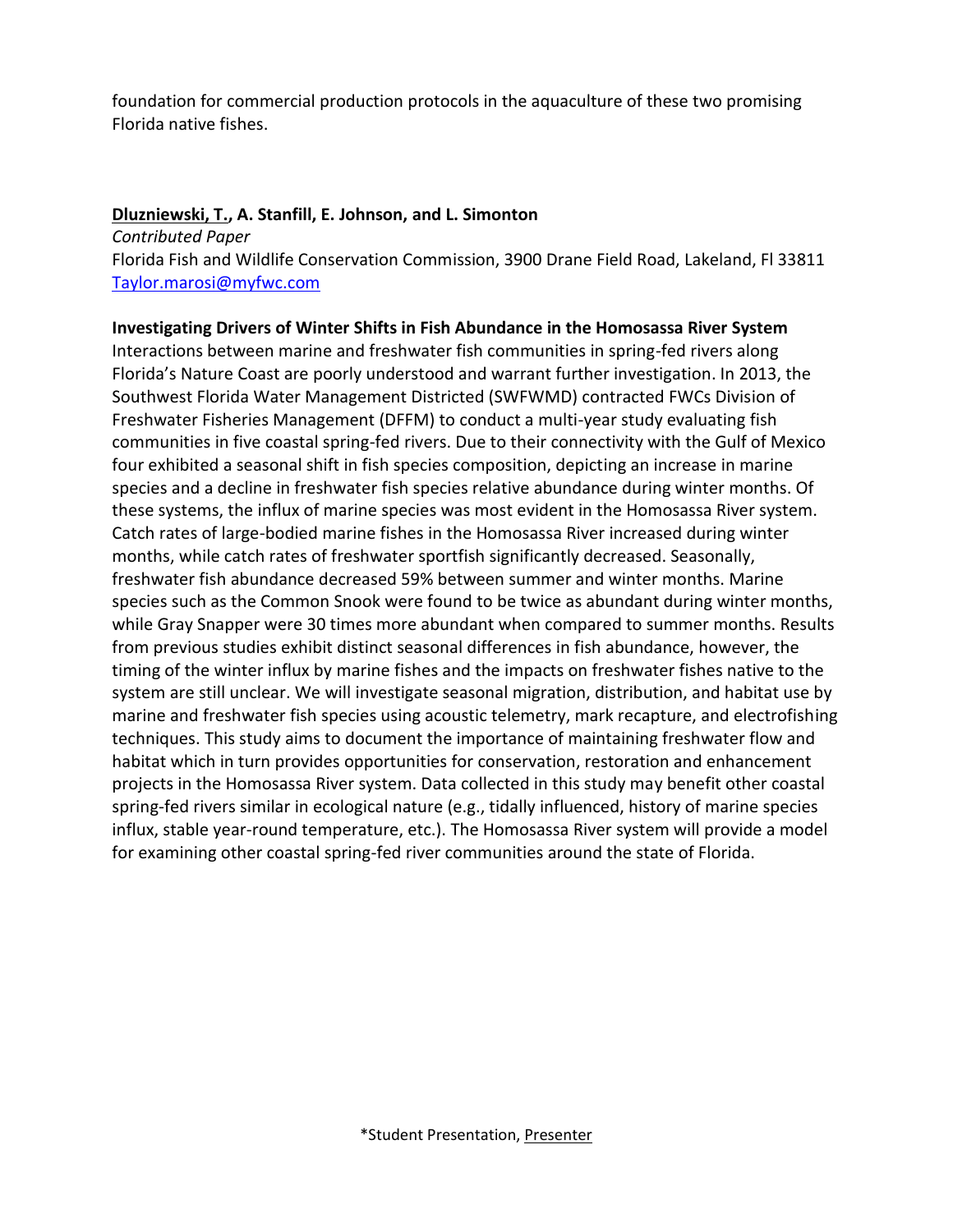#### **\*Durland Donahou, A.1,2, Q. Tuckett<sup>2</sup> , J. Laich<sup>2</sup> , and J. Hill<sup>2</sup>**

*Contributed Paper* <sup>1</sup>School of Natural Resources and Environment, University of Florida, 1128 Center Drive, Gainesville, FL <sup>2</sup>Fisheries and Aquatic Sciences Program, Tropical Aquaculture Laboratory, University of Florida, 1408 24<sup>th</sup> Street SE, Ruskin, FL adurland@ufl.edu

**Predation as Potential Biotic Resistance to African Clawed Frog** *Xenopus laevis* **Invasions** Domestication of organisms for the pet trade can alter life history and behavioral traits, which has implications for invasion success. However, following introduction and return to a wild setting, the process of feralization can affect trait distributions, selecting for wild-type phenotypes. Selection may be particularly strong during the tadpole stage, which is highly susceptible to fish predators. Therefore, introduced African Clawed Frogs *Xenopus laevis* may face a barrier to survival and spread in the form of biotic resistance from fish predators. At the same time, feral individuals may have evolved greater predator defenses. The freshwaters of Florida contain numerous native and non-native predators, such as Bluegill *Lepomis macrochirus*, Walking Catfish *Clarius batrachus*, African Jewelfish *Hemichromis letourneuxi*, Jack Dempsey *Rocio octofasciata*, and Eastern Mosquitofish *Gambusia holbrooki*. I used three frog populations to test vulnerability to Florida fish predators (i.e., the strength of biotic resistance), including 1) a feral population recently discovered in Riverview in a fishless pond, 2) a domesticated population sourced from a local producer, and 3) a wild population sourced from South Africa. Preliminary results indicate that late stage African Clawed Frog tadpoles had variable survival in the presence of African Jewelfish, Bluegill, Eastern Mosquitofish, and Walking Catfish (mean survival ranged from 6% to 48%), with Walking Catfish consuming the fewest tadpoles. No late stage tadpoles survived in the presence of Jack Dempsey and no early stage tadpoles survived in the presence of Eastern Mosquitofish. This indicates potentially strong biotic resistance to African Clawed Frog invasions if fish can access tadpoles. Management agencies can focus control efforts on fishless ponds by stocking native fish predators to control African Clawed Frogs at the tadpole stage.

#### **Dutterer, D.**

*Contributed Paper* Florida Fish and Wildlife Conservation Commission, Gainesville Freshwater Fisheries Research Office, 7386 NW 71<sup>st</sup> Street, Gainesville, FL 32653 [andrew.dutterer@myfwc.com](mailto:andrew.dutterer@myfwc.com)

#### **Trophy bass telemetry—cracking the riddle of Kingsley Lake**

Among Florida waterbodies, Kingsley Lake stands out for two reasons—it is unusually deep for a natural Florida lake, and it is home to an abundance of exceptionally large Florida Bass (Micropterus floridanus). Each year dozens of trophy bass (≥8 lbs) have been reported from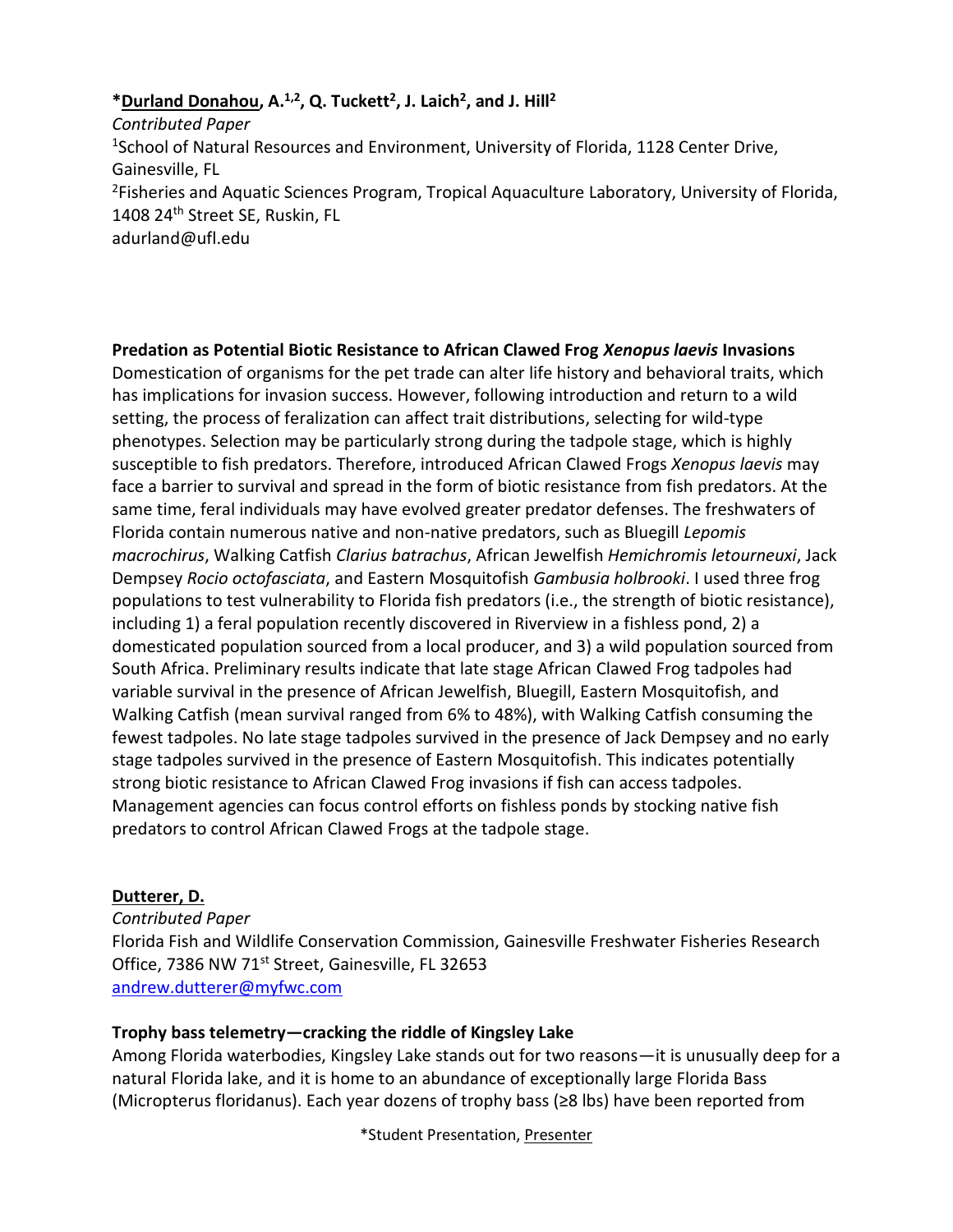Kingsley to TrophyCatch, the Florida Fish and Wildlife Conservation Commission's citizenscience, trophy-bass conservation program. The lake has produced 15 of the program's Hall-of-Fame bass (≥13 lbs), more than any other of Florida's 7,700 waterbodies. Several of these bass have exceeded 15 lbs, which is quite rare. Our a priori hypothesis is that thermal stratification of the water column offers a cool-water refuge to bass during summer. Bass that maintain body temperatures closer to a thermal optimum through the year may experience faster growth or decreased natural mortality, allowing more individuals in the population to reach trophy size. Our objective is to confront this hypothesis with measured depth and temperature selection patterns of resident Kingsley Lake bass. We implanted 10 bass, ranging in size from 9–13 lbs, with depth- and temperature-sensing acoustic telemetry transmitters. We followed these telemetered bass for 18 months via a Vemco positioning system (VPS), which allowed for nearcontinuous three-dimensional tracking. This presentation covers study highlights and results to date.

#### **\*Eggenberger, C., R. Santos<sup>1</sup> , T. Frankovich<sup>1</sup> , C. Madden<sup>2</sup> , J. Nelson<sup>3</sup> , and J. Rehage<sup>1</sup>**

*Poster Presentation* <sup>1</sup>Florida International University, Miami, Florida <sup>2</sup>South Florida Water Management District, West Palm Beach, Florida <sup>3</sup>University of Louisiana at Lafayette, Lafayette, Louisiana coeggenb@fiu.edu

#### **Habitat preference and resource use of Common Snook (***Centropomus undecimalis***) in altered coastal Everglades lakes.**

Habitat selection by organisms can be driven by a number of factors, including the availability of resources. Nutrient enrichment can alter the quality of landscapes, and thus the availability of resources, with implications for consumer movement and habitat use. In coastal ecosystems, eutrophication can affect the production and distribution of resources, and thus the behaviors and space use of consumers. Understanding how these impacts may be altering animal habitat selection mechanisms and resource use is critical to both management and restoration efforts. Coastal lakes in the Everglades have experienced major changes including higher salinities and nutrient concentrations relative to pre-drainage conditions. These changes in water quality have caused state shifts from SAV-dominated to phytoplankton-dominated primary production in some coastal lakes. In this project, we couple acoustic telemetry methods and stable isotope analyses (SIA) to examine the habitat preference and resource use of Common Snook (*Centropomus undecimalis*) across two neighboring estuarine lake systems of varying trophic state (eutrophic vs. mesotrophic), located in Florida Bay (Florida, USA).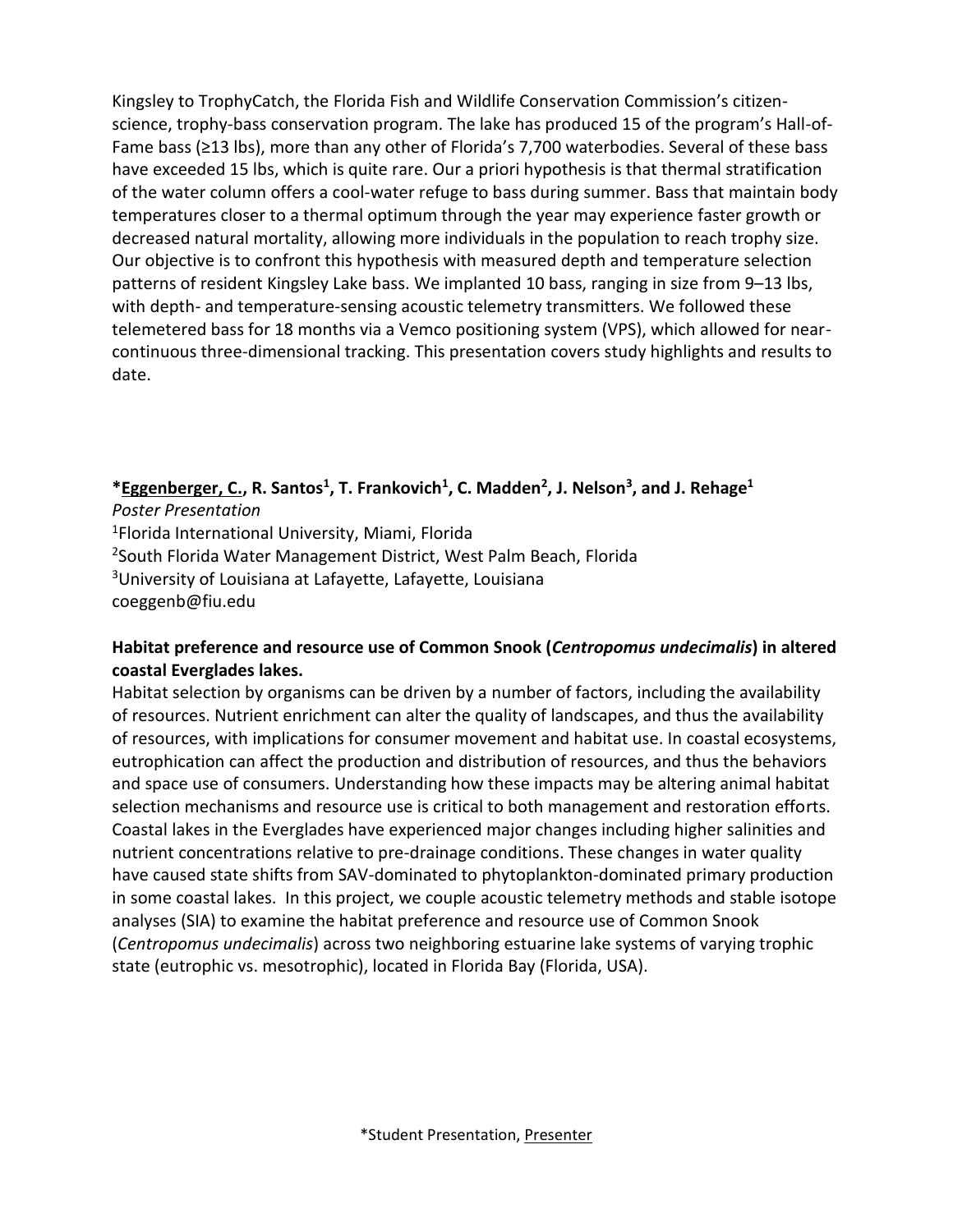#### **\*Espriella, M.<sup>1</sup> and V. Lecours<sup>1</sup>**

*Poster Presentation* <sup>1</sup>Fisheries & Aquatic Sciences, School of Forest Resources & Conservation, University of Florida, Gainesville, FL. 7922 NW 71<sup>st</sup> Street Gainesville, FL 32653 [michaelespriella@ufl.edu](mailto:michaelespriella@ufl.edu)

#### **Using Geographic Object-Based Image Analysis to Characterize Oyster Reefs: A feasibility Study**

In Florida, eastern oyster (*Crassostrea virginica*) reefs are important economically and provide a range of essential ecosystem services (*e.g.*, pollutant filtration, shoreline erosion control). However, these services and fisheries are threatened, as there has been an estimated 66% decline in eastern oyster reef area along the Big Bend Coast of Florida since 1982. This decline along a vastly undeveloped coastline presents an opportunity to study the spatial and temporal dynamics of a system without excessive human-induced change. However, sampling oyster reefs is often costly in terms of financial, human, and time resources. Here we present preliminary results on the use of Geographic Object-Based Image Analysis (GEOBIA) to monitor oyster reefs remotely. While standing on an intertidal reef, a hand-held camera was used to capture imagery that was then mosaicked and used to produce a high-resolution digital terrain model. GEOBIA was used to extract live oyster counts and densities from the ortho-mosaic. GEOBIA first segments images by regrouping multiple adjacent pixels into distinct objects based on similarities between spectral, topographic and structural pixel characteristics. Each object was then summarized based on its spectral, topographical and structural components, which informed the classification of all objects into one of four classes: live oyster, dead oyster, surrounding reef elements, and shadow. These results serve as preliminary analysis and will be used to inform a study that will use GEOBIA to classify imagery collected using an unmanned aerial system (UAS). UAS provide a relatively inexpensive method to collect data on intertidal reefs at a very high spatial resolution. The potential of UAS imagery to produce accurate live oyster counts presents a relatively expedient and inexpensive monitoring technique that has the capability of assessing the status of reefs in Florida and elsewhere.

#### **Flaherty-Walia, K.E.<sup>1</sup> , B.J. Williams<sup>1</sup> , B. Barbara<sup>1</sup> , B.L. Winner<sup>1</sup> , T.S. Switzer<sup>1</sup> , S.F. Keenan<sup>1</sup> , P.W. Stevens<sup>1</sup> , and T.C. MacDonald<sup>1</sup>**

*Symposium Paper*

<sup>1</sup>Florida Fish and Wildlife Conservation Commission, Fish and Wildlife Research Institute, 100 8<sup>th</sup> Ave SE, St. Petersburg, FL

kerry.flaherty-walia@myfwc.com

#### **Fish communities associated with hard bottom habitats in Tampa Bay; new methodology for an undersampled habitat**

Hard bottom habitats such as corals, sponges, limestone ledges and artificial reefs are known to support diverse fish communities in offshore areas of the Gulf of Mexico. Less is known about inshore hard bottom habitats in Tampa Bay due to the limitations of traditional fisheries gear (nets). This study was designed to determine the distribution of hard bottom habitats in Tampa Bay, the fish species that are using these habitats, the temporal and spatial use of these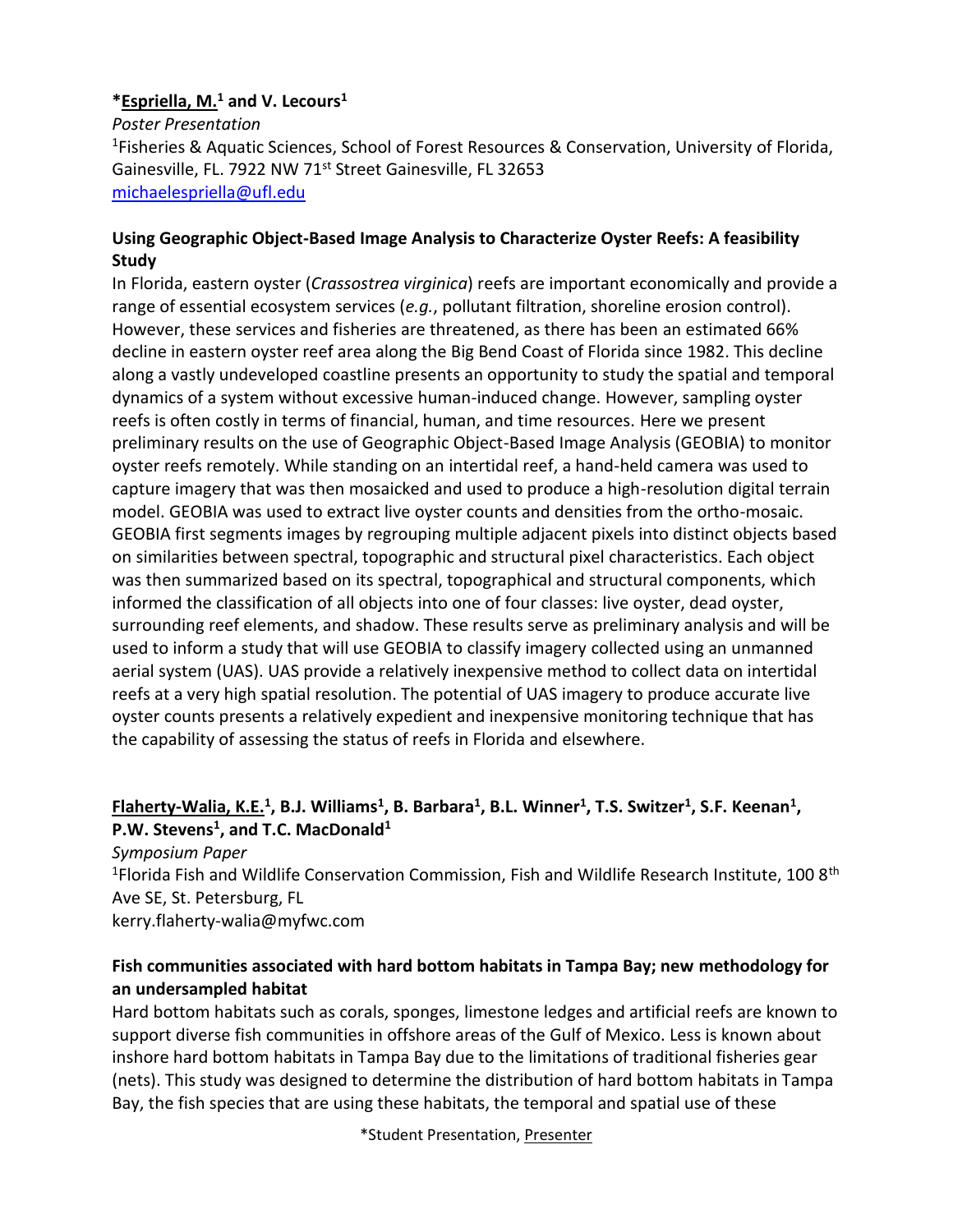habitats by fish and how fish use these hard bottom habitats in comparison to other habitats within Tampa Bay. Using baited remote underwater video surveys and timed-drop hook-andline sampling based on current sampling of offshore reefs, we collected data on species composition and abundance for natural and artificial hard bottom habitats within Tampa Bay. Species that have not been or are rarely collected in fisheries-independent monitoring efforts within Tampa Bay were documented. Information on hard bottom habitat use was collected for a variety of economically important species, including reef fish that aren't typically considered estuarine dependent (i.e., Red Grouper). These results suggest that Tampa Bay hard bottom habitats likely function as an extension of nearshore hard bottom habitats and support unique fish assemblages within the estuary. In addition, these habitats probably serve as a nursery for emigrating estuarine-dependent reef fish as they move to shallow nearshore reefs farther offshore (e.g., Gag, Gray Snapper). Hooked gear sampling allowed us to obtain accurate lengths on many of these key estuarine dependent reef fish species and provided data on species that are commonly captured by the recreational fishery. This research will help resource managers prioritize habitat conservation and artificial reef enhancement throughout Tampa Bay and surrounding waters and serve as a model for other estuarine systems along the Florida coast.

#### **Gandy, D., R. Gorecki, T. MacDonald, and K. Thompson**

*Contributed Paper* Florida Fish and Wildlife Research Institute, Florida Fish and Wildlife Conservation Commission, 100 8th Avenue SE, St. Petersburg, Florida 33701 [David.Gandy@myfwc.com](mailto:David.Gandy@myfwc.com)

#### **Essential nursery habitat of an iconic estuarine-dependent sportfish in Apalachicola Bay, FL using regression trees and spatial hot spot analysis.**

Gulf of Mexico (GoM) estuaries function as critical nurseries for many recreationally-important fishes, providing essential foraging grounds, refuge from predators, and physicochemical conditions needed for growth and survival. Red Drum is an important estuarine-dependent sport fish in the GoM that exhibits extreme plasticity in preferred nursery habitat throughout its range. Although prior studies have documented the importance of seagrasses, salt marshes, and oligohaline backwater areas as important nurseries for Red Drum, little is known about microhabitat use and the factors that influence nursery quality in Apalachicola Bay. We used long-term fisheries-independent data (1999 - 2017) to identify essential nursery habitat via a spatially-explicit hot spot analysis, used classification and regression trees (CART) to model the environmental conditions that affect nursery quality, and determined how habitat use and suitability shifted as Red Drum grew rapidly during their first-year of life. Nursery hot spots primarily occurred near shallow backwater environments including small tidal creeks and fringing marshes. But the distribution of hot spots varied with size, becoming more dispersed as YOYs transitioned to age-1 fish. Salinity overall was one of the best predictors of occurrence in CART models but also varied with size. Mesohaline waters best predicted the occurrence of YOY Red Drum, while polyhaline waters best predicted older fish transitioning to age-1s. Our study provides identification of optimal Red Drum nursery habitat in Apalachicola Bay that will be essential to regional management under future environmental and restoration scenarios.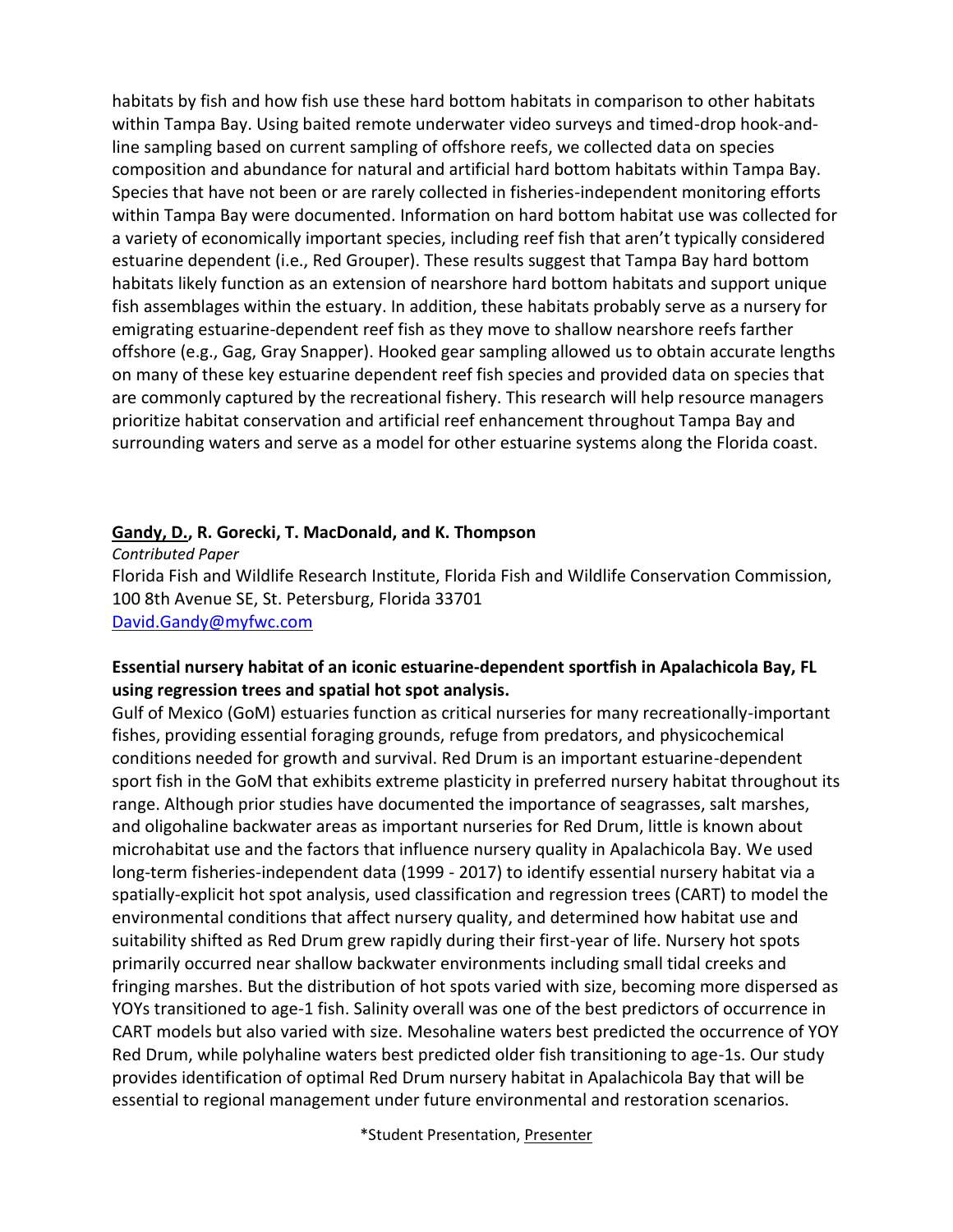#### **Garner, S.B. and W.F. Patterson**

*Symposium Paper* University of Florida, Fisheries and Aquatic Sciences, 7922 NW 71 $^{st}$  St, Gainesville, FL [sgarner@ufl.edu](mailto:sgarner@ufl.edu)

#### **Comparing video-based methods for collecting reef fish length measurements with micro remotely operated vehicles**

We tested the efficacy of two different video-based methods (i.e., a red laser scaler or stereocameras) for collecting length data from reef-fish communities with micro-remotely operated vehicles. A pool experiment was conducted to compare length estimates of paper fish of known length (i.e., 288, 552, or 890 mm FL) at different distances (1, 2, 3, or 5 m) and rotation levels (0, 5, 10, 15, 20, 25, 30, 35, or 40° from perpendicular) obtained with a traditional laser scaler (75 mm beam separation) versus two sets of stereocameras, with each pair having either a 406 or 762 mm separation distance. A field experiment also was conducted at reef sites in the northern Gulf of Mexico to test stereocamera accuracy under typical ROV operating conditions. In the pool experiment, estimation errors were consistently below the 5% error threshold at distances ≤3 m and at ≤10° rotation for all three methods. However, the stereocameras with 406 mm separation distance produced fish length estimates with <5% error at all distances up to 20° rotation while the stereocameras with 762 mm separation did not exceed 5% at nearly all distance or rotation treatments. Fish length did not significantly affect estimation error. Field measurements of an object of known length exceeded the 5% error threshold in only 4 of 55 (7.3%) cases. Our data show that ROV-mounted stereocameras can increase the number of viable fish length estimates several-fold compared to traditional laser scalers, but that wider camera separation distances are necessary to collect accurate length estimates from fishes at >20° rotation from perpendicular.

#### **Hill, J.<sup>1</sup> , Q. Tuckett<sup>1</sup> , and C. Watson<sup>1</sup>**

*Contributed Paper* <sup>1</sup>University of Florida/IFAS Tropical Aquaculture Laboratory, 1408 24<sup>th</sup> Street SE, Ruskin, FL 33570 [jeffhill@ufl.edu](mailto:jeffhill@ufl.edu)

#### **The Courts Rule on the Lacey Act: What Does This Mean for Non-Native Species Management?**

Recent court rulings have determined that the U.S. Fish and Wildlife Service (USFWS) lacks the authority to prohibit interstate transport of injurious wildlife under the Lacey Act. The District Court ruling also recognized that non-native species may be considered injurious to some states or regions and not to others. Although many states have done considerable work in non-native species management, states are now incentivized to evaluate their current regulatory framework in light of the recent rulings. We specifically recommend that states (1) adopt risk analysis methods to support non-native species decision making, (2) evaluate risks of current federal injurious wildlife species and add them to state prohibited lists if warranted, (3) evaluate risks of future federal injurious wildlife species listings in the same manner, (4)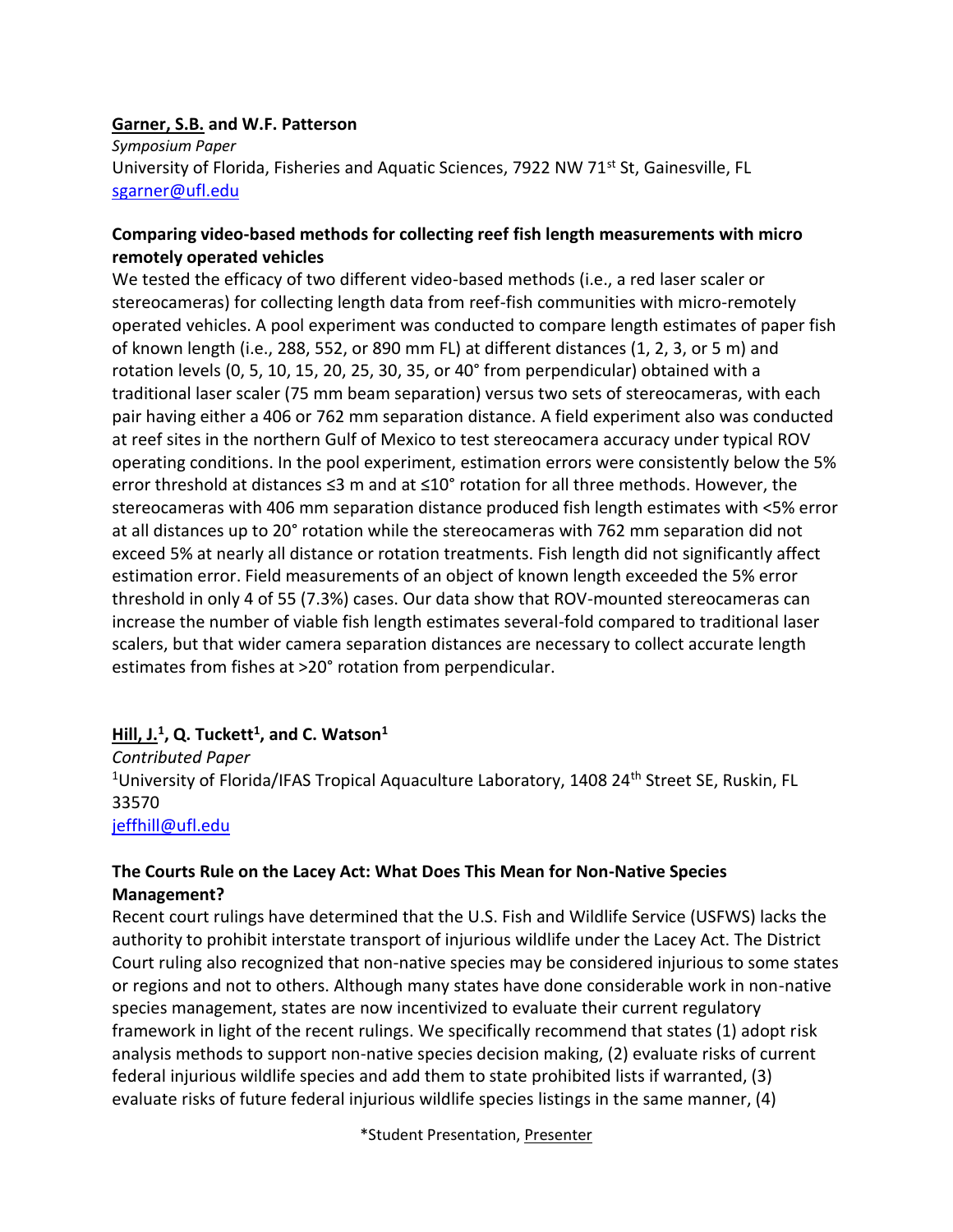strengthen and create partnerships to improve non-native species management, especially across political boundaries, and (5) work closely with American Fisheries Society scientists to draw on their expertise for input, review, and training. We further remind state agencies that the USFWS can still federally prosecute interstate violations of state non-native species regulations under Title 16 of the Lacey Act (wildlife trafficking provisions) if enforcement assistance is needed.

#### **Hatcher, H.<sup>1</sup> , A. Strickland<sup>1</sup> , and S. Bisping<sup>2</sup>**

*Contributed Paper* <sup>1</sup> Florida Fish and Wildlife Conservation Commission, Fish and Wildlife Research Institute, 5300 High Bridge Rd Quincy, FL 32351 <sup>2</sup> Florida Fish and Wildlife Conservation Commission, Division of Freshwater Fisheries Management, 601 W. Woodward Ave Eustis, FL 32726 hunter.hatcher@myfwc.com

#### **Preserving a Potential State Record Fish**

Landing a state record fish is a once-in-a-lifetime achievement for any angler. However, to be recognized, an angler must certify their catch with an FWC biologist. Biologists are often unable to immediately respond, resulting in a delay (up to 48 hours) before the catch can be certified. Over time, fish can lose weight in several ways including regurgitation, defecation, and water loss. We will evaluate fish weight loss based on preservation method for several species collected by boat electrofishing, including: Bluegill *Lepomis macrochirus*, Black Crappie *Pomoxis nigromaculatus*, Largemouth Bass *Micropterus salmoides*, and Flathead Catfish *Pylodictis olivaris*. Weight loss was compared between fish preserved in a live well with aeration, in a cooler on ice, in a cooler with ice bath, and frozen in a deep freezer. Weights of individual fish were recorded immediately after catch and at specified time intervals up to 48 hours post catch. Values were converted to represent percent change in weight relative to initial weight. Analysis utilized analysis of variance (ANOVA), repeated measures analysis of variance, and Tukey post-hoc honest significant difference test to detect significant variation between preservation methods with respect to percent change in weight. Preliminary results for Flathead catfish indicate significant differences in percent change in weight between preservation methods at 24 (ANOVA, F=153.39, P<0.01) and 48 (ANOVA, F=62.89, P<0.01) hours post capture. Flathead Catfish preserved in a live well with aeration exhibited the greatest weight loss for both 24 and 48 hour time periods while fish preserved in an ice bath gained weight over both 24 and 48 hour periods. We plan to evaluate additional species in the spring and summer of 2019. Results could be used to revise FWC suggested fish preservation methods and better inform anglers wishing to preserve potential state record fish.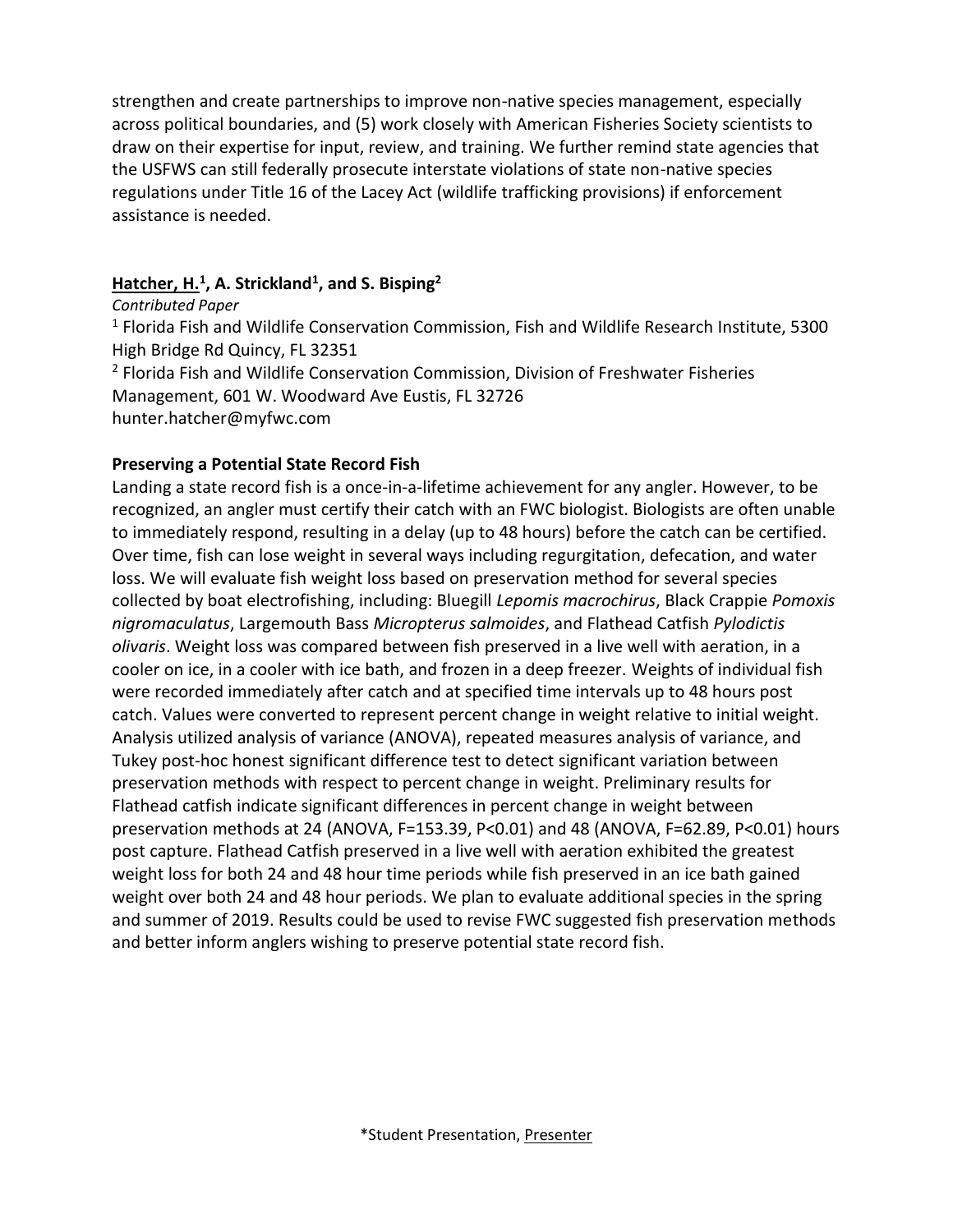#### **\*Ilich, A.<sup>1</sup> , J. Brizzolara<sup>1</sup> , S. Grasty<sup>1</sup> , J. Gray<sup>1</sup> , M. Hommeyer<sup>1</sup> , C. Lembke<sup>1</sup> , S. Locker<sup>1</sup> , A. Silverman<sup>1</sup> , T. Switzer<sup>2</sup> , A. Vivlamore<sup>1</sup> , and S. Murawski<sup>1</sup>** *Symposium Paper* <sup>1</sup> University of South Florida College of Marine Science

<sup>2</sup> Florida Fish and Wildlife Conservation Commission's Fish and Wildlife Research Institute [ailich@mail.usf.edu](mailto:ailich@mail.usf.edu)

#### **Mapping Benthic Habitat and Estimating Reef Fish Abundance using Towed Underwater Video and Multibeam Acoustics on the West Florida Shelf**

Traditionally, benthic habitat maps have been created manually. However, scientists are increasingly developing quantitative methods to create habitat maps in a more objective, automated, and reproducible way. Additionally, there has been increased interest in utilizing modern technologies such as high definition video to provide relevant information to support fisheries management decisions in habitats that are either too sensitive (e.g. Marine Protected Areas or Habitat Areas of Particular Concern) or too difficult (e.g. high relief rocky reefs) to sample with more traditional extractive gear types such as bottom trawling.For this study, high resolution multibeam bathymetry and co-registered backscatter data were collected on the West Florida Shelf. Towed underwater video transects were conducted to provide ground truth benthic habitat observations, and to determine fish densities over different habitat types. Full coverage benthic habitat maps were created by georeferencing habitat observations from the towed video, and then using these observations to train a supervised classification model that predicts benthic habitat to the entire study area based on the acoustic signatures of the bathymetry and backscatter data. Concurrently, fish densities over different habitat types were determined from the towed video transects for selected species and extrapolated across the mapped area to generate an estimate of the total abundance of each species within the entire study area. This information can be useful to fisheries managers for assessing fish abundance, determining sampling and survey design, and for identifying essential fish habitat. This research is meant to demonstrate how utilizing multibeam echosounders and towed underwater video can provide complementary information to traditional data sources to improve the efficiency of fisheries management and to inform marine spatial planning and ecosystem based approaches to management.

#### **Johnson, K.<sup>1</sup> , and C. Bodine<sup>2</sup>**

*Symposium Paper*

<sup>1</sup> Florida Fish and Wildlife Conservation Commission, Fish and Wildlife Research Institute, Eustis Fisheries Research Lab, 601 W. Woodward Ave., Eustis, FL 32726

<sup>2</sup>Florida Fish and Wildlife Conservation Commission, Fish and Wildlife Research Institute, 2082 Summit Lake Drive, Suite 1, Tallahassee, FL 32317

[kevin.johnson@myfwc.com](mailto:kevin.johnson@myfwc.com)

#### **Remote Sensing Technology in Support of Freshwater Fisheries Monitoring, Management, and Research**

The Freshwater Fisheries Long Term Monitoring (LTM) Program of the Florida Fish and Wildlife Conservation Commission (FWC) began in 2006 with the intent to obtain standardized data that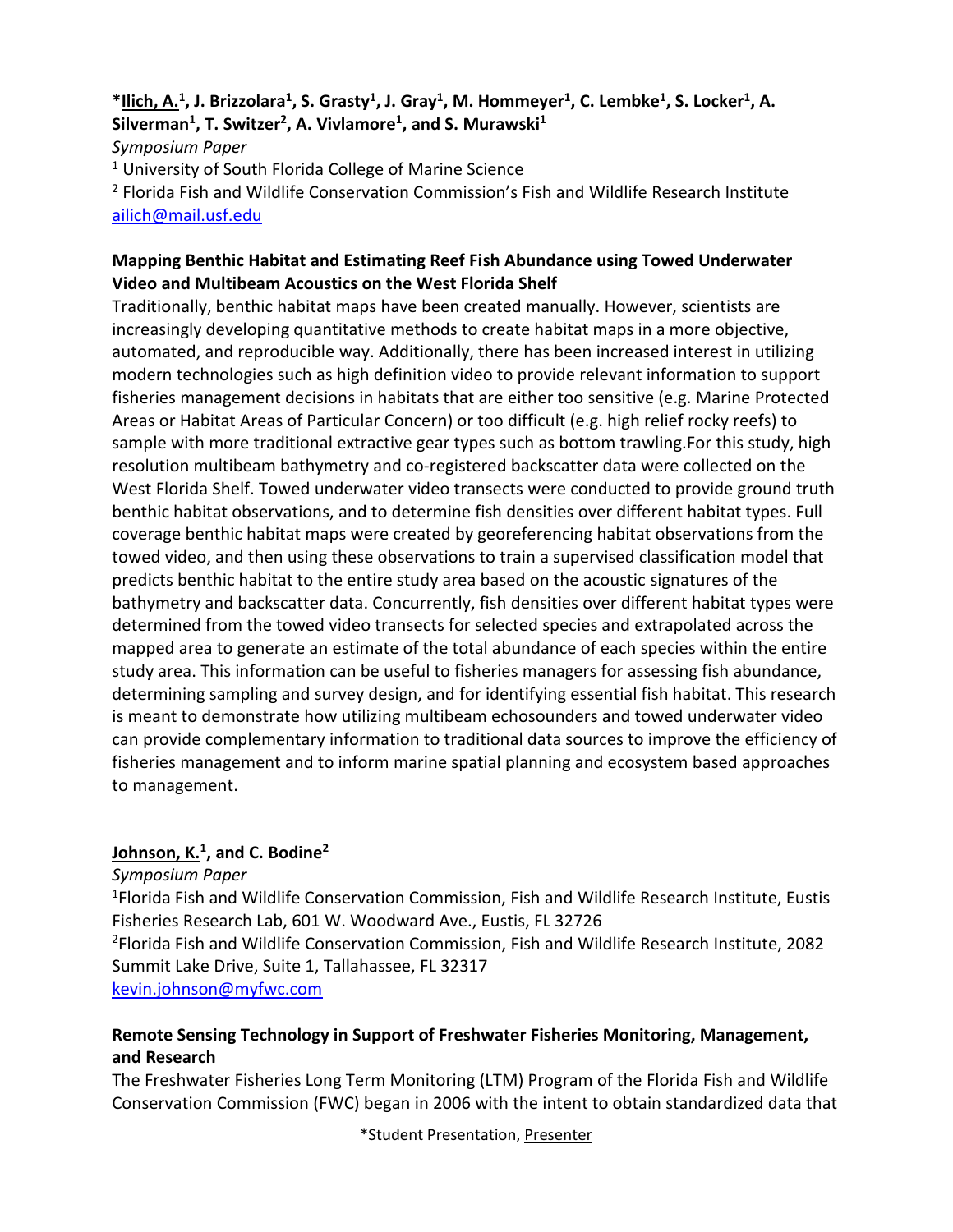could be used by managers to determine trends in sportfish abundance, species composition, mortality, growth, size structure, and utilization by anglers for Florida's important freshwater fisheries. The LTM Program has 29 lakes and 11 rivers that are sampled annually for these metrics. With this program in place, there was a growing need to develop efficient methods for collecting habitat information in these lakes and rivers so that habitat quality and quantity could be monitored over time. Managers and researchers in FWC also thought that collecting habitat information could help explain changes in sportfish or fish community data and could help to inform or focus research and management actions. Therefore, our objective was to develop sampling protocols that would provide lake-wide estimates of percent area covered and percent volume infested with submersed and emergent vegetation in lakes and maps of continuous habitat in rivers that are part of the LTM Program. After investigating different techniques used for sampling aquatic vegetation in lakes and habitat features in rivers, we determined that two methods of remote sensing fit our objective. These include hydroacoustic sensing for mapping in-lake submersed vegetation and riverine habitat and the interpretation of satellite imagery for mapping in-lake emergent vegetation. With sampling protocols developed, annual mapping efforts for lakes take place during the peak growing season and began in the summer of 2015; while mapping efforts for rivers began in 2017 and occur during bank-full conditions with 3 to 4 rivers mapped every year.

**Jones, S., B. Thompson, and D. Nelson** 

*Contributed Paper* 601 W. Woodward Ave, Eustis, FL 32726 Stephen.Jones@myfwc.com

#### **Estimating the population change from vegetation expansion at Lake Griffin, FL**

Lake Griffin was a renowned bass fishery in Florida prior to 1970. Numerous factors contributed to the decline of the bass fishery at Lake Griffin and by the early 80's, the loss of expansive emergent and almost all submersed vegetation reduced the population and angler effort to a fraction of historical levels. However, restoration activities and nutrient reduction slowly resulted in improved water clarity and by 2011, submersed vegetation began to expand (up to 30% coverage). The improved water quality and habitat has resulted in an increasing trend in bass recruitment, relative abundance for bass and angler catch rates. In fact, angler catch rates for bass at Lake Griffin (0.81 bass per hour) are among the highest for all waterbodies sampled by the FWC. Often, bass fisheries in Florida that demonstrate a rapid change in abundance and angling success benefit from hydrilla. Although hydrilla is present at Lake Griffin, much of the submersed vegetation and best fishing areas are dominated by natives. Although the electrofishing catch rates showed an increasing trend as vegetation increased, the expanding offshore vegetation likely reduced vulnerability to the gear and therefore, may not have accurately represented the continued increase in the population. To further document the magnitude of change to the bass abundance at Lake Griffin, researchers are repeating a population estimate using the same techniques conducted in 2011. In the fall of 2018, 300 bass were tagged with high reward tags and a year-round creel survey began, which aims to estimate the number of bass caught by anglers and the proportion of bass caught by anglers. Information from this study demonstrates how critical native submersed vegetation is for a bass fishery and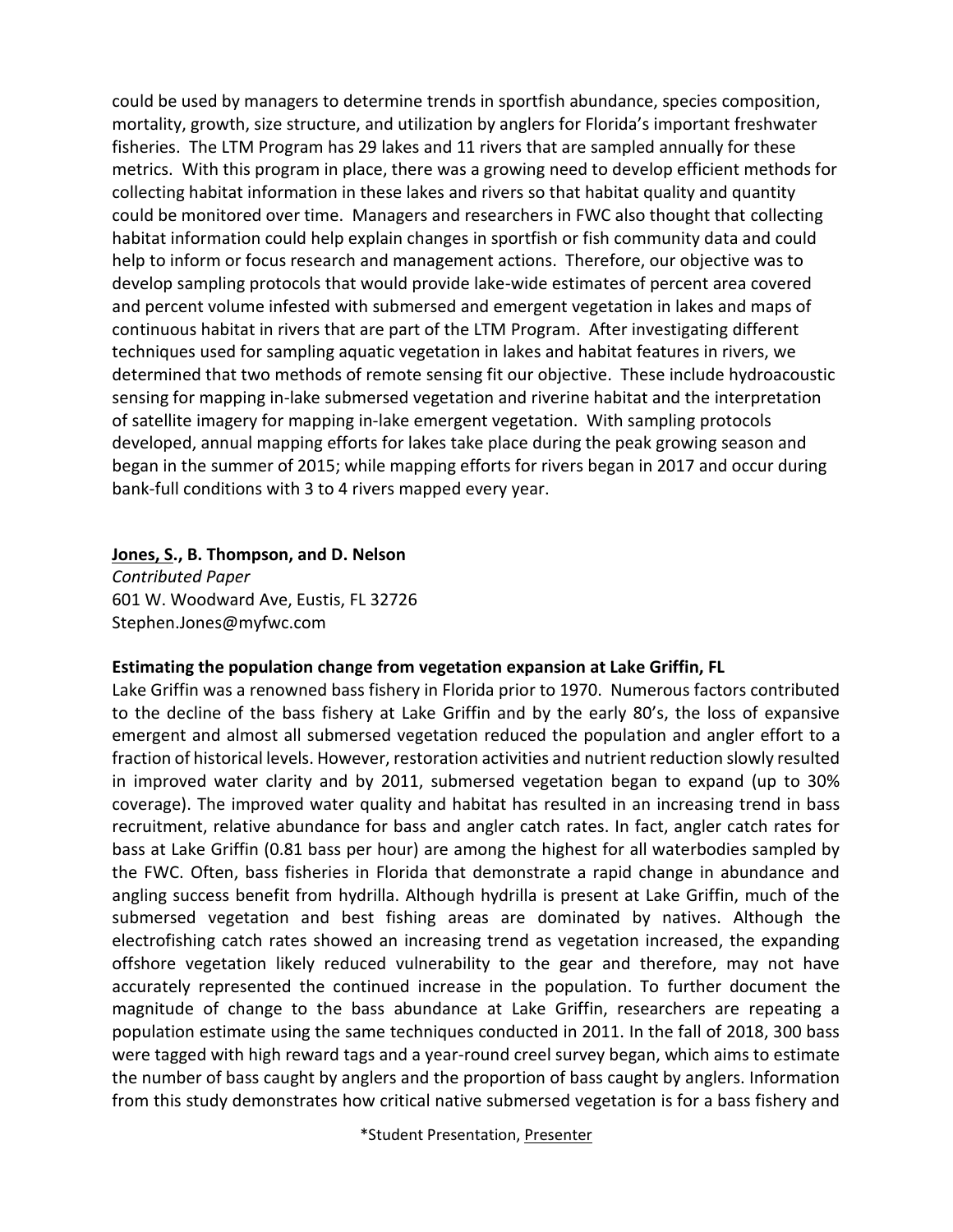can be used by mangers to work with stakeholders that contend hydrilla is necessary to produce a high-quality bass fishery.

#### **\*Kircher, L.<sup>1</sup> , D. Frazier<sup>1</sup> , J. Young<sup>2</sup> , and J. Baldwin<sup>1</sup>**

*Poster Presentation* <sup>1</sup>Florida Atlantic University 3200 College Ave Davie, FL 33069 <sup>2</sup>Florida Wildlife Research Institute 19100 SE Federal Highway Tequesta, FL 33469 [lkircher2015@fau.edu](mailto:lkircher2015@fau.edu)

#### **Does High Discharge Cause Movement from Snook Spawning Aggregations?**

Water managers control Lake Okeechobee water levels by scheduling discharges to the St. Lucie and Caloosahatchee estuaries. The majority of these discharges occur during Florida's rainy season, coinciding with the protracted spawning season of the common snook (*Centropomus undecimalis*). Common snook support a popular recreational fishery in Florida that contributes to the state's economy. Anglers believe that snook are attracted to areas of high flow. While discharges can carry in new sources of prey, it can also carry algal blooms, suspended sediments, and polluted water. Snook will travel to avoid stressors like cold temperatures. Discharges occurring during their spawning season may cause snook to move away from their aggregations and lead to lower spawning success and recruitment. Passive acoustic telemetry measured movement in 280 tagged snook from 2008-2014 (FWC). Snook were tracked over the course of four high discharge events (>2,000 cubic feet per second). Flow in St. Lucie was extracted from dbHydro an open-source online environmental database from South Florida Water Management District. St. Lucie was divided into North Fork, South Fork, Estuary, River, and Inlet and fish were assigned one of these regions for each day they were detected based on their detections throughout the day. Examining the number of fish in each region to the flow occurring at the same time, will allow spatial and temporal comparison of fish movement from the spawning aggregation during high discharge events in St. Lucie estuary. This research should inform management of common snook as well as determine if water management should be altered to promote more successful reproduction of an important recreational species.

#### **\*Lapham, L.<sup>1</sup> , Q. Tuckett<sup>1</sup> , and J. Hill<sup>1</sup>**

*Poster Presentation*

<sup>1</sup>Tropical Aquaculture Laboratory, Program in Fisheries and Aquatic Science, School of Forest Resources and Conservation, Institute of Food and Agricultural Science, University of Florida, Ruskin, FL.

[l.lapham@ufl.edu](mailto:l.lapham@ufl.edu)

**Risk-Based Approach to Evaluate Alligator Gar Atractosteus spatula Aquaculture in Florida**

Alligator Gar Atractosteus spatula is imperiled throughout much of its native range, being rare or extirpated in 6 of 14 U.S. states. It is of conservation concern in its small portion of the Florida Panhandle where it is native. Few data exist for Alligator Gar in Florida; therefore, the Florida Fish and Wildlife Conservation Commission implemented a harvest closure in 2006,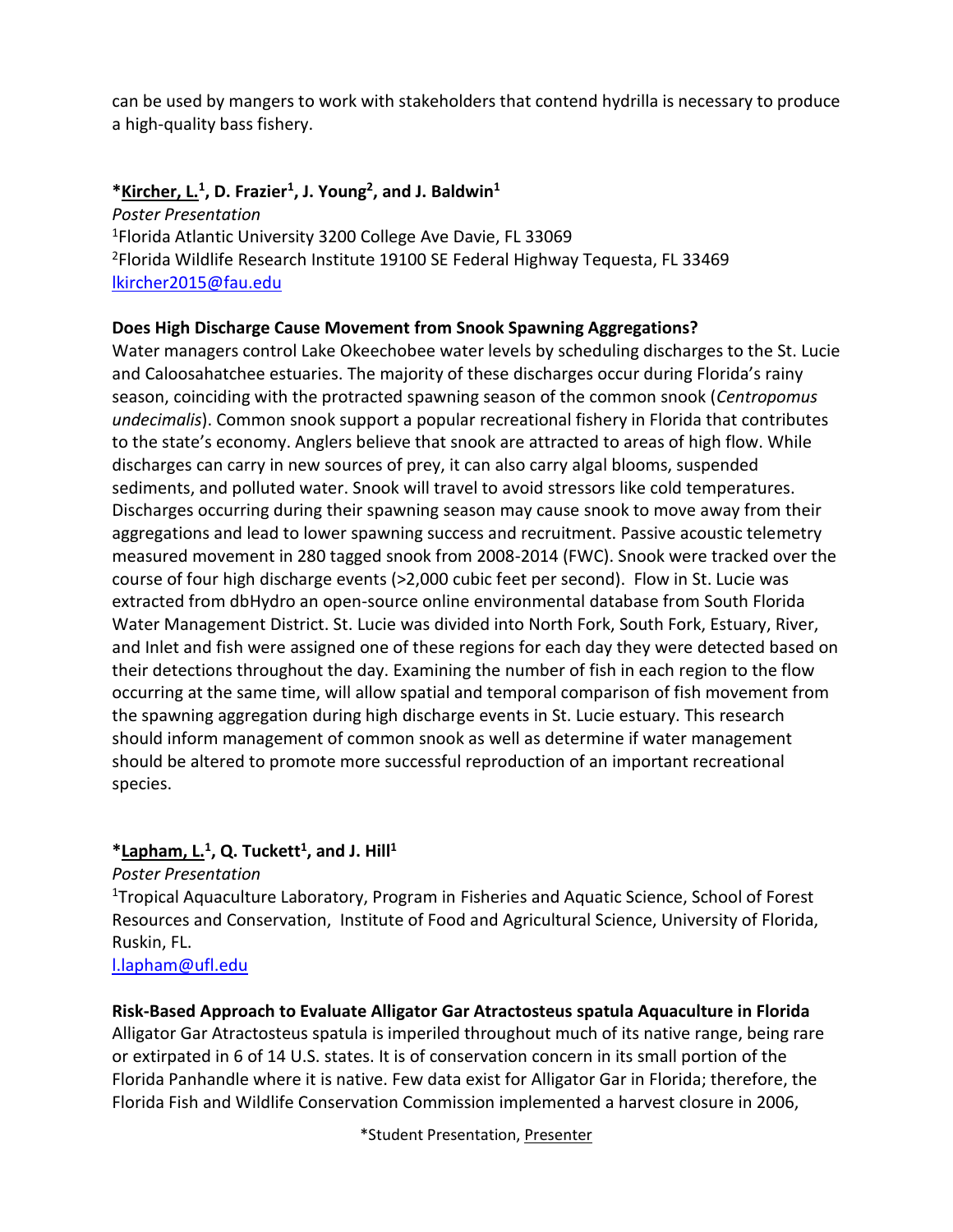making it illegal to take or possess Alligator Gar without a permit. FWC will issue permits for scientific research and management efforts. There is interest in Florida to culture Alligator Gar for food and out-of-state sales as ornamentals; activities currently not permitted. Although Alligator Gar is imperiled, there is concern for invasiveness if regulations are changed to allow for commercial aquaculture in Florida. Before making decision concerning commercial aquaculture, it is prudent to evaluate the risk of establishment and impact. Risk of invasiveness will be assessed through an extensive literature review and biological synopsis, risk screens, and a stakeholder-inclusive qualitative risk assessment. The biological synopsis will provide considerable information on the species biology and potential invasiveness. Fish Invasiveness Screening Kit (FISK) assessments will provide a preliminary risk estimate. A stakeholder panel will consist of experts in state and federal agencies, academia, or other organizations and will further evaluate invasiveness risk. Research and management recommendations arising from risk-based process will be available to agencies and industry to support decision making regarding permitting, restricting, or prohibiting aquaculture of Alligator Gar.

**\*Lewis, J.P.<sup>1</sup> , J.H. Tarnecki<sup>1</sup> , S.B. Garner<sup>1</sup> , D. D. Chagaris1,2 , and W. F. Patterson III<sup>1</sup>** *Poster Presentation*

<sup>1</sup>Fisheries and Aquatic Sciences Program, School of Forest Resources and Conservation, University of Florida, Gainesville, Florida 32608, USA

<sup>2</sup>Nature Coast Biological Station, Institute of Food and Agricultural Sciences, University of Florida, Cedar Key, FL 32625, USA

[justin.lewis@ufl.edu](mailto:justin.lewis@ufl.edu)

#### **Changes in reef fish community structure following the** *Deepwater Horizon* **Oil Spill**

Large-scale disturbances in marine ecosystems can alter food web structure with both acute and long-term consequences. Here, we report the results of a time-series that captured the effects of the Deepwater Horizon oil spill (DWH) on fish community and trophic structure on northern Gulf of Mexico reefs. Immediately following DWH, we observed a significant change in community structure and significantly lower species richness. Declines in species richness did not persist, and long-term changes in community structure, though significant, appear within the range of natural variation. However, initial changes in community structure driven by widespread declines across a range of trophic guilds were not followed by equally ubiquitous recoveries. Densities of small demersal invertivores, small demersal browsers, generalist carnivores, and piscivores remained low with little indication of recovery up to 7 years following the DWH. Although these declines occurred prior to the arrival of the invasive lionfish (*Pterois* sp.), the lack of recovery among small demersal browsers and invertivores suggests lionfish predation may be affecting recovery. However, the cause of persistently low densities of generalist carnivores and piscivores, such as snappers, groupers, and jacks, likely reflects a combination of factors and warrants further exploration considering the ecological and economic importance of these fishes.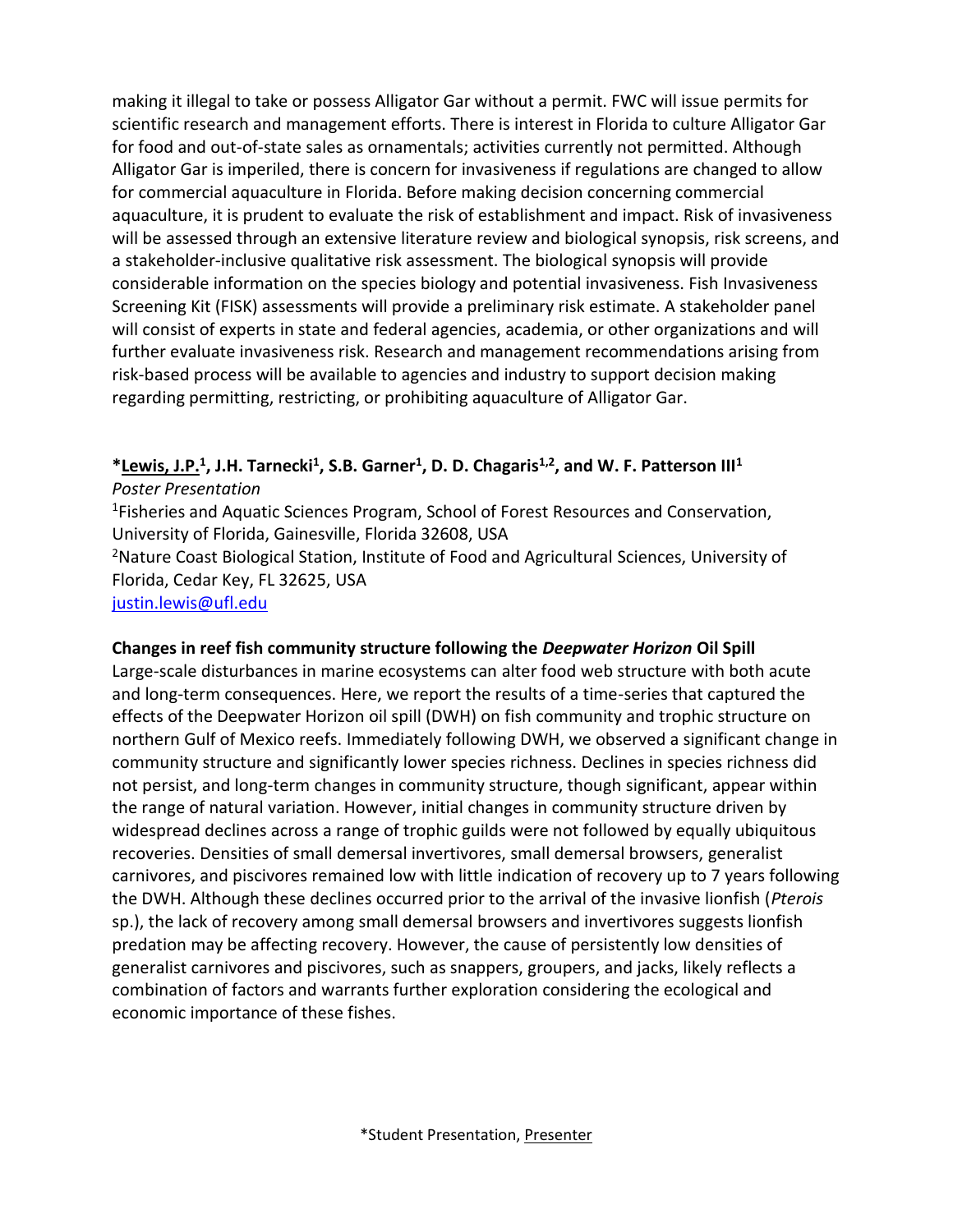#### **\*Lindelien, S.<sup>1</sup> , A. Dutterer<sup>1</sup> and C. Anderson<sup>1</sup>**

*Poster Presentation* <sup>1</sup>Florida Fish and Wildlife Conservation Commission, Fish and Wildlife Research Institute, Gainesville Fisheries Office, 7386 NW 71<sup>st</sup> Street, Gainesville, FL 32653 [Summer.Lindelien@myfwc.com](mailto:Summer.Lindelien@myfwc.com)

#### **Developing a Non-lethal Aging Method Using Largemouth Bass Dorsal Spines Collected in Florida**

Non-lethal aging techniques for Largemouth Bass (LMB) would be an invaluable tool for LMB management and conservation in Florida, particularly for trophy LMB (≥ 3.63 kg). Various fin structures (e.g., dorsal spines, pectoral rays, anal spines, etc.) were recently evaluated for their utility in aging LMB in Florida. Dorsal spines III–V had the highest precision and accuracy of age estimates relative to sagittal otolith derived ages amongst all evaluated fin structures. They were also the easiest to remove and read. Utilizing these structures could reduce or eliminate mortality during age sampling and enable age determination of angler-caught LMB (e.g., during tournaments or TrophyCatch submissions). Future assessments will involve a survival experiment to evaluate acute lethality of dorsal spine removal as well as comparisons of dorsal spine derived ages amongst five waterbodies with different growth rates (i.e., Stick Marsh/Farm 13, Fellsmere Reservoir, Lake Griffin, Apalachicola River, and Escambia River marsh). The process of aging dorsal spines requires substantial practice, understanding the potential imprecisions associated with these fin structures (e.g., misinterpretation of the first annulus, identifying false annuli/checks, and edge compaction of annuli), and adequate equipment for viewing, measuring, and projecting structure sections. Recently, the dorsal spine aging techniques have been integrated into tagging, growth, and mortality studies in collaboration with other Florida Fish and Wildlife Conservation Commission (FWC) biologists throughout the state. Ultimately, a training workshop for removal, processing, and aging techniques will provide FWC personnel with the tools needed to effectively and accurately apply these techniques in future studies.

#### **\*Lipscomb, T., A. Wood, S. Ramee, and M. DiMaggio**

*Contributed Paper*

Tropical Aquaculture Laboratory, Program in Fisheries and Aquatic Sciences, School of Forest Resources and Conservation, University of Florida IFAS, 1408 24th Street SE, Ruskin, FL tlipscomb@ufl.edu

#### **Characterization of Larval Digestive System Ontogeny in** *Gymnocorymbus ternetzi***: Progress Toward Feeding Optimization**

Freshwater ornamental fish production is often hampered by survival and growth bottlenecks associated with larval nutrition. Near ubiquitous use of live feeds during early life stages for the intensive culture of these fishes persists, as apparent physiological limitations preclude the use of manufactured microparticulate diets. In general, freshwater ornamental larvae are fed newly-hatched *Artemia franciscana* nauplii, which is characterized by inconsistent availability and high cost. Representative fishes of the family Characidae, and particularly tetras, appear to require live feeds for larval propagation. However, pragmatic characterization of early digestive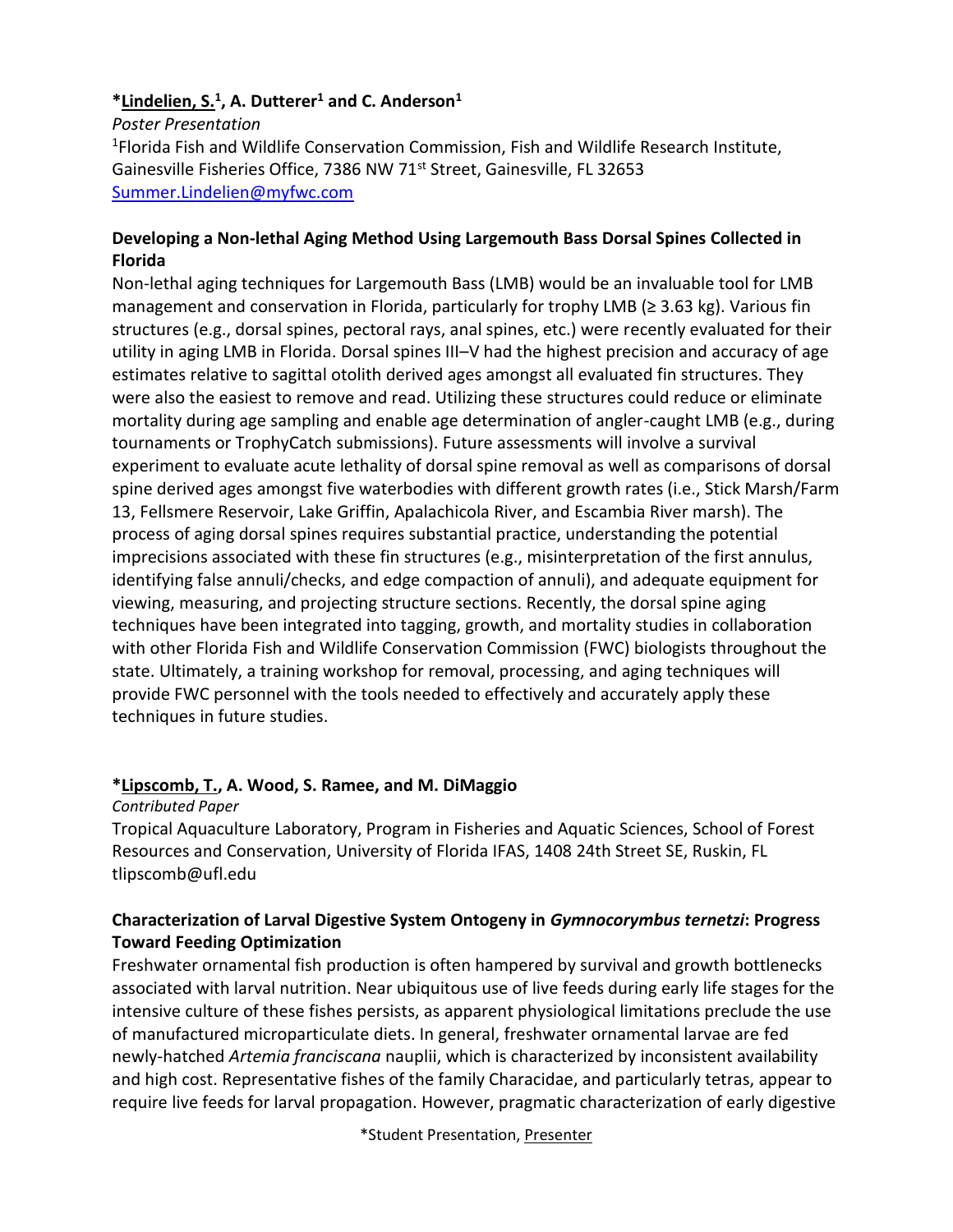ontogeny for ornamental Characids that may be used to formulate physiology-based rearing protocols is deficient. This study evaluates the reliance of Black Tetra *Gymnocorymbus ternetzi* on *Artemia* during early larval stages. Initially, three commercially available microparticulate diets were compared to *Artemia* (*n* = 6) as feed items for the first 10 days of exogenous feeding, with growth and survival being primary indicators of success. Subsequently, larvae fed exclusively *Artemia* were sampled at 2 day intervals to 24 dph to histologically evaluate gastrointestinal development, as well as characterize the ontogeny of three critical digestive enzymes (bile-salt dependent lipase, trypsin, and pepsin). In agreement with anecdotal accounts, limited survival was observed with microparticulate diets relative to *Artemia* (6.9 ± 2.1% and 20.8  $\pm$  7.3%, respectively), although growth was similar across treatments. Maturation of the stomach, characterized by the appearance of gastric glands and a pyloric sphincter, did not occur until 22 dph. Trypsin and lipase activity were detectable from 2 dph and increased over the course of the study. Pepsin was not detectable until 22 dph, after which a sharp increase in enzyme activity was observed. These results will contribute to the development of appropriate feeding and weaning protocols for the production of *G. ternetzi*.

#### **Lundy, E.<sup>1</sup> and P. Schueller<sup>2</sup>**

#### *Contributed Paper*

<sup>1</sup>Florida Fish and Wildlife Conservation Commission, 5450 U.S. 17, DeLeon Springs, FL 32130 <sup>2</sup> Florida Fish and Wildlife Conservation Commission, 7922 NW 71<sup>st</sup> St., Gainesville, FL 32653 Earl.Lundy@MyFWC.com

#### **Developing Models Correlating Water Temperatures With Air Temperatures and Limnological Characteristics**

The discussion of climate change from a natural resource manager's perspective has shifted from forestalling climate change to preparing for, adapting to, and mitigating the overall effects of climate change. However, how do managers prepare for a problem if they do not know the magnitude of its effects? The effects of climate change and concurrent water temperature change on Florida ichthyofaunal communities are largely speculative. We sought to develop a series of models correlating water temperatures with air temperatures and lake characteristics. These models can be used for predictions of climate change effects and invasive species expansion, as well as modeling short-term effects such as temperature-induced mortality events. We chose 49 lakes and reservoirs throughout the state of Florida as monitoring sites with lakes selected based on size, trophic state, and location. Data loggers gathered hourly water temperature data over a two-year period. National Weather Service monitoring stations and other publicly available provided local air temperatures. We modeled the relationship between lake water temperature and area air temperatures and additional factors with multiple linear regressions, examining winter and summer as they represent thermal minima and maxima.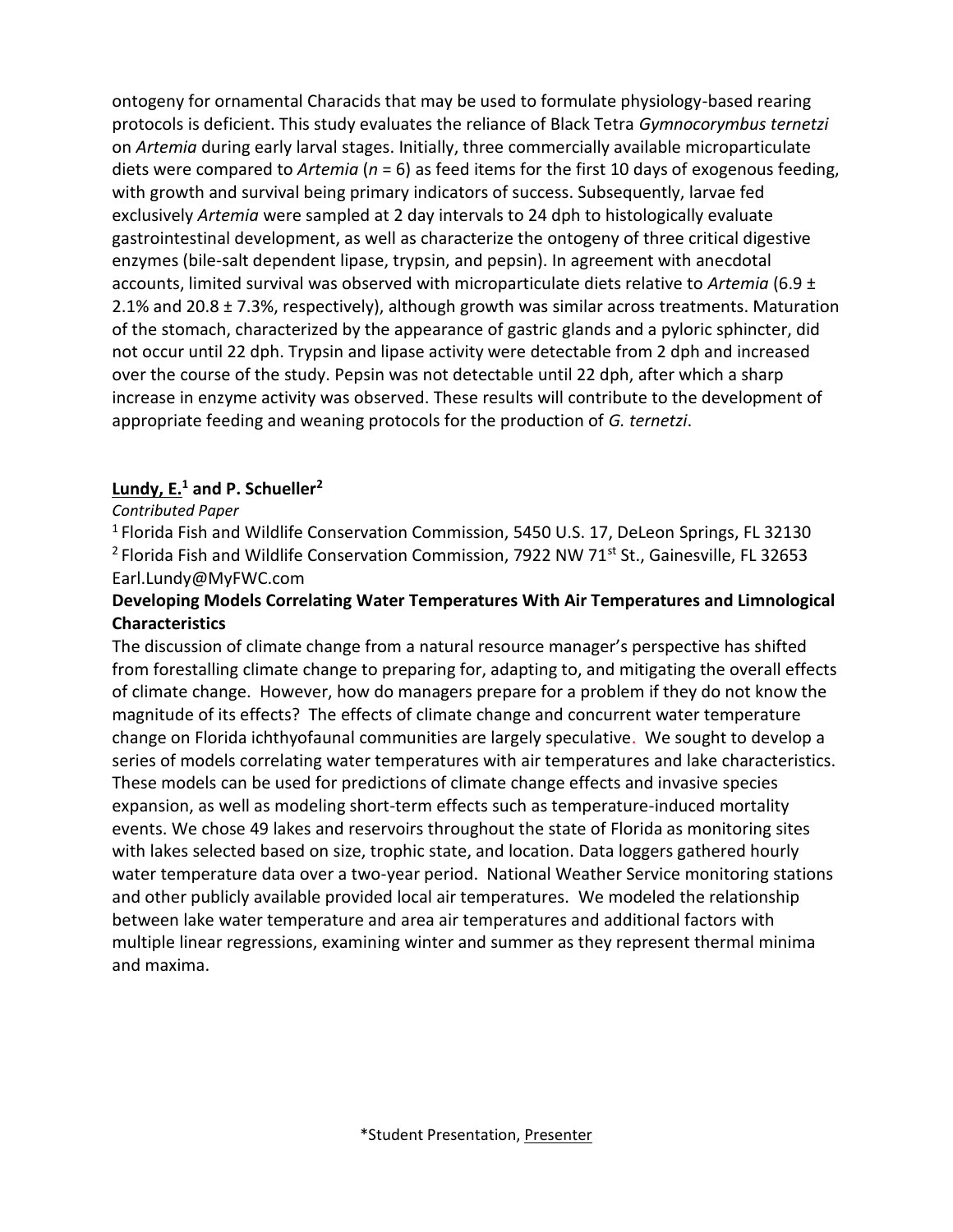#### **Marbury, A.**

*Poster Presentation* Florida Fish and Wildlife Conservation Commission 5450 US Hwy 17 DeLeon Springs, FL 32130 [Andrew.Marbury@myfwc.com](mailto:Andrew.Marbury@myfwc.com)

#### **Seasonal Use and Residence Time of Morones in Silver Glen Springs, FL**

Striped Bass (Morone saxatilis) and Sunshine Bass (M. chrysops x M. saxatilis) have been stocked into the St. Johns River since the 1970's, creating a recreational fishery. These Morones species can generally be caught throughout the river and its tributaries in cooler months, but due to high water temperatures during the summer they are confined to cool-water refuges. While restricted to thermal refuge, fish have little, if any, available forage especially when confined to mostly barren spring boils. Biologists have identified Silver Glen Springs (SGS) as one of the largest summer aggregations of Morones in the St. Johns River system. Annual snorkel surveys at SGS have shown declining health and condition factors throughout this period, lasting upwards of 6 months. To further study the temporal and spatial movements of individual *Morone* spp., a pilot telemetry study was initiated in May 2018. A total of 10 fish (1 Striped Bass, 9 Sunshines) from SGS were internally tagged with an acoustic transmitter (Vemco, V9) and 5 receivers (Vemco, VR2W) were deployed throughout the spring run and outflow to Lake George. Results suggest a surprising level of movement in and out of SGS during summer residency, expressed as runs further down the spring run and short (1-2 day) treks into Lake George. As summer progressed however, many fish left the system and never returned, suggesting either mortality or emigration to an alternative thermal refuge. Future efforts will focus on expanding both the sample size and receiver array throughout the Middle St. Johns River.

#### **Meade, M., T. Laberge, D. Carballosa, T. Desporte, Y. Fioyale, and S. Sierra**

*Contributed Paper* Miami Dade College North Campus, Department of Biology, 11380 NW 27<sup>th</sup> Ave. Miami, FL 33167 [mmeade@mdc.edu](mailto:mmeade@mdc.edu)

#### **The use of traditional and contemporary methods for surveying fish fauna in South Florida inland waters**

Traditional methods of surveying fish populations include manual methods such as seining or electrofishing. In recent years, new methods of detecting species using molecular techniques have been developed to complement traditional surveying methods. The use of eDNA (environmental DNA) has become a commonplace method used by many research institutions and environmental agencies. The method has particularly been useful in determining the presence of elusive species including invasive non-natives as well as imperiled endemics. We report here the use of electrofishing and eDNA surveys to detect fish species in South Florida inland waters. Specifically, traditional surveys were conducted in conjunction with water sample collection and identification using species-specific DNA probes. Sites surveyed mainly included the canals and urban watersheds of Miami. At each site, water quality parameters including DO, pH, TDS, conductivity, and temperature were measured before each survey. A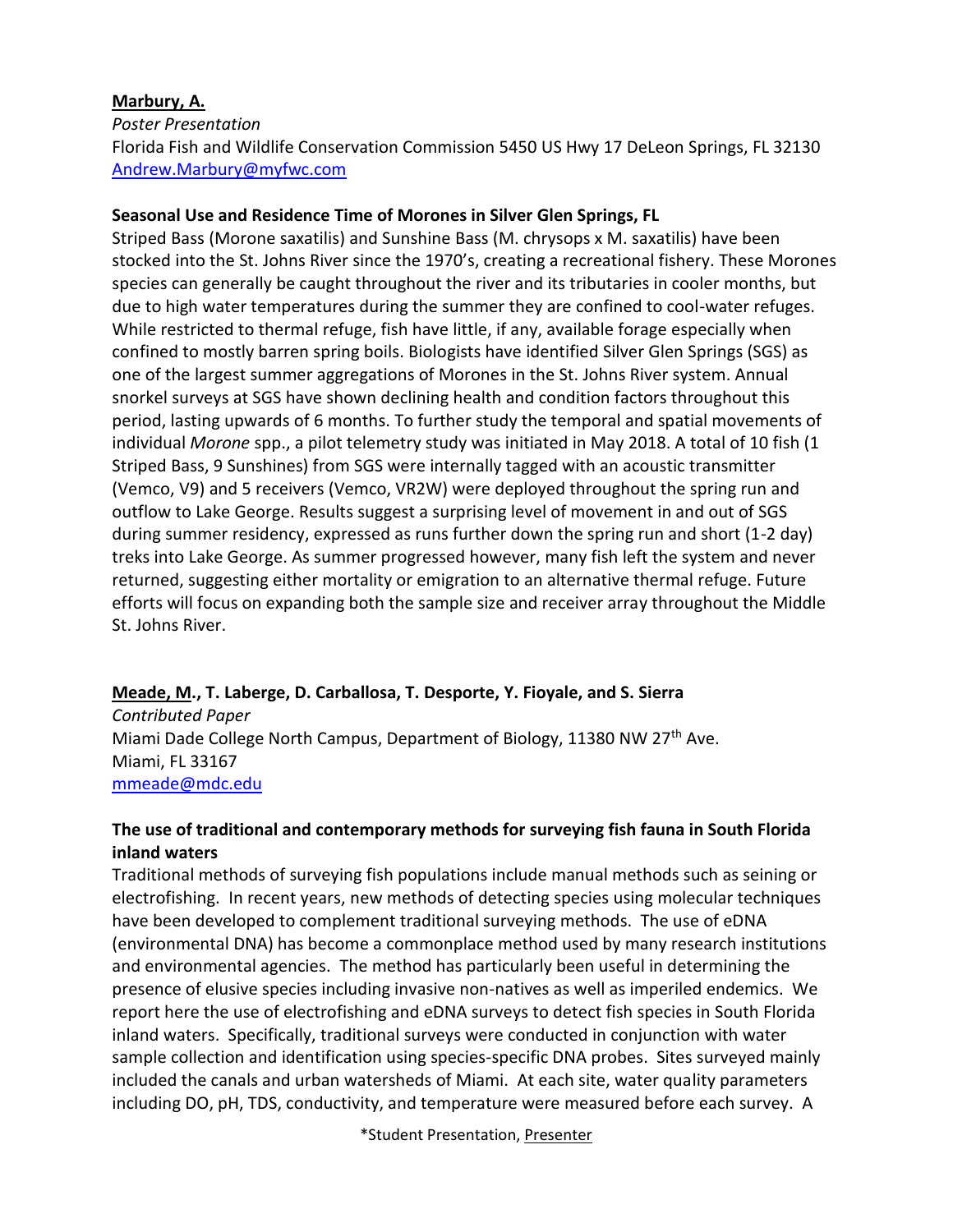Smith-Root APEX electrofisher™ was used for traditional surveys following standard protocols  $(EPA-RBP)$  and a Smith Root ANDe<sup>TM</sup> eDNA sampling system was used to collect water samples for molecular analyses. Our target species for eDNA surveys were the invasive bullseye snakehead, *Channus marulius*, and the Asiatic weatherfish, *Misgurnus anguillicaudatus*. Many native and invasive species were detected at the sites surveyed. Survey site descriptions, water conditions, and species observed will be detailed.

#### **Moncrief-Cox, H.<sup>1</sup> , J. Carlson<sup>2</sup> , G. Norris<sup>3</sup> , M. Wealti<sup>3</sup> , B. Deacy<sup>1</sup> and E. Scott-Denton<sup>4</sup>**

*Symposium Paper*

<sup>1</sup>Riverside Technologies for NOAA Fisheries Service, Southeast Fisheries Science Center, 3500 Delwood Beach Drive, Panama City, FL 32408

<sup>2</sup>NOAA Fisheries Service, Southeast Fisheries Science Center, 3500 Delwood Beach Drive Panama City, FL 32408 USA

<sup>3</sup>Saltwater, Inc., 733 N Street, Anchorage, AK 99501

<sup>4</sup>National Marine Fisheries Service, Southeast Fisheries Science Center, 4700 Avenue U Galveston, TX 77551

[heather.moncrief-cox@noaa.gov](mailto:heather.moncrief-cox@noaa.gov)

#### **Development of video electronic monitoring systems to monitor smalltooth sawfish (***Pristis pectinata)* **interactions in the shrimp trawl fisheries of the southeastern United States, with application to other protected species and large bycatch**

NOAA Fisheries began placing at-sea observers on commercial shrimping (*Penaeida* and *Sicyonia brevirostris*) vessels in the early 1990s in the southeastern region of the United States (US) to identify and minimize the impacts of shrimp trawling on federally managed species. Recent analysis of bycatch data relative to smalltooth sawfish, *Pristis pectinata*, a federally-listed endangered species, indicated a high level of uncertainty in the estimated take. Due to costs associated with observer coverage, and given the rare event of capturing a smalltooth sawfish, increasing observer coverage to refine take estimates of this species is not considered practical. We explored the use of electronic monitoring (EM) to provide a valid alternative to increased observer coverage for the purpose of documenting fishery interactions with smalltooth sawfish. This system was additionally used to document interactions with other protected species and large teleost and elasmobranch bycatch  $(>1.0 \text{ kg})$ . While no smalltooth sawfish were observed, the catch and safe release of a loggerhead sea turtle, *Caretta caretta,* was documented in the try net by both the EM system and observer. The EM system was used to record commercial shrimp vessel operations during six trips, encompassing 1,733 hours of video over 94 sea days, with a certified fishery observer also being present for the full duration of each trip. Catch composition documented by the EM reviewer was compared to observer data. Overall, 20 tows contained a total of 33 bycatch items in the observer sample that met criteria of being over 1.0 kg. Of these catch items, 87.9% were also detected by the EM reviewer compared to observer data. Detection rates for elasmobranchs were higher in comparison to teleosts, at 95.8%. Pairwise comparison of EM video to data collected by on-board observers (animals >1.0 kg in size) lead us to conclude that EM would be an effective tool for detecting protected resources and larger fauna interactions in the Gulf of Mexico shrimp trawl fishery.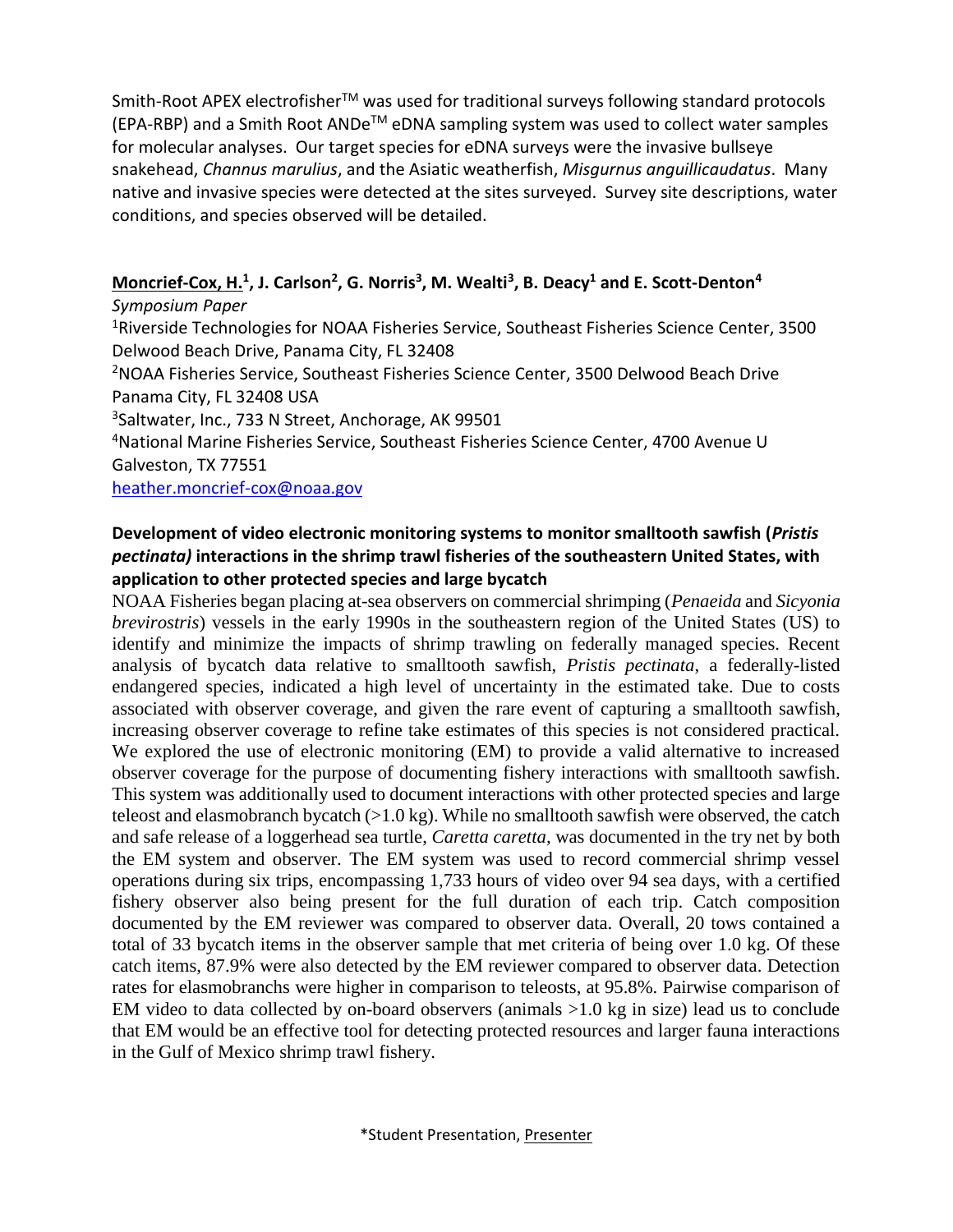#### **Moncrief-Cox, H.<sup>1</sup> , S. Gulak<sup>1</sup> , A. Mathers<sup>1</sup> , M. Enzenauer<sup>1</sup> , and J. Carlson<sup>2</sup>**

*Symposium Paper* <sup>1</sup>Riverside Technologies for NOAA Fisheries Service, Southeast Fisheries Science Center, 3500 Delwood Beach Drive, Panama City, FL 32408 <sup>2</sup>NOAA Fisheries Service, Southeast Fisheries Science Center, 3500 Delwood Beach Drive, Panama City, FL 32408 heather.moncrief-cox@noaa.gov

#### **Improving Observer Programs through Incorporation of a Data Transfer Application on Tablet Computers**

To reduce the time and resources needed between data collection and data entry for a fisheries observer program, developments of applications that facilitate the exchange of observer data between a remote version of the database contained on a mobile device and the central database are needed. NOAA Fisheries Service's Panama City Laboratory is undergoing program improvement by incorporating tablets into the data collection process. Advantages of this are expected to include fewer personnel hours focused on data entry, better data processing, and improved validation capabilities, with an overall reduction in cost. By having observers directly input biological data into a tablet, time (and costs) of data transcription from paper form to electronic are reduced, along with opportunities for recording error. Preliminary development and testing of a tablet application found screens did not load rapidly when the observer toggled among them, screen glare and interference from water and biological materials inhibited data entry, and the Iridium network for data transfer was insufficient. In addition to addressing those concerns, the application has been modified to include expanded data validation to remove input errors, integrated photography capabilities for transferring images to the tablet wirelessly, and barcode scanning to advance sample processing methods. Observers are now able to quickly access manuals and species identification guides straight from the tablet's home screen, reducing spatial needs on small vessels, while allowing coordinators to keep these documents updated regularly through remote access software. The developed application further allows for encrypted uploading of data, removing the need to ship hard data through mail services. This eliminates chances of data loss or delay through mishandling, while also protecting confidential information. A third phase of this project is currently under development to address concerns before full implementation can occur, with improvements continually being made throughout the field testing process.

#### **\*M. Moreno and W. Pine**

*Poster Presentation* University of Florida School of Natural Resources and the Environment melimore86@ufl.edu

**Using living data to inform restoration and monitoring: An example from Lone Cabbage Reef**

"Living" data, data that are continuously collected from field programs or automated sensors, can provide critical information for informing ongoing restoration and monitoring programs in aquatic ecosystems. For example, these data can help inform whether water quality sensors are recording useable data and at what frequency field crews should service the sensors to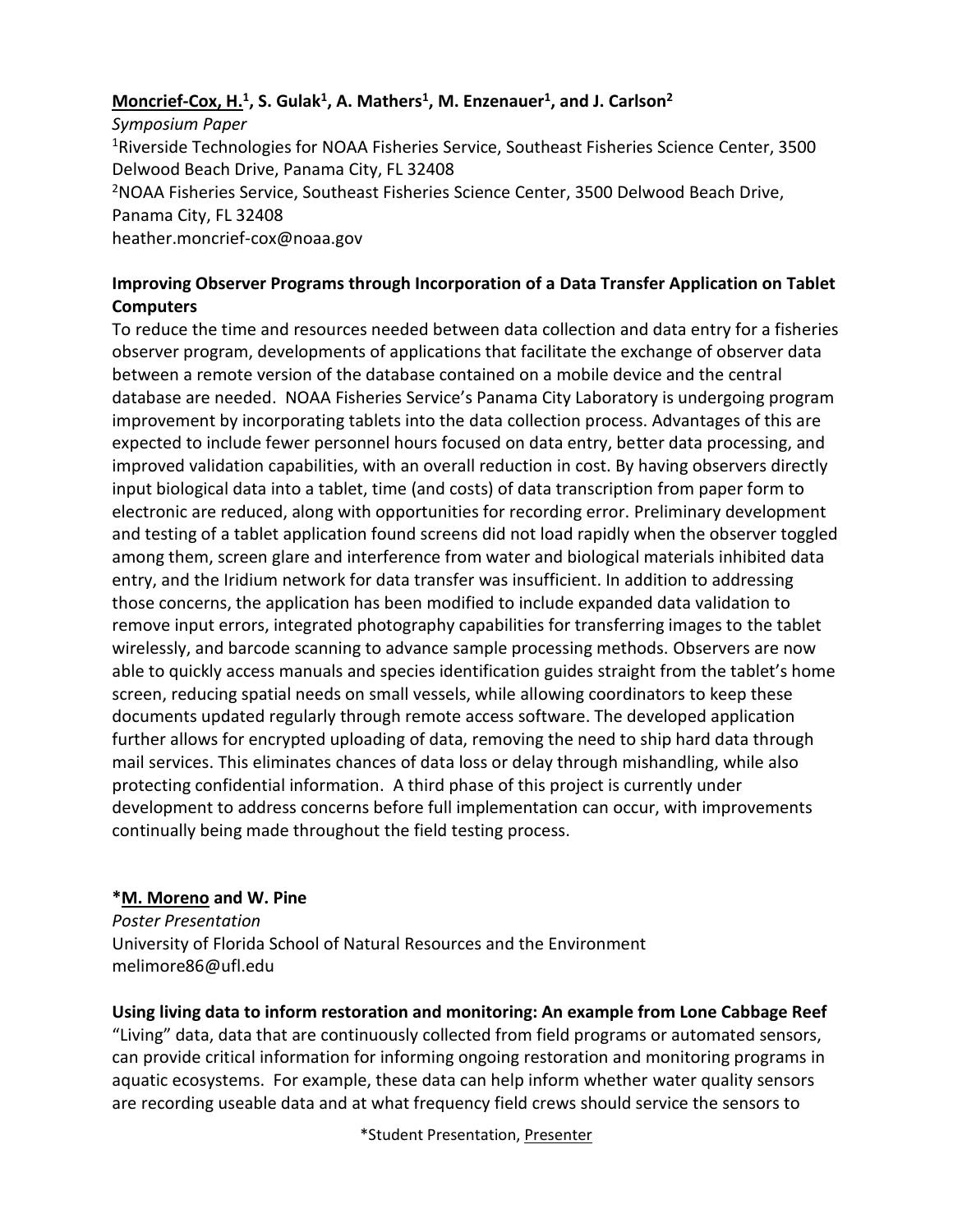ensure their functionality. This reduces the likelihood of sensor failure and missing data observations. However, continuous data can be difficult to manage for several reasons including (1) high volume of observations, (2) limited time to enter, QA/QC, and summarize data during busy field seasons, (3) limited training/experience by biologists in working with large datasets (4) inconsistent methods of surveying. Here we demonstrate a case history of a living data lifecycle for the Lone Cabbage reef oyster restoration project near Cedar Key, Florida using open source widely available, free or low-cost software. We demonstrate how data are collected by field teams on oyster populations and recorded on paper data sheets, as well as water quality data from an array of autonomous sensors are rapidly, compiled, QA/QC'ed, and analyzed to provide prompt feedback to ongoing monitoring programs. These efforts are designed to inform ongoing monitoring programs to improve data quality, reduce cost, and improve restoration actions by assessing system response and adaptively informing ongoing restoration and monitoring efforts. By accelerating the speed of learning of what does and doesn't work, we hope to improve the effectiveness of the Lone Cabbage Reef and to influence other restoration efforts to do the same.

#### $N$ eidig, C<sup>1</sup>., M. Lee<sup>1</sup>, J. Gill<sup>1</sup>, W. Derr<sup>1</sup>, W. Wolf<sup>1</sup>, M. Hickey<sup>1</sup>, G. Cuddihy<sup>1</sup>, G. Sato<sup>1</sup>, and D. **Roberts<sup>2</sup>**

*Poster Presentation* <sup>1</sup>Mote Marine Laboratory, Directorate for Fisheries and Aquaculture, 1600 Ken Thompson Parkway, Sarasota, FL., 34236, USA <sup>2</sup>Waterinterface Ltd., 1620 Surrey Trail, Wimauma, FL. 33598, USA [cneidig@mote.org](mailto:cneidig@mote.org)

#### **Electronic Monitoring - Emerging Technology and Platform for Science in the Gulf of Mexico Commercial Reef Fish Fishery**

The application of Electronic Monitoring has been shown to be an effective tool to meet a variety of fisheries monitoring objectives in the Gulf of Mexico (GOM). Mote Marine Laboratory EM projects respond to a direct request from the U.S. GOM commercial fishing industry to document their increasing bycatch of sharks and other non-target species in the snapper grouper fishery. In turn, MML working with Saltwater Inc. are continually evolving to implement technological developments of new and improved EM camera-based systems and software for improving the collection of scientific data. Based on review data and fisher feedback, Mote is striving to improve the limitations of EM systems for documenting bycatch, particularly "cutoffs", including large sharks, in this fishery. Testing is underway for capturing high quality (HD) images of underwater catch and release events that onboard cameras are not able to document. Pilot test to initialize EM underwater hardware testing involve partnering with charter-for-hire vessels prior for possible future implementation as well as a precursor to application on commercial bottom longline and vertical line vessels. The underwater camera systems integrated with existing equipment can resolve species identification issues and improve observations of the release disposition of bycatch. Additionally, integration of a Saltwater Inc. software "digital ruler" tool to collect length measurements is being tested. The ruler is calibrated to measure the pixels in a video image of a fish, and from that calculate a length measurement without requiring onboard equipment beyond the "standard" EM system.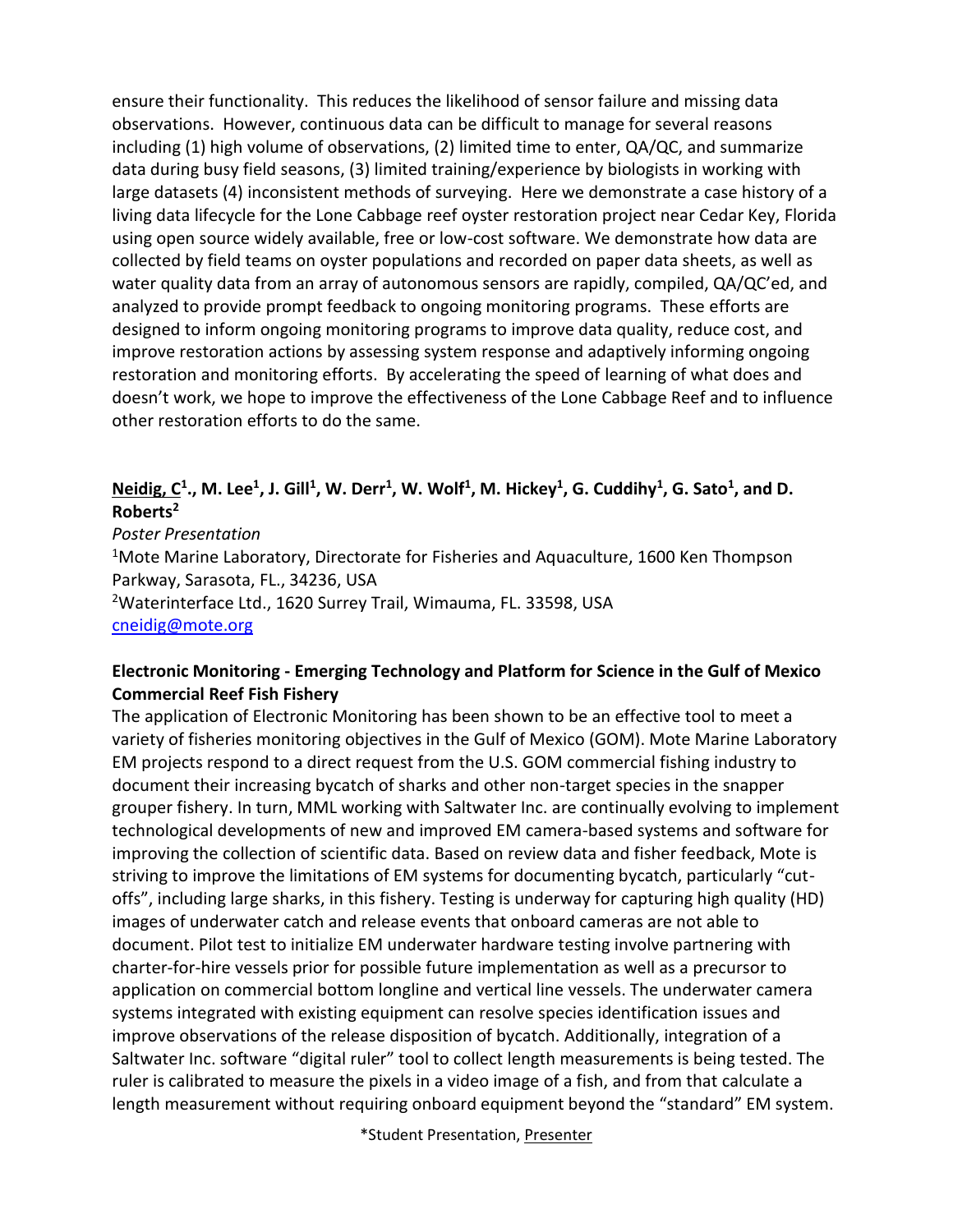Image measurements use a custom algorithm to estimate the linear length of the fish, these are equivalent to a measurement taken by an observer.

#### **Neidig, C. <sup>1</sup> , D. Roberts<sup>2</sup> , M. Lee<sup>1</sup> , J. Steinwachs<sup>1</sup> , T. Taccardi<sup>1</sup> , R. Ryterman<sup>1</sup> , D. Law<sup>1</sup> , B. Hilbrunner<sup>1</sup> , and S. Hayes<sup>1</sup>**

*Symposium Paper* <sup>1</sup>Mote Marine Laboratory, Directorate for Fisheries and Aquaculture, 1600 Ken Thompson Parkway, Sarasota, FL., 34236, USA <sup>2</sup>Waterinterface Ltd., 1620 Surrey Trail, Wimauma, FL. 33598 cneidig@mote.org

#### **Electronic Monitoring - Emerging Technology and Platform for Science in the Gulf of Mexico Commercial Reef Fish Fishery**

Mote Marine Laboratory has partnered with the commercial snapper grouper industry, technical equipment vendors, government agencies, and other stakeholders to apply and evaluate Electronic Monitoring (EM) technology on commercial bottom longline and vertical line bandit vessels for future commercial fleet-wide implementation in the GOM. This GOM fishery targets 42 species using horizontal bottom longline and vertical line "bandit" vessels, about 330 vessels account for 90% of the landed catch. Because observer programs can only monitor about 1% of these vessels, EM presents itself as an unbiased monitoring tool to observe and permanently document fishing effort and retained and discarded catch, with potential to be a valuable fisheries-dependent tool for the capture of critical at-sea data for management. The EM equipment and software technology in this project are evolving, and are being adapted to improve documentation onboard the vessels and in the lab review process. Testing is underway for integrating fish measurements during video review and evaluating onboard underwater cameras to document bycatch cut-offs. Analyzed data, including trip duration, catch per unit effort, fish handling, gear type, catch and discard species composition, disposition, incidental catch documentation, interactions with sharks, marine mammals, and sea turtles, hotspots, and spatio-temporal distributions are exported for subsequent inclusion in fisheries databases. Through collaborative efforts, EM trip data is being correlated with other vessel fishery-dependent information to augment available datasets and provide linkage information for industry, Councils and NOAA Fisheries. Implementation of EM in this fishery will improve collection and quality of data to address shortfalls in the availability of reliable, timely and accurate characterization, effort and quantification of catch, bycatch and discards of priority species for use by fisheries management. In addition, it will provide information for the development of bycatch reduction strategies in the GOM snapper grouper fishery.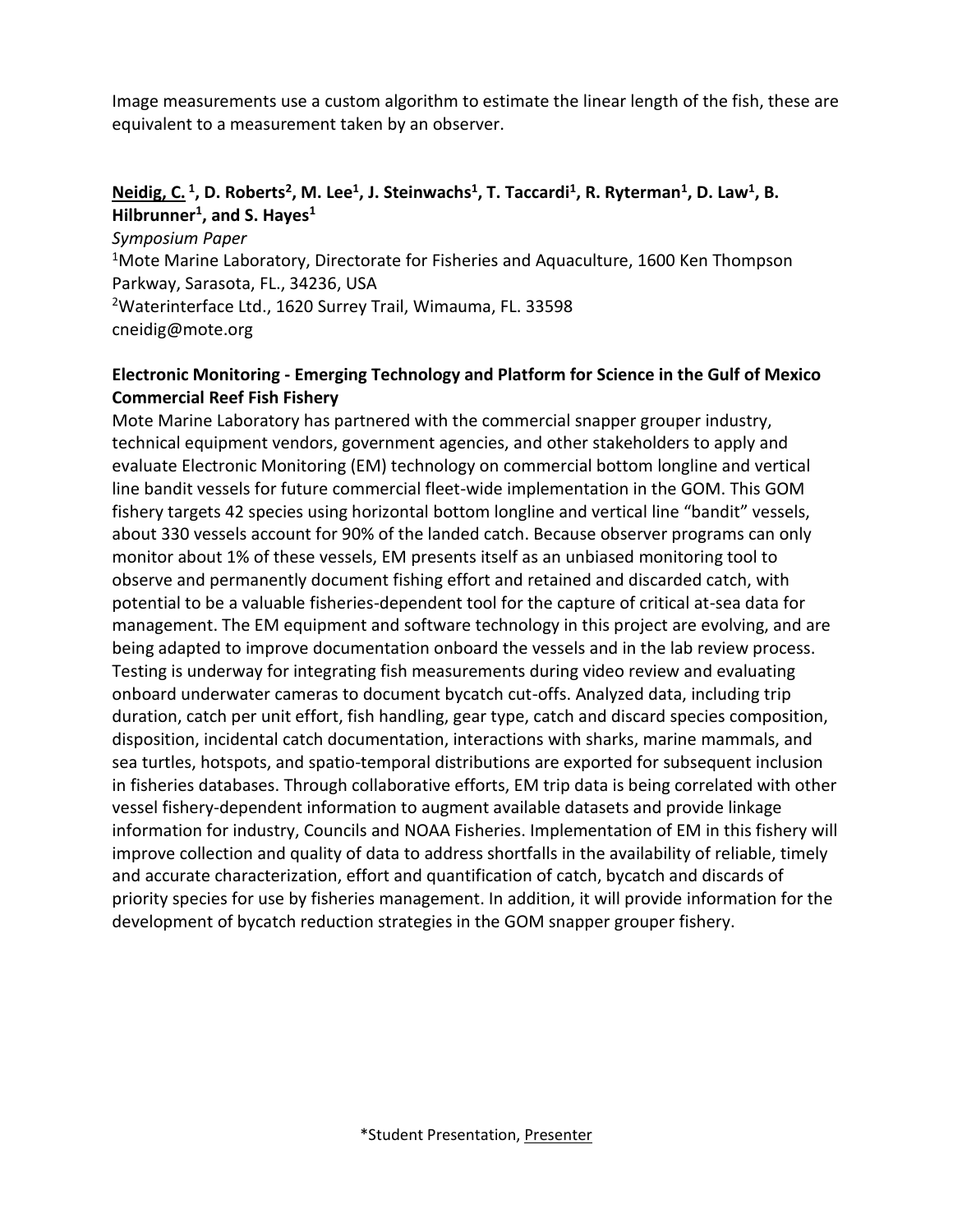#### **Nelson, D., B. Thompson, and N. Morales**

*Contributed Paper* 601 W. Woodward Ave, Eustis, FL 32726 Daniel.Nelson@myfwc.com

**Categorizing Lake Harris user groups and their opinions of hydrilla and hydrilla management** Hydrilla has expanded throughout the Harris Chain and in the summer of 2018, vegetation surveys identified greater than 4,000 acres of hydrilla at Lake Harris. The invasive plant management section spent over 4 million dollars treating hydrilla at Lake Harris alone, and the herbicide treatment in April of 2018 created immediate controversy with anglers, lakefront home owners, boaters and concerned members of the public. There is a critical and urgent need for aquatic plant and fisheries managers to better understand who the stakeholders are at Lake Harris and their opinions of hydrilla management at Lake Harris. Basic knowledge of the primary users at Lake Harris becomes important to ensure all groups are properly represented as managers aim to make informed plant management decisions. In December 2018, we initiated a study design that utilizes a year-round roving creel survey with additional access point surveys to estimate the annual effort of all user groups at Lake Harris. We also designed a survey that will be used to compare opinions of hydrilla and hydrilla management among user groups at Lake Harris. Further, during this survey, we are soliciting contact information from those participating in the survey which should provide a robust and representative stakeholder contact list. In the first four months of the study, results from over 300 surveys have shown interesting differences among users regarding their opinion of hydrilla and hydrilla management.

#### **Norberg, M.J. <sup>1</sup> , Recks, M., and Shipley, K.<sup>2</sup>**

*Contributed Paper* <sup>1</sup>Florida Fish and Wildlife Conservation Commission, Division of Marine Fisheries Management, 3911 Hwy 2321, Panama City, FL 32401 <sup>2</sup>Florida Fish and Wildlife Conservation Commission, Division of Marine Fisheries Management, 2590 Executive Center Circle East, Tallahassee, FL 32301 Michael.Norberg@MyFWC.com

#### **Incorporating stakeholder desires into Florida's marine fisheries management**

Stakeholder input is an important component in fisheries management. Traditional approaches to fisheries management focused primarily on managing species to achieve a biological goal and have failed to recognize the importance of stakeholder involvement in the management process. This has often led to disconnects between user groups and managers, resulting in distrust as well as perceptions that government agencies enact new regulations without considering diverse stakeholder values. Recognizing that effective fisheries management is a continuum between biologist, managers, and the public, the Florida Fish and Wildlife Conservation Commission (FWC) has strived to bridge these disconnects by implementing new public feedback opportunities in an effort to cultivate stakeholder involvement in marine fisheries management. This presentation will highlight some of the technological tools and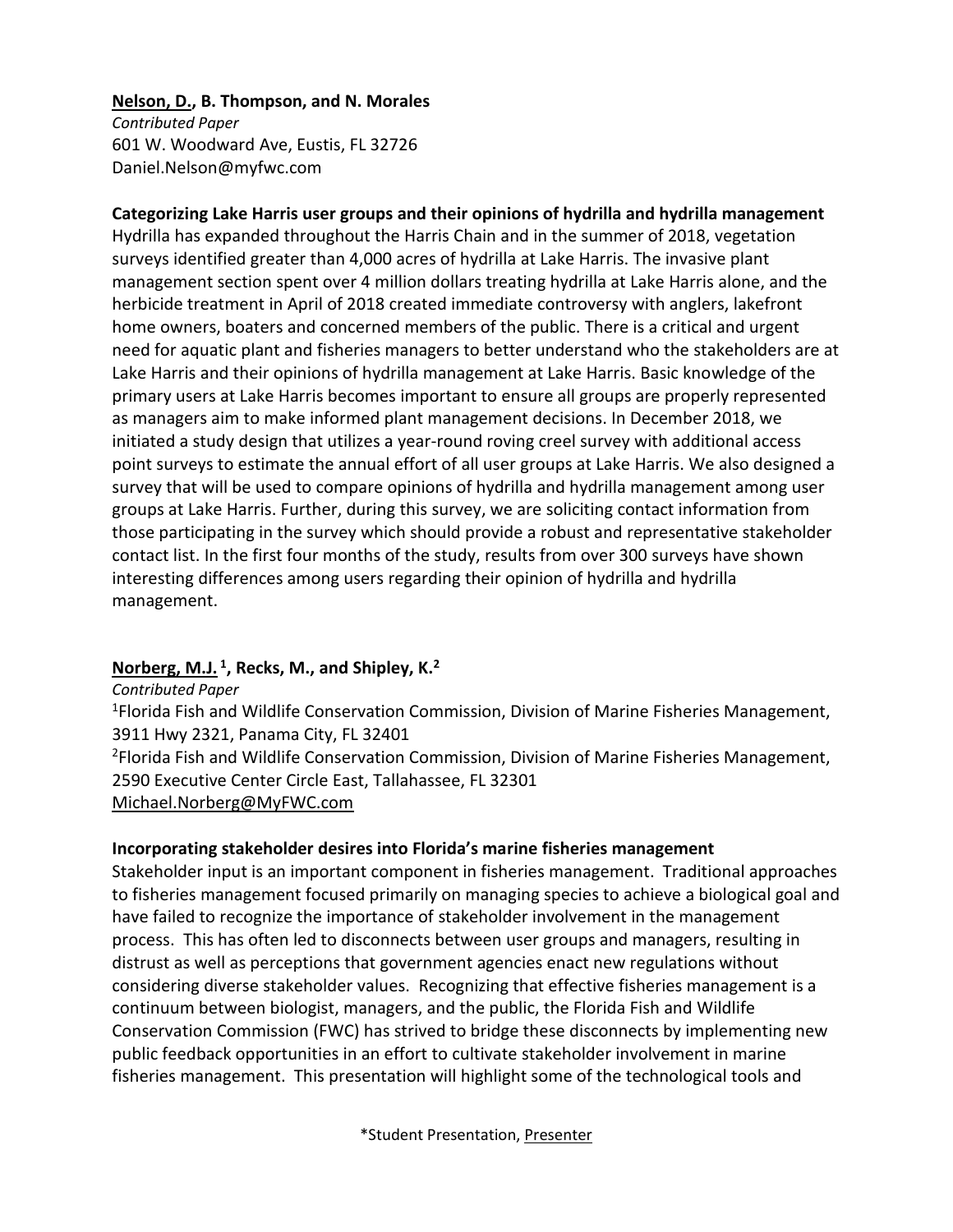strategies FWC's Division of Marine Fisheries Management has promoted in recent years to dispel misperception that stakeholder participation does not matter.

#### **O'Connor,J., C. Anderson, and T. Tuten<sup>1</sup>**

*Contributed Paper* <sup>1</sup>Florida Fish and Wildlife Conservation Commission, 7386 NW 71<sup>st</sup> St, Gainesville, FL 32653 Jason.Oconnor@myFWC.com

#### **Distribution and Status of Blackbanded Sunfish** *Enneacanthus chaetodon* **in Florida**

Blackbanded Sunfish *Enneacanthus chaetodon* is a small sunfish species that occupies heavily vegetated, acidic bodies of water. Historical records suggest that Blackbanded Sunfish are rare in Florida, however, available data are insufficient to evaluate their current distribution and status. We have conducted targeted surveys for Blackbanded Sunfish across their known range in the Florida since 2014. Wetland characteristics such as water depth, vegetation density and substrate composition varied greatly across the sampling area, therefore we utilized multiple sampling methods to most effectively sample each site. Sampling methods included seining, boat electrofishing, dip netting, and mini-fyke netting. 55 sites were surveyed between 19 Jun 2014 and 31 Oct 2018, including 11 of 15 known historical locations. 39 fish species were collected across all sites. The most commonly detected species include Eastern Mosquitofish *Gambusia holbrookii* (52 sites)*,* Golden Topminnow *Fundulus chrysotus* (43 sites), and Warmouth *Lepomis gulosus* (40 sites). Blackbanded Sunfish were collected at 5 sites, of which, 1 was a known historical location. Warmouth, Golden Topminnow, Pygmy Killifish *Leptolucania ommata*, Lined Topminnow *Fundulus lineolatus*, and Bluespotted Sunfish *Enneacanthus gloriosus* were the only species collected at all 5 sites where Blackbanded Sunfish were collected. Sampling is ongoing and future effort will be taken to sample the 4 additional historical locations, and unsampled suitable habitat within the current known range.

#### **Parks, S.L.<sup>1</sup> , T. Switzer<sup>1</sup> , K. Thompson<sup>1</sup> , S. Keenan<sup>1</sup> , H. Christiansen<sup>1</sup> , B. Pittinger<sup>1</sup> , A. Tyler-Jedlund<sup>1</sup> , N. Roman<sup>1</sup> , J. Herting<sup>1</sup> , R. Maloney<sup>1</sup> , C. Michael<sup>1</sup> , and R. Munnelly<sup>1</sup>** *Symposium Paper*

<sup>1</sup> Florida Fish and Wildlife Conservation Commission, Fish and Wildlife Research Institute, 100 8<sup>th</sup> Avenue SE, St. Petersburg, FL 33701 [Sheri.Parks@MyFWC.com](mailto:Sheri.Parks@MyFWC.com)

#### **Length estimation of reef fishes from stereo-baited remote underwater video (S-BRUV) arrays in the eastern Gulf of Mexico: Adapting to evolving technologies without sacrificing science**

The use of underwater video arrays for monitoring reef fish assemblages *in-situ* has increased significantly in recent years as technologies improve and costs decline. Video surveys not only allow for habitat characterization and identification and enumeration of observed fishes, but the incorporation of stereo imagery provides accurate size composition data without having to extract fish from their environment. Since 2008, the state of Florida - Fish & Wildlife Research Institute (FWRI) has utilized stereo-baited remote underwater video (S-BRUV) arrays to monitor reef fish populations within the eastern Gulf of Mexico, analyzing approximately one thousand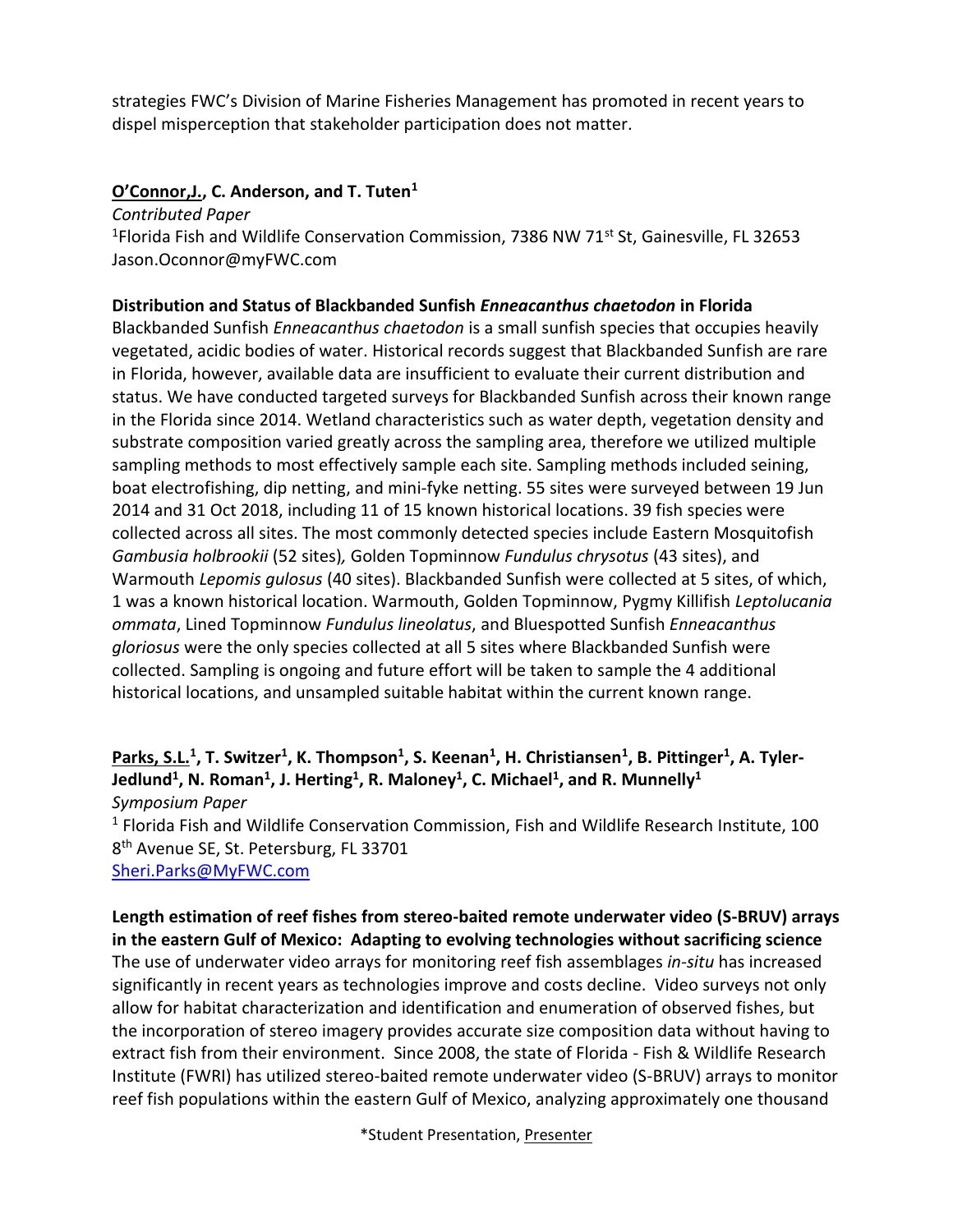videos per year for habitat and biology, and collecting over twenty-eight thousand length measurements since 2010. Although the utilization of stereo imaging technology can provide essential data on the size composition of managed reef fishes, it comes with a unique set of challenges, most notably the rapid pace of advancements in both technology and software capabilities. As these stereo imaging technologies evolve, maintaining a cost- effective, accurate, and comparable time series of data requires careful consideration and extensive calibration of sampling and analytical methods. We will review the history of FWRI's stereo imaging technology, the process of producing accurate reef fish measurements, and continuing efforts to generate a cohesive, long-term dataset that can be used in tandem with other video surveys in the region. Relevant case studies will be presented demonstrating the utility of these data for assessment and management purposes, highlighting insights gained in dealing with these evolving technologies.

#### **Purtlebaugh, C.H.<sup>1</sup> and J. Polasik<sup>2</sup>**

*Contributed Paper*

<sup>1</sup>Research Administrator, FL-FWC FWRI FIM. 11350 SW 153<sup>rd</sup> Ct. Cedar Key Florida, 32625 <sup>2</sup>Biological Scientist, II FL-FWC FWRI FIM. 11350 SW 153<sup>rd</sup> Ct. Cedar Key Florida, 32625 john.polasik@myfwc.com

#### **Range expansion and movement of Common Snook,** *Centropomus undecimalis***, in the Cedar Keys area, Florida**

The Common Snook, *Centropomus undecimalis*, is an ecologically and economically important species commonly found throughout south Florida. It is thought that the species' true northern range is limited by the 15°C winter isotherm that they are typically found south of the 28°N latitudinal line in the Gulf of Mexico. We present an overview of a recent range expansion of Common Snook into the Cedar Keys area of Florida (29° 8′ 44″ N). Common Snook first appeared in Cedar Key Fisheries Independent Stratified Random Sampling in the year 2000 (N=1), and catches have been exponentially increasing since 2007, with 231 individuals caught in 2018. We have also captured YOY Snook in both directed and SRS sampling, suggesting reproduction occurred in the area. In addition to SRS data, we present updated results from an ongoing telemetry project in the Cedar Keys area. A total of 42 Common Snook were tagged with Vemco V13 and V16 acoustic tags since October 2016. Our goal for this project was to analyze site fidelity and determine where Common Snook seek refuge during winter months. Preliminary results suggested high site fidelity in the Cedar Keys area during spring, summer, and early fall months. Fish then moved into the Lower Suwannee River as temperatures decreased in the late fall and early winter months. Information gathered from this project, paired with catch data from SRS sampling, will help us understand the life history dynamics of this northern population and range expansion of Common Snook.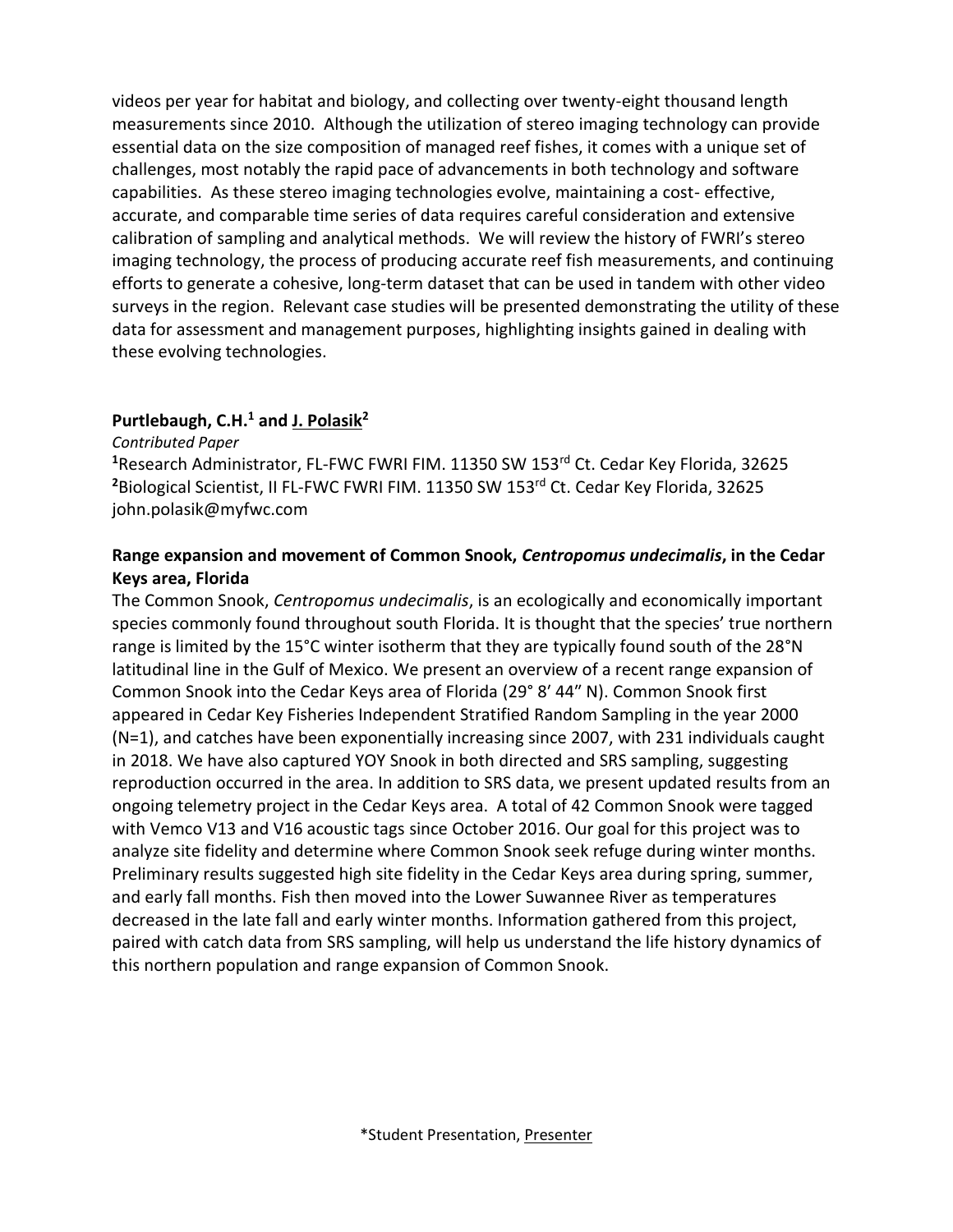#### **Recks, M.**

*Contributed Paper* FWC, Division of Marine Fisheries Management, 2590 Executive Center Circle E, Tallahassee, FL 32301 Melissa.Recks@MyFWC.com

#### **What to Do When the Science Doesn't "Say Anything" – Making Management Decisions and Addressing User Conflicts in Data Poor Fisheries**

Abstract: When facing difficult or contentious management decisions, stakeholders and decision-makers often ask, "What does the science say?" However, as saltwater fishing effort continues to grow in Florida, species that faced little pressure before, now support growing fisheries. Fishermen are raising concerns about species for which robust, long-term data collection is lacking. This puts fishery managers in the position of trying to discern whether an issue raised by fishery participants represents a true conservation issue with limited science to support or refute fisher concerns. These situations are further exacerbated by user conflicts that polarize stakeholders with competing values. Because funding for fisheries research will always be limited, these situations will continue to arise. This presentation will highlight a series of case studies ranging from tropical ornamental species to sharks where management decisions made without the benefit of adequate standardized scientific research gained public support and furthered conservation of saltwater species. We will provide examples where short-term data sets, citizen science, and fisher expertise informed these contentious management decisions and emphasize the importance of communication between researchers and managers about data needs and information availability.

#### Ritch, J.<sup>1</sup>, A. Trotter<sup>1</sup>, and P. Stevens<sup>1</sup>

*Poster Presentation* <sup>1</sup>Florida Fish and Wildlife Conservation Commission, Fish and Wildlife Research Institute, 100 8 th Avenue SE, St. Petersburg, FL 33701 [Jared.Ritch@myfwc.com](mailto:Jared.Ritch@myfwc.com)

#### **Using Geomorphic Proximity as a Tool to Better Understand Fish Habitat Use in Coastal Rivers**

There has been increasing awareness that morphological features within a landscape may be driving habitat use by fishes as much as commonly assessed metrics such as shoreline and bottom type; however, this sort of morphological data is often lacking in datasets. Our objective was to explore the importance of geomorphology in assessments of fish habitat by categorizing rivers in Tampa Bay and the Indian River Lagoon by geomorphic type (mainstem, backwater, creek, bends, and canal) and then overlaying the categorized river data with fisheries catch data in GIS. The datasets used in the analyses were from three different projects (2007-2017) that used stratified random electrofishing to better understand the use of rivers by Common Snook, a euryhaline species that uses a wide range of habitats including upper reaches of rivers. The primary goals of each project varied and each project assessed habitat at different scales. Preliminary analyses suggest that Common Snook utilize specific geomorphic features at different life stages. Young-of-the-year used backwater areas (e.g., bayou, slough), expanding throughout all available habitat as they grew, and larger adults focused on specific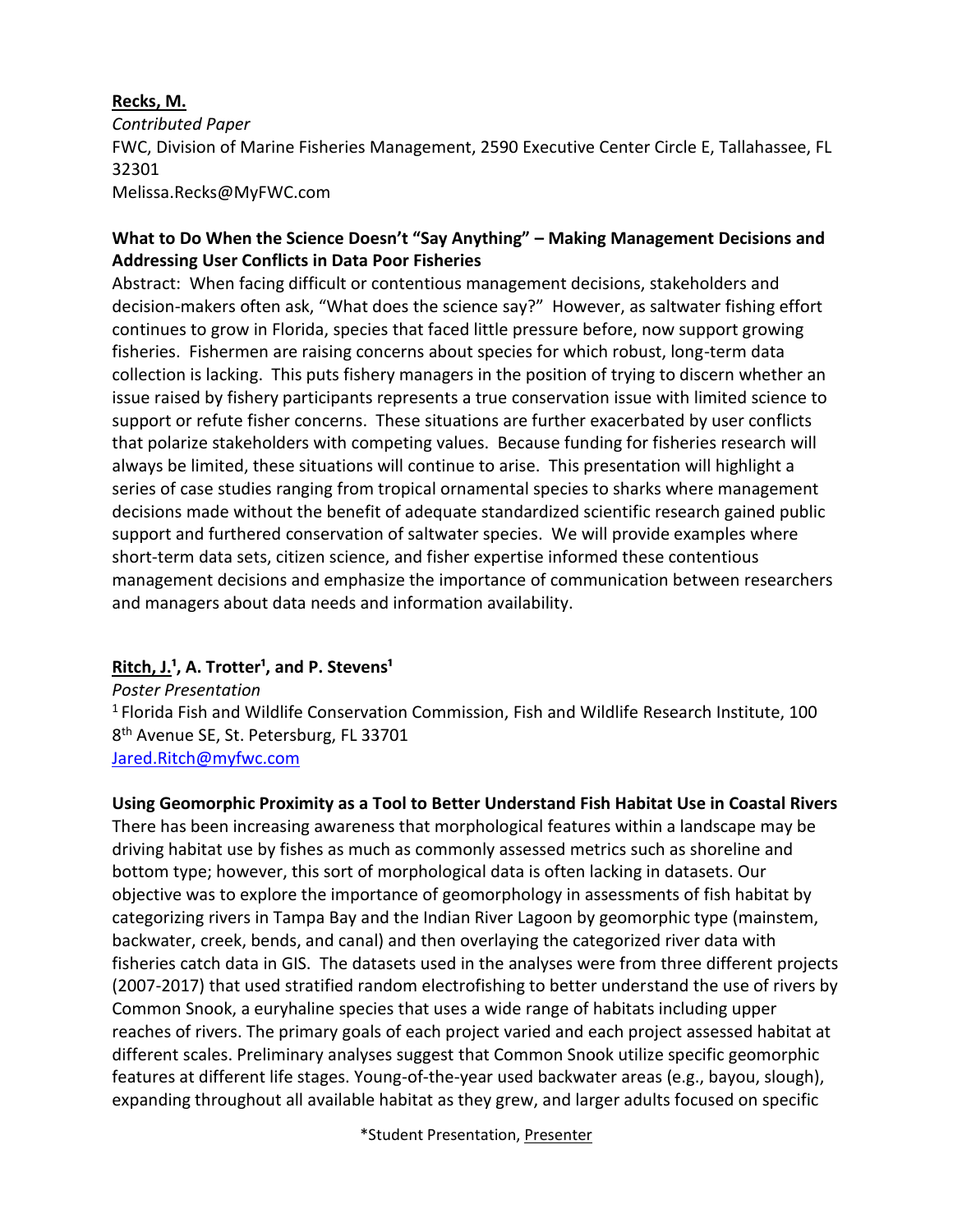geomorphological features such as river bends. Although one dataset provided highly detailed descriptions of habitat associations, the spatial resolution of the analysis was limited by the absence of individual catch locations and by transect length (300m). This broad scale allowed for a transect to overlap multiple geomorphic features and decreased our ability to incorporate geomorphology into the analysis. The results of this study suggest that geomorphic proximity may be a useful tool in refining descriptions of habitat use; however, special attention should be placed on the scale of sampling to allow for increased precision.

#### **Roberts, D. 1 , C. Neidig<sup>2</sup> , M. Lee<sup>2</sup> , J. Steinwachs<sup>2</sup> , T. Taccardi<sup>2</sup> , and R. Schloesser<sup>2</sup>**

Symposium *Paper* <sup>1</sup>WaterInterface LLC, 1620 Surrey Trail, Wimauma, FL. 33598 <sup>2</sup>Mote Marine Laboratory, Directorate for Fisheries and Aquaculture, 1600 Ken Thompson Parkway, Sarasota, FL 34236 **[science@waterinterface.net](mailto:science@waterinterface.net)**

#### **Exploratory Use of Electronic Monitoring to Spatially Characterize Distribution and Catch of Targeted Reef Fish and Bycatch along the West Florida Shelf**

Commercial bottom longline fishing vessel preliminary catch per unit effort (CPUE), spatial distribution, habitat associations, seasonality, species diversity and vessel efficiency are characterized for the West Florida Shelf (WFS) for a 27-month period from summer 2016 through fall, 2018. Approximately 25,000 annotation records sampled from over 1,900 separate set-haul-events (SHE) from 112 trips made by five longline vessels, fishing an area of 84,000 square kilometers, were reviewed. More than 120 species were annotated from videography, including 15 shark species. Red grouper, *Epinephelus morio*, was the primary target species and it supports the bulk of the fishery (62.57%), followed by red snapper, *Lutjanus campechanus* (10.17%), and Yellowedge grouper, *Epinephelus flavolimbatus* (4.28%). Targeted fishing location distributions were highly clustered (Ripley's K function; Average Nearest Neighbor Analysis, z-score: 17.12, p-value, 0.000), as was grid-based SHE CPUE (Getis-Ord, z-score: 23.68, p-value, 0.0000). Grid-based SHE CPUE was also spatially auto correlated (Global Moran I, z-score 97.26, p-value 0.0000). Location density analysis indicated varying fishing location intensity across the global fishing area. Centroid-squared Euclidean neighbor analysis indicated five dominant local cluster groups within the global fishing area. Fish species diversity was analyzed within cluster groups. Mean fish species richness was 66.8, ranging from 49 to 88 species. Mean Shannon-Weaver Index was 1.77, ranging from 1.01 to 2.32. Individual species specific CPUE and SHE CPUE (response variables) were modeled using generalized linear models, with respect to categorical variables (season and vessel), and continuous variables (dominant sediment type and water depth). Model strategies are discussed.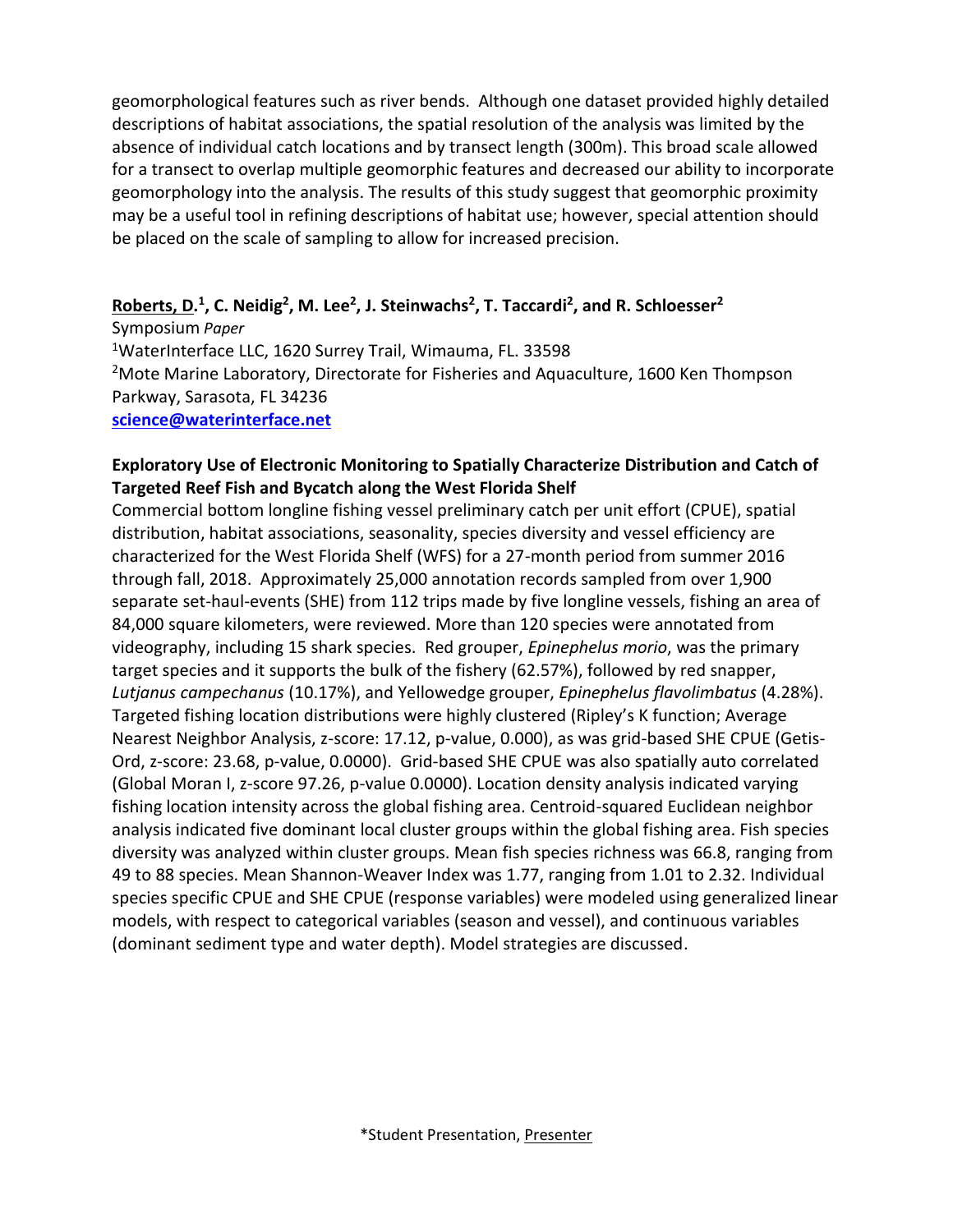#### **Rubec, P.<sup>1</sup> , C. Santi<sup>1</sup> , X. Chen<sup>2</sup> , and Y. Ghile<sup>2</sup>**

*Contributed Paper* <sup>1</sup> Florida Fish and Wildlife Conservation Commission, Fish and Wildlife Research Institute, 100 Eighth Ave. SE, St. Petersburg, Florida 33701 <sup>2</sup> Southwest Florida Water Management District, 2379 Broad Street, Brooksville, Florida 34604 [peterrubec@cs.com](mailto:peterrubec@cs.com)

#### **Predicting Spatial Distributions and Population Numbers of Species Life Stages with Simulated Water Withdrawals from the Lower Peace River-Charlotte Harbor System, Florida**

The Southwest Florida Water Management District is reevaluating adopted Minimum Flows for the Lower Peace River, the largest source of freshwater inflow to Charlotte Harbor. To support the reevaluation, we use habitat suitability modeling (HSM) to seasonally predict spatial distributions and population numbers of estuarine species life stages due to changes in inflows in the Lower Peace River, Lower Shell Creek and upper Charlotte Harbor, Florida. Average seasonal salinity and temperature grids from 2007-2014 derived from a hydrodynamic model differed between Baseline (i.e., flows not affected by water withdrawals) and reduced freshwater inflow conditions that could occur in association with currently proposed Minimum Flows. Seasonal dissolved oxygen, and single depth, and bottom type grids derived from Fisheries Independent Monitoring (FIM) data collected from 1996-2013 were held constant between the two scenarios. Seasonal HSMs were applied to 32 fish and invertebrate species life stages with affinities for low or moderate salinities. Salinity was the most significant factor in the models for most species life stages. The seasonal HSM maps produced were very similar between Baseline and Minimum Flows for each species life stage. Most seasonal estimates of population numbers under Minimum Flows were less than the estimates for the Baseline condition indicating impacts on population numbers associated with flow reductions. Reductions in population numbers under Minimum Flows ranged from 1 to 21% with 10 out of 31 seasonal comparisons exceeding 10% and 8 others exceeding 5% loss. The project illustrates the application of HSM to support water management. It compares effects on population numbers of water management scenarios for selected species life stages of fishes and Blue Crab in a major west Florida river-estuarine system.

#### **\*Schulz, K.<sup>1</sup> , P. Stevens<sup>2</sup> , J. Hill1,4, A. Trotter<sup>2</sup> , J. Ritch<sup>2</sup> , J. Patterson1,3 , and Q. Tuckett1,4** *Contributed Paper*

<sup>1</sup>Fisheries and Aquatic Sciences, Institute of Food and Agricultural Sciences, University of Florida, Apollo Beach, FL.

<sup>2</sup>Florida Fish and Wildlife Research Institute, St. Petersburg, FL.

<sup>3</sup>Center for Conservation, The Florida Aquarium, Apollo Beach, FL.

<sup>4</sup>Tropical Aquaculture Laboratory, Fisheries and Aquatic Sciences, Institute of Food and Agricultural Sciences, University of Florida, Ruskin, FL.

[ka.schulz@ufl.edu](mailto:ka.schulz@ufl.edu)

#### **Exploring Fisheries Aspects of Large-Scale Habitat Restoration in Tampa Bay**

Tampa Bay is a coastal restoration success story. In recent decades numerous entities have worked to restore historically impacted wetlands. This has recreated hundreds of acres of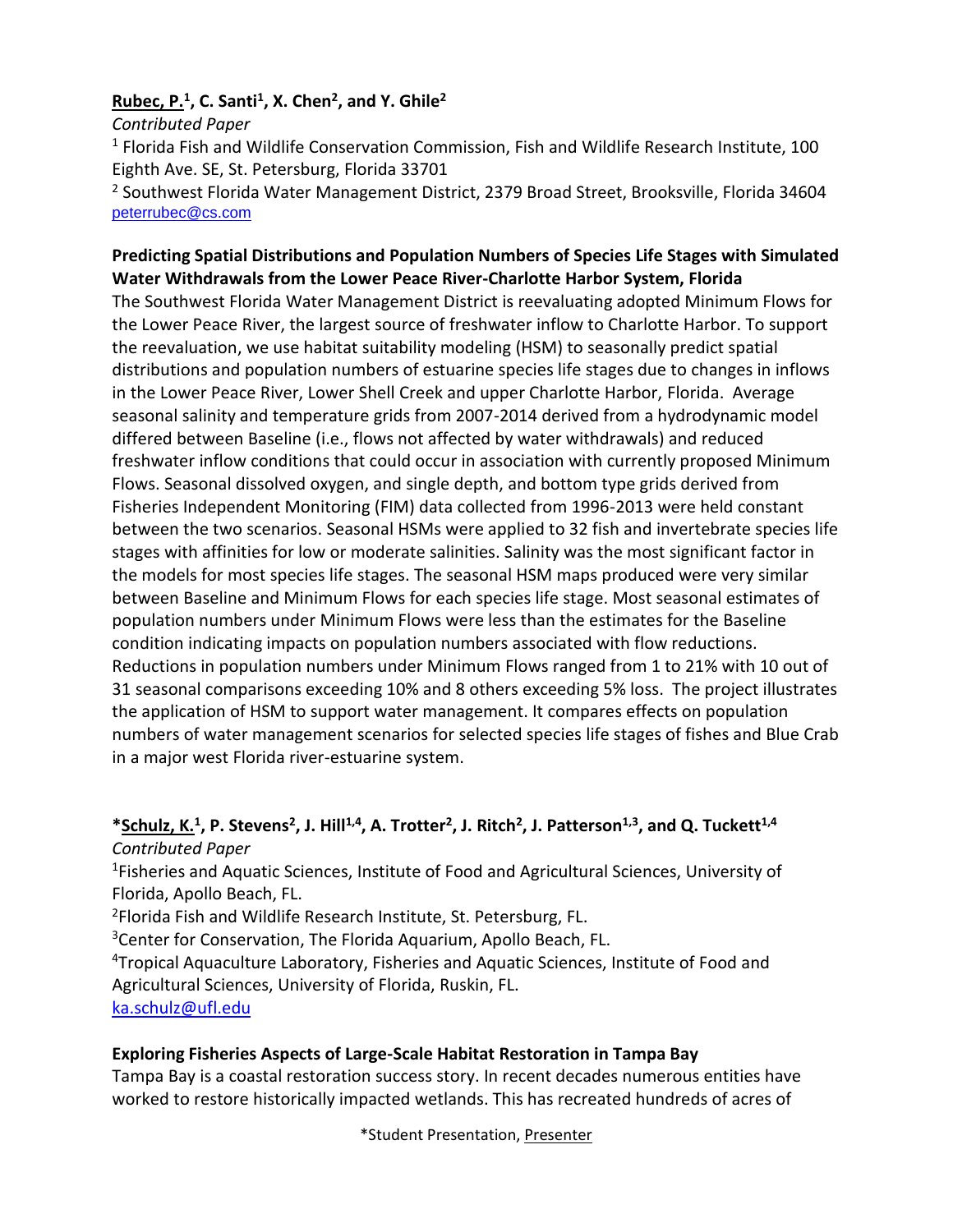estuarine habitat lost to disturbance. It is assumed that fish community structure and commercially/recreationally important sportfish will benefit from these major restoration activities. Specifically, these restored areas should offer nursery habitat for sportfish such as common snook *Centropomus undecimalis*) and red drum (S*ciaenops ocellatus*). Also, the areas should provide habitat that allows for a diverse prey base, within the range of expectations for coastal wetlands, that can provide for community resilience and a consistent source of prey production. However, few data exist to support these assumptions. Quarterly randomized sampling with 9.1-m and 40-m seines was used to characterize the fish communities at three restored, three impacted, and three natural sites on the eastern shore of Tampa Bay. Routine habitat data were collected for each net pull. A subset of captured juvenile common snook was retained for laboratory processing (body condition, growth, and daily otolith aging). Preliminary results indicate juvenile common snook have faster growth at restored sites compared to natural or impacted locations. Also, shoreline restoration led to increased spatial heterogeneity, providing a mosaic of vegetation and habitat characteristics, leading to increased fish diversity. These results may be used to guide resource managers on the effectiveness of specific habitat restoration practices and tailor restoration design to specific fisheries goals

#### **\*Schwartz, M.**

#### *Poster Presentation*

University of Florida, Fisheries and Aquatic Sciences, 7922 NW 71 $^{st}$  St, Gainesville, FL 32653 mevanskeene@ufl.edu

#### **The Effects of Nutrient Reduction on the Water Quality and Largemouth Bass** *Micropterus salmoides* **Population in Lake Alice, Gainesville, Florida**

Phosphorus and nitrogen are widely considered the limiting nutrients in lake systems. Prior to 1994, Lake Alice, Gainesville, Florida received treated effluent from a wastewater treatment facility. In October 1994, a new wastewater reclamation plant was opened, and the treated effluent was rerouted, no longer contributing excess nutrients to the lake. Lake Alice is home to an unfished population of Largemouth Bass *Micropterus salmoides.* This study examines how the water quality and the Largemouth Bass population has responded to the reduction in nutrients due to the removal of treated wastewater effluent. Water chemistry and Largemouth Bass Data collected by UF's Introduction to Fisheries science class was analyzed for the years surrounding the removal of effluent and examined for relationships between effluent presence, absence, and bass population parameters. Years following the removal of treated effluent to the lake showed significant increase in Secchi depths, and reductions in Total Phosphorus (TP), Total Nitrogen (TN), and chlorophyll (CHL) as well as a reduction in Proportional Size Distribution (PSD) of Largemouth Bass. However, after evaluating long term data, the changes seen in the Largemouth Bass population during the study period are small oscillations in a larger trend and were not related to the effluent removal event. Utilizing long-term monitoring programs, instead of studies from northern lakes, to drive management decisions for Florida's lakes, will improve lake management practices to protect and preserve these unique freshwater systems.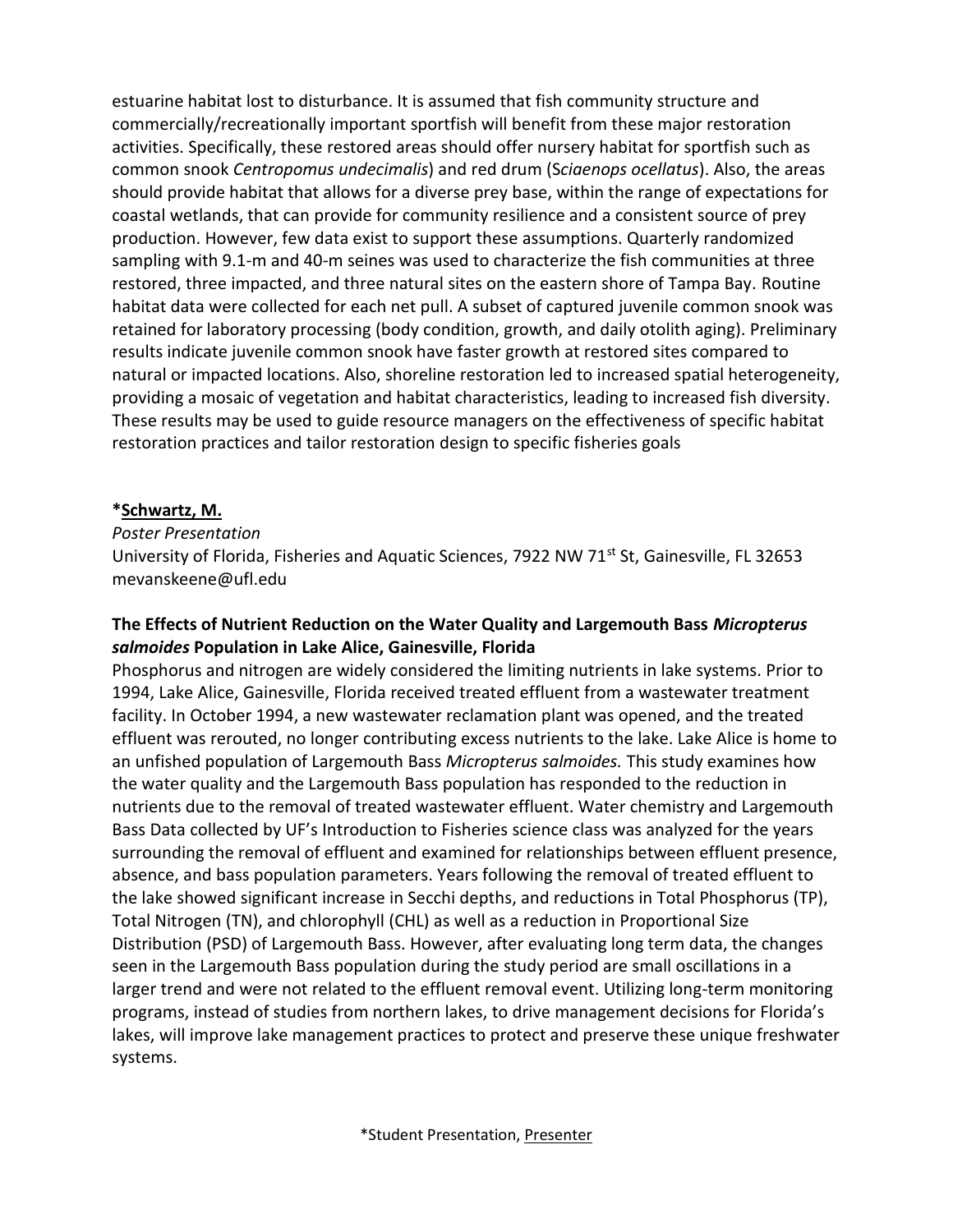#### **Sowaske G. E., S. A. Woolley, T. N. Lipscomb, and M. A. DiMaggio**

*Poster Presentation*

Tropical Aquaculture Laboratory, Program in Fisheries and Aquatic Sciences, School of Forest Resources and Conservation, University of Florida IFAS, 1408 24th Street SE, Ruskin, FL [gracesowaske@ufl.edu](mailto:gracesowaske@ufl.edu)

#### **Evaluating Larviculture Protocols for Pelagic Spawning Marine Ornamental Species**

The marine aquarium hobby has grown considerably in recent decades to become a multibillion-dollar industry. Less than 10% of commercially available marine species are cultured, while the rest are wild-caught. The global marine aquarium industry is working to improve culture practices to reduce population strain from harvest on imperiled ecosystems. Species that spawn demersally dominate the aquaculture market due to the availability of established rearing protocols, and high relative parental care and larval survival. Pelagic spawning species usually provide no parental care and the newly hatched larvae have a small mouth gape that limits their diet to copepod nauplii and other small zooplankton or phytoplankton. Challenges associated with these characteristics need to be addressed for production of pelagic species to become commercially viable. Species such as the Pacific Blue Tang (*Paracanthurus hepatus*), Melanurus Wrasse (*Halichoeres melanurus*), and Yellow Wrasse (*Halichoeres chrysus*) are of particular interest because of their popularity in the marine aquarium trade and lack of established rearing methods. The proposed research focuses on manipulation of various environmental and nutritional parameters during early larviculture for these three species. These investigations will better define protocols which yield increased survival and growth and can then be transferred to commercial producers. Research will focus on optimizing parameters such as tank size, live feeds and larval stocking densities and algal species and densities used for greenwater larviculture. Preliminary results suggest inclusion of the microalgae *Tisochrysis lutea* during early larviculture of the Melanurus Wrasse aids in prey capture whereas the addition of the diatom *Chaetoceros muelleri* negatively impacts larval survival. Results from these investigations will help to shape future production protocols.

#### **Stevens, P.W.<sup>1</sup> , G.R. Poulakis<sup>2</sup> , D.A. Blewett<sup>2</sup> , A.A. Trotter<sup>1</sup> , and J.L. Ritch<sup>1</sup>**

*Symposium paper* <sup>1</sup>Florida Fish and Wildlife Conservation Commission, Fish and Wildlife Research Institute, 100 8<sup>th</sup> Ave SE, St Petersburg, FL <sup>2</sup>Florida Fish and Wildlife Conservation Commission, Fish and Wildlife Research Institute, 585 Prineville St, Port Charlotte, FL 33953 [Philip.Stevens@MyFWC.com](mailto:Philip.Stevens@MyFWC.com)

#### **Identification, protection, and restoration of fish nursery habitats: spatial considerations and use of technology**

Protection of fish habitats along developing coastlines of Florida is needed to achieve the goal of ecosystem management. Ecologists widely recognize that habitat mosaics (e.g., vegetated shorelines, oyster reefs, open water) exist within a broader nursery context (e.g., a river mouth) to support the early life stages of estuarine-dependent fishes. However, realities of coastal zone management often require information on fish habitat use at a fine scale. For example, as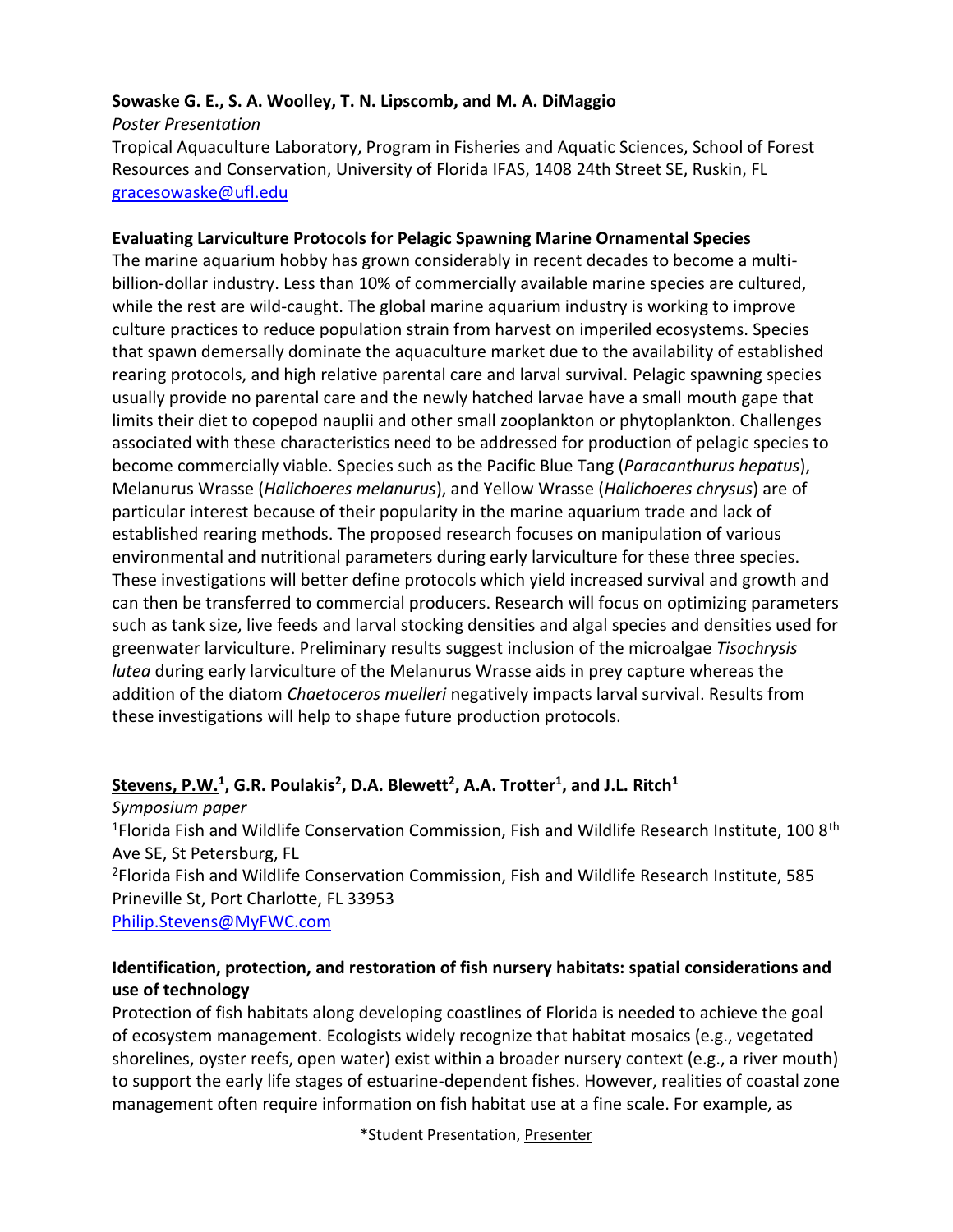individual parcels within a landscape are permitted for development, managers require data on fish use at the scale of these parcels (meters to hectares) to effectively comment on potential impacts and assess opportunities for habitat protection. Likewise, as habitat restoration plans are drafted to create new fish nurseries, or specific habitat types, information must be conveyed to project engineers at even finer scales (meters to centimeters) relative to factors such as marsh elevation, tidal flooding frequency, and connectivity of water bodies. Modern research techniques that have become widely used by fish ecologists such as otolith microchemistry and telemetry have the potential to allow for assessment of fish habitat at these finer scales. Our objective is to highlight studies that have tested the use of these technologies, at these scales, using examples from Florida estuaries. In some cases, new findings may challenge existing ecological concepts such as those that define the nursery itself. These concepts can be refined to incorporate new data, which regularly occurs as science evolves. Productive collaboration among scientists and managers will be needed to provide for conceptual models that work at these different spatial scales, recognizing both broad concepts of nursery habitat and dynamic nursery substructure (e.g., hotspots within a nursery) that may warrant added layers of protection.

#### **Steward, C.**

*Poster Presentation* Florida Wildlife Research Institute, Freshwater Fisheries Research, 601 W. Woodward Ave, Eustis, Fl 32726 [cheree.steward@MyFWC.com](mailto:cheree.steward@MyFWC.com)

#### **Creating an effective poster**

A poster can be an effective way to present your research. Posters are handy if you are not comfortable speaking at the podium and they allow you more personal engagement with interested colleagues. But there are effective posters and less-effective posters. What makes the difference? It's all about presentation – the information you choose to present and how you present it. Does your layout lead the reader logically through the information? Do your color choices make your information easy to read? How much information should you include? How can your poster be eye-catching without being busy? Most of the answers lie in thinking less about the work you are presenting and more about the audience. This poster will illustrate some of the common do's and don'ts and give participants a chance to consider why some common poster-presentation mistakes are mistakes.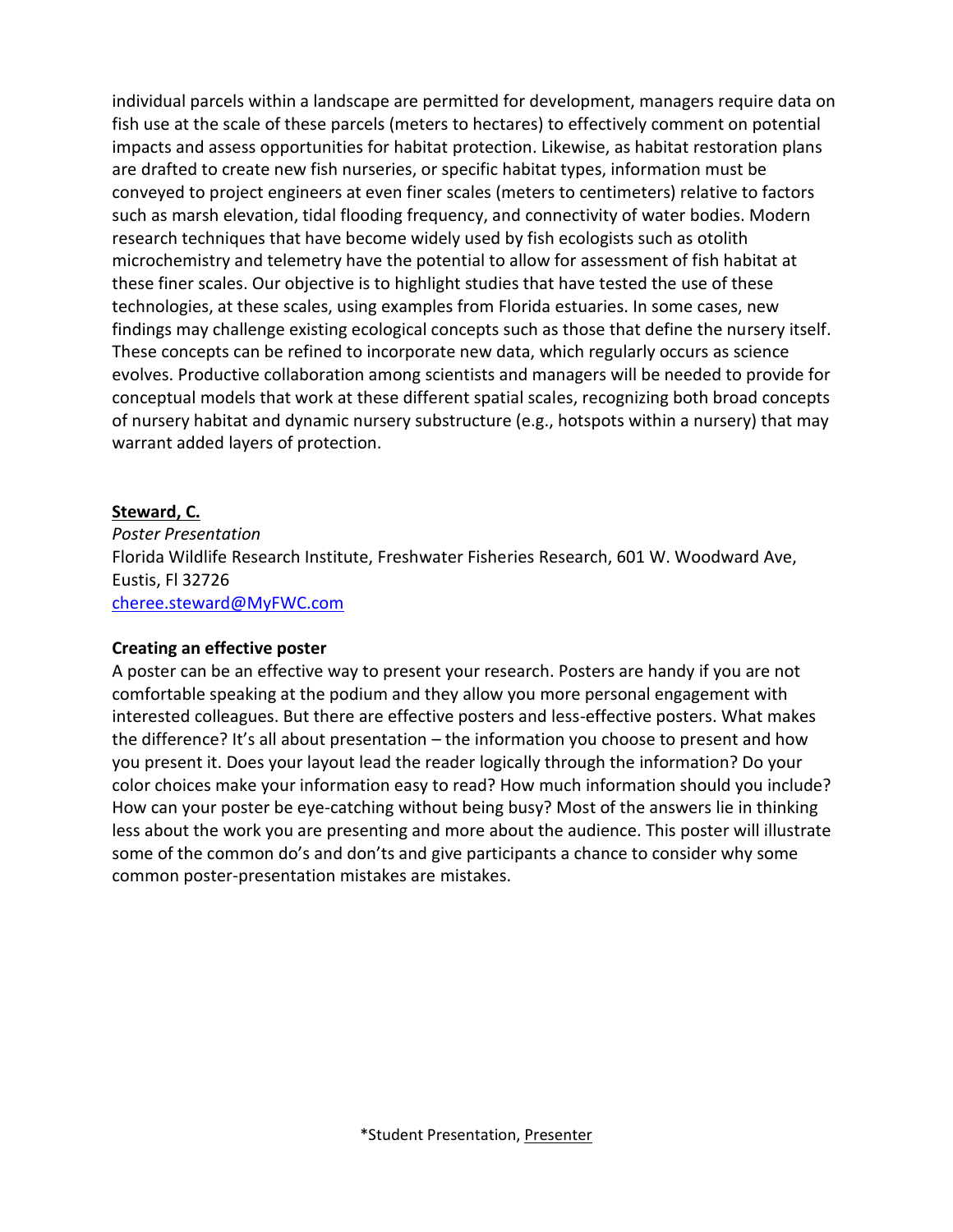#### **Switzer, T.<sup>1</sup> , S.F. Keenan<sup>1</sup> , S.L. Parks<sup>1</sup> , E. Weather<sup>1</sup> , S. Stahl<sup>1</sup> , A. Knapp2, J. Davis<sup>1</sup> , B. Pittinger<sup>1</sup> , A. Tyler-Jedlund<sup>1</sup> , N. Roman<sup>1</sup> , R. Munnelly<sup>1</sup> , J. Herting<sup>1</sup> , T. VanDoornik<sup>1</sup> , C. Michael<sup>1</sup> , J. Petty1, and R.F. Heagey<sup>1</sup>**

*Symposium paper*

<sup>1</sup> Florida Fish and Wildlife Conservation Commission, Fish and Wildlife Research Institute, 100 8th Avenue SE, St. Petersburg, FL

<sup>2</sup> Florida Fish and Wildlife Conservation Commission, Fish and Wildlife Research Institute, Senator George Kirkpatrick Field Lab, 11350 S.W. 153rd Ct., Cedar Key, FL Ted.Switzer@MyFWC.com

#### **Incorporating technology to improve the utility of fishery-independent survey data: ongoing efforts by the state of Florida**

Abstract: Fishery-independent surveys and the data they provide have long been essential to traditional single-species stock assessment, primarily through the development of indices of relative abundance that describe the long-term status and trends of managed fish populations. Nevertheless, recent advancements in stock assessment methodologies, along with the need to improve ecosystem-based assessment and management capabilities, have correspondingly increased the requirements of survey data well beyond estimates of relative abundance. To meet these and other emerging needs, fishery-independent monitoring programs are increasingly incorporating new technologies to augment existing surveys and, in many instances, implement entirely new surveys. Over the past decade, the state of Florida's Fish and Wildlife Research Institute has integrated several technologies into offshore research and monitoring activities to address a variety of research questions. Side scan sonar is used to locate and characterize reef habitats to direct sampling efforts and quantify reef habitat availability. Stereo baited remote underwater video (S-BRUV) arrays produce non-extractive estimates of abundance and size composition of reef fishes while also facilitating analyses of the species- and size-selectivity of various other capture gears. Fisheries acoustics provide valuable insight into the catchability of S-BRUV surveys and, coupled with net measurement sensors, groundfish trawl surveys. Several case studies will be presented highlighting how each technology was applied to address a specific research question as well as the ancillary benefits provided. Future efforts will also be discussed to highlight the challenges and important considerations for implementing new technologies into long-term fishery-independent surveys.

#### **Thompson, B. and N. Feltz**

*Contributed Paper* 601 W. Woodward Ave, Eustis, FL 32726 brandon.thompson@myfwc.com

#### **Evaluation of tools used to assess delayed mortality for Florida Largemouth Bass in summer fishing tournaments**

Managers and anglers have expressed concerns about the fate of tournament-caught bass after release. Net pens used in other studies may elevate mortality by further confinement and may not allow for a long enough observation period to estimate delayed mortality. In this study, we simulated a bass tournament in the summer at Lake Dora to compare the delayed mortality for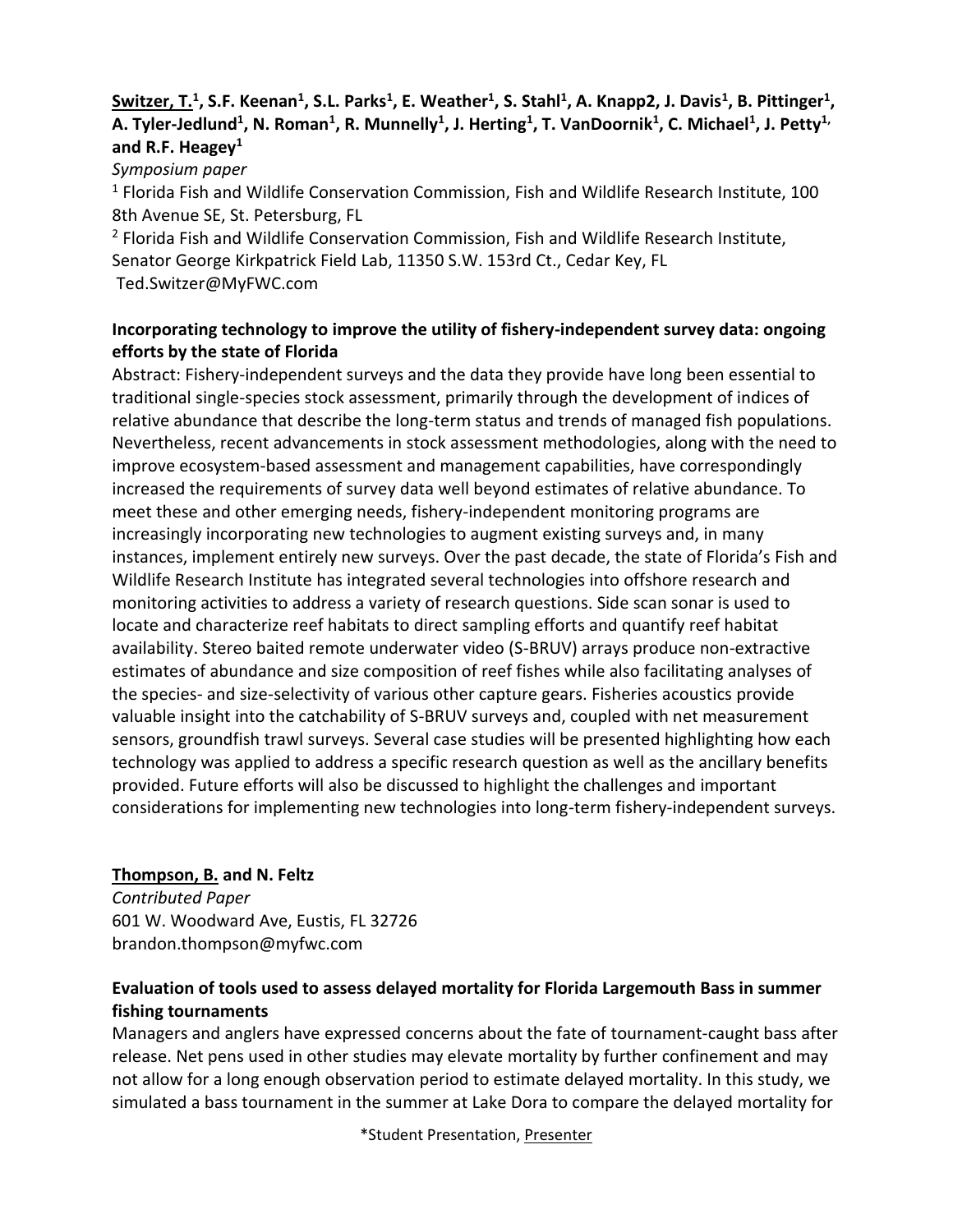three treatments. One treatment involved tracking 50 released bass with radio transmitters (affixed to their dart tag). We assumed this treatment represented a non-biased estimate of delayed mortality (as fish were not confined) from this experiment and any tested enclosures could be validated if estimates were not significantly different than the telemetry results. The first enclosure treatment was a 14,000-gallon pool  $(32' \times 16' \times 52'')$  that was set up on the shore of Lake Dora, and the second enclosure treatment was two cages (20' x  $6'$  x  $6'$ ) placed 30 feet from shore and constructed from PVC and chain-link fencing. Bass were collected for the simulated tournament via electrofishing and stress was induced equally (e.g., dart tagging, livewell conditions, weigh-in) to fish used for each treatment (N=50 for each treatment). The two enclosure types were checked for mortalities through eight days post-tournament and bass released with radio transmitters were tracked in Lake Dora for 20 days. Mortalities for both enclosures occurred from day 3–6, whereas mortalities from radio-tagged bass occurred from day 2–8. Results from a Kaplan-Meier survival model revealed that survival through eight days for the telemetry fish (0.90 (0.82–0.99, 95% CI)) was not significantly different ( $p = 0.04$ ) compared to the cage fish (0.83 (0.73–0.94)) but was significantly higher ( $p = 0.31$ ) than the pool fish (0.70 (0.58–0.84)). These results show that the cages may represent a relatively unbiased estimate of delayed mortality from a summer bass tournament and that an eight-day set likely captures most of the delayed mortality. This study provides biologists with a tool that can easily be set and checked at tournament sites to obtain a representative range and average estimate of delayed mortality from bass tournaments throughout Florida.

#### **Trotter, A.<sup>1</sup> , J. Ritch<sup>1</sup> , J. Carroll<sup>1</sup> , D. Westmark<sup>1</sup> , K. Cook<sup>1</sup> , and K. Rynerson<sup>1</sup>**

*Symposium paper* <sup>1</sup> FL Fish and Wildlife Conservation Commission, Fish and Wildlife Research Institute. 100 8<sup>th</sup> Avenue SE, St. Petersburg, FL, 33701 [Alexis.Trotter@MyFWC.com](mailto:Alexis.Trotter@MyFWC.com)

#### **Analysis of reproductive hormones as an indicator of skipped reproduction in a protandric hermaphrodite, Common Snook (***Centropomus undecimalis***)**

Recent research has demonstrated that a portion of the Common Snook population spends the majority of its annual cycle in the freshwater reaches of coastal rivers and can be found in abundance in these habitats during all seasons. These results suggest that some Common Snook may skip spawning events as conditions within the river (e.g. salinity) would not support successful reproduction. Two acoustic tracking studies have estimated skipped reproduction in Common Snook populations and suggest that either 1). smaller fish may delay maturation and skip spawning as a trade-off to feeding and optimizing growth or 2). first year females may have insufficient energy stores to allow for migration and spawning. Both studies, however, lacked associated biological sampling to confirm skipped reproduction or to elucidate the mechanisms behind it. Our objective is to describe reproductive development and estimate skipped reproduction in the rivers and estuaries of Tampa Bay, Florida using comprehensive analysis of reproductive dynamics, including histological examination of ovaries and testes, reproductive hormones levels, fish condition, and hepatosomatic and mesenteric fat indices of energetics. 273 females and 210 males were analyzed for serum hormone levels of 17β-estradiol and 11 ketotestosterone, respectively. Hormone values matched well with the known spawning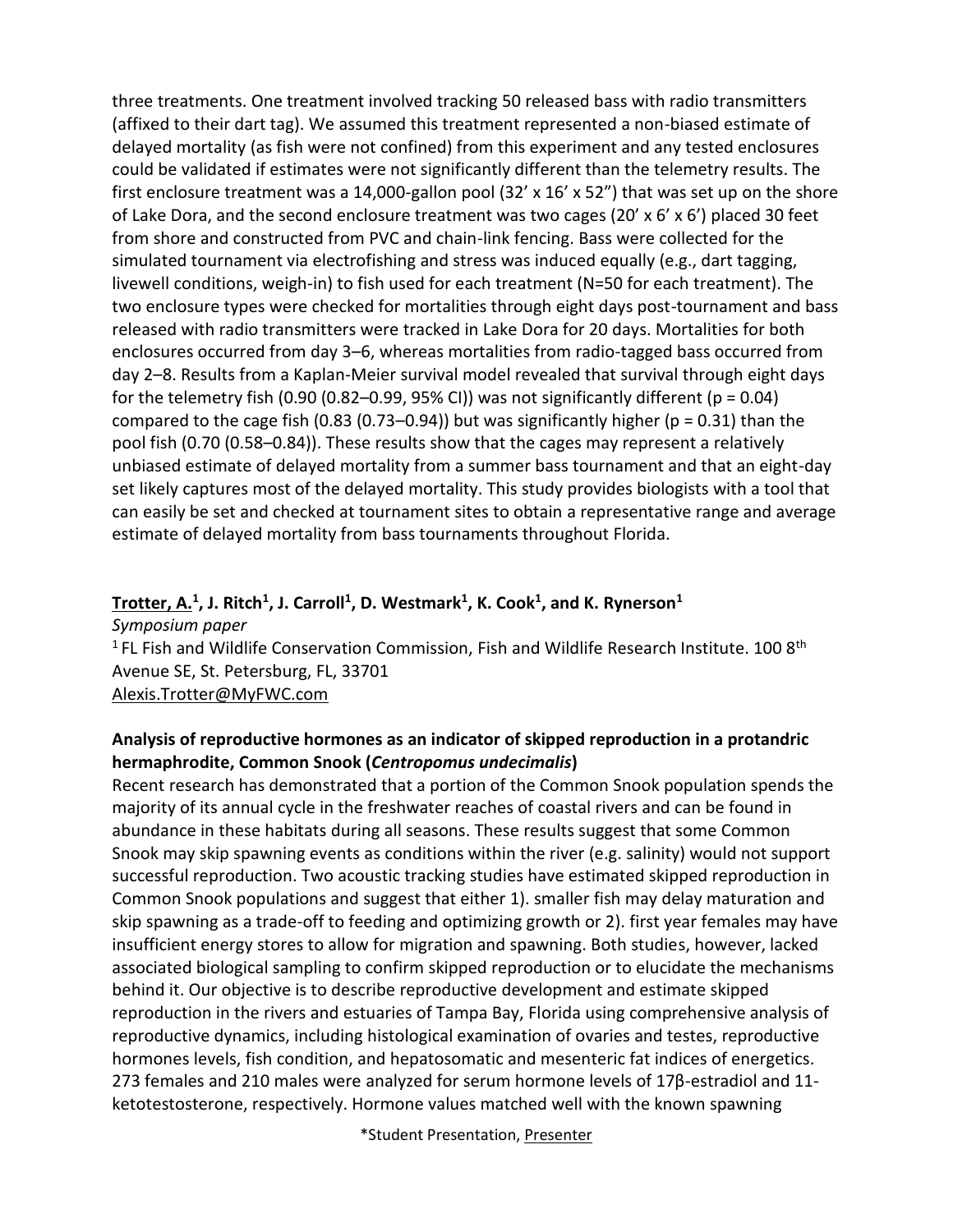season, gonadal development stage, and catch location. In every month, some Common Snook exhibited baseline levels of hormones and undeveloped gonads. During the peak spawning months, 19% of fish had baseline hormone levels, suggesting skipped reproduction. Fish with baseline levels were predominately female (73%) and were significantly smaller than those with positive hormone levels (t-test; p<0.05). The results suggest that skipped reproduction in Common Snook occurs primarily in smaller females. Further analysis of both histology and energetics should confirm whether these are, in fact, first year females with insufficient energy reserves following sex reversal.

#### **Viadero N., J. A. Massie, R. O. Santos, and J. S. Rehage**

*Poster Presentation* Florida International University, 11200 SW 8<sup>th</sup> St. CASE119, Miami, FL, USA nviadero@fiu.edu

#### **Bass in the Coast: Patterns of Seasonal Habitat Use by Florida Largemouth Bass in the Upper Shark River, Everglades National Park**

Recreational angling for species such as Florida Largemouth Bass (*Micropterus salmoides floridanus*) significantly contributes to Florida's economy, especially throughout the Everglades. The resilience of these recreational fisheries relies on healthy fish populations and on maintaining favorable environmental conditions in the ecosystems that support them. However, our understanding of how biotic and abiotic factors interact to produce these conditions remains limited. Previous work has shown that bass move out of headwater marshes into deeper perennial habitats in the main channels of the Shark River as upstream marshes dry down seasonally, but the precise timing and drivers of these movements and extent of the habitat use in the estuary remain poorly understood. In this study, we used acoustic telemetry to track the drivers, timing, and extent of habitat shifts from marshes to mangrove habitats for bass in relation to seasonal stage fluctuations. We correlated these movements with data on water levels, flow, and recession rates across multiple years with varying hydrological conditions. An increased understanding of how bass utilize and move between different habitats can help inform water management decisions and ongoing restoration efforts in the Everglades, and the link between these and socio-economic valuable recreational fisheries.

#### **Wall, K.R.<sup>1</sup> , S.K. Lowerre-Barbieri<sup>1</sup> , J. Bickford <sup>1</sup> , H. S. Menendez <sup>1</sup> , and S. L. Walters-Burnsed<sup>1</sup>** *Poster Presentation*

1 Florida Fish and Wildlife Conservation Commission, Florida Fish and Wildlife Research Institute, 100 Eighth Avenue S.E., St. Petersburg, Florida 33701-5020 [Kara.Wall@myfwc.com](mailto:Kara.Wall@myfwc.com)

#### **Red Snapper (***Lutjanus campechanus***) and Red Grouper (***Epinephelus morio)* **movement in the eastern Gulf of Mexico**

Red Snapper (*Lutjanus campechanus*) and Red Grouper (*Epinephelus morio)* are two important commercial and recreational fisheries in the Gulf of Mexico. While these two species commonly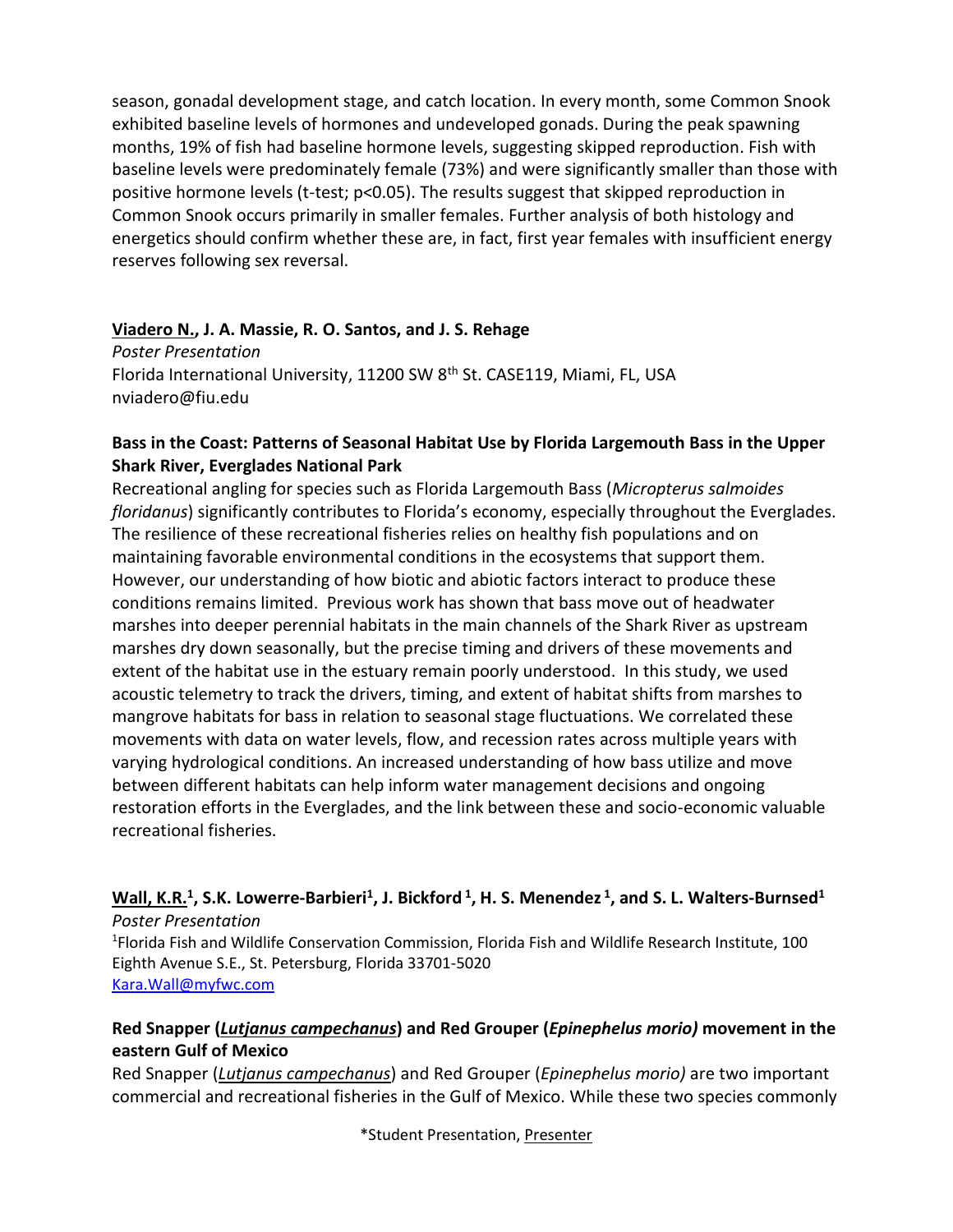cohabit, much remains unknown about their potential spatial and temporal interactions. Using acoustic telemetry, we were able to monitor the survivorship and movement of 60 individual fishes (30 of each species) on natural hardbottom adjacent to the Gulf Steam Pipeline off the coast of Tampa Bay, Florida. Each fish was internally implanted with pressure sensing acoustic tags and monitored using nine Vemco VR2-AR receivers moored at release locations (average depth: 50m). Both species exhibited barotrauma at these depths but had high post-release survivorship, with 96% of both species detected on multiple dates post release. Both species also exhibited high site fidelity with 95% of individuals solely detected on the receiver at their release site and more than 75% detected for 100 days or more. Site fidelity did not differ with spawning seasonality for either species, suggesting these fish do not differentiate spawning habitat and their normal foraging areas. Red Snapper utilized more of the water column compared to Red Grouper, particularly at night. The ability to track movements of these species over relatively long time periods has important implications for management by providing means to assess natural and discard mortality, responses to disturbance events, and the distribution of their life cycles over space and time.

#### **\*Vasbinder,K<sup>1</sup> , C. Ainsworth<sup>1</sup> , G. Zapfe2,, R. Weisberg<sup>1</sup> , and Y. Liu<sup>1</sup>**

*Symposium paper*

<sup>1</sup> University of South Florida College of Marine Science, 830 1st St S, St. Petersburg, FL 33701 <sup>2</sup> National Marine Fisheries Service, Southeast Fisheries Science Center, Pascagoula Laboratory, 3209 Frederic Street, Pascagoula, MS 39567 kmvasbinder@mail.usf.edu

**Larval Vertical Migration Patterns and Their Impact on Larval Dispersal in the Gulf of Mexico** The Gulf of Mexico is home to some of the most economically valuable commercial and recreational fisheries in the United States. Understanding vertical migration patterns of larvae can aid in exploring ways to protect fish populations. Developing predictions of the depths at which larvae are found in the water column provides a clearer picture of how these larvae are traveling within the Gulf of Mexico. In order to predict ontogenetic shifts in the vertical distribution of larvae, Generalized Additive Models (GAM) were built to predict the concentration of larvae present at depth for a range of age classes and taxa of major commercial and recreational fishes in the Gulf of Mexico based on a suite of environmental variables. Each taxa showed a different pattern of vertical migration by age. The models were built using a training data set, and a testing data set was used to make predictions and calculate Pearson's correlation coefficients for each taxa and age class. These depth at age predictions can be used in collaboration with hydrodynamic and ecosystem models, and are currently being utilized in conjunction with circulation data from the hydrodynamic model WFCOM, with the aim of developing larval trajectories and identifying larval source and sink areas for a range of fish taxa.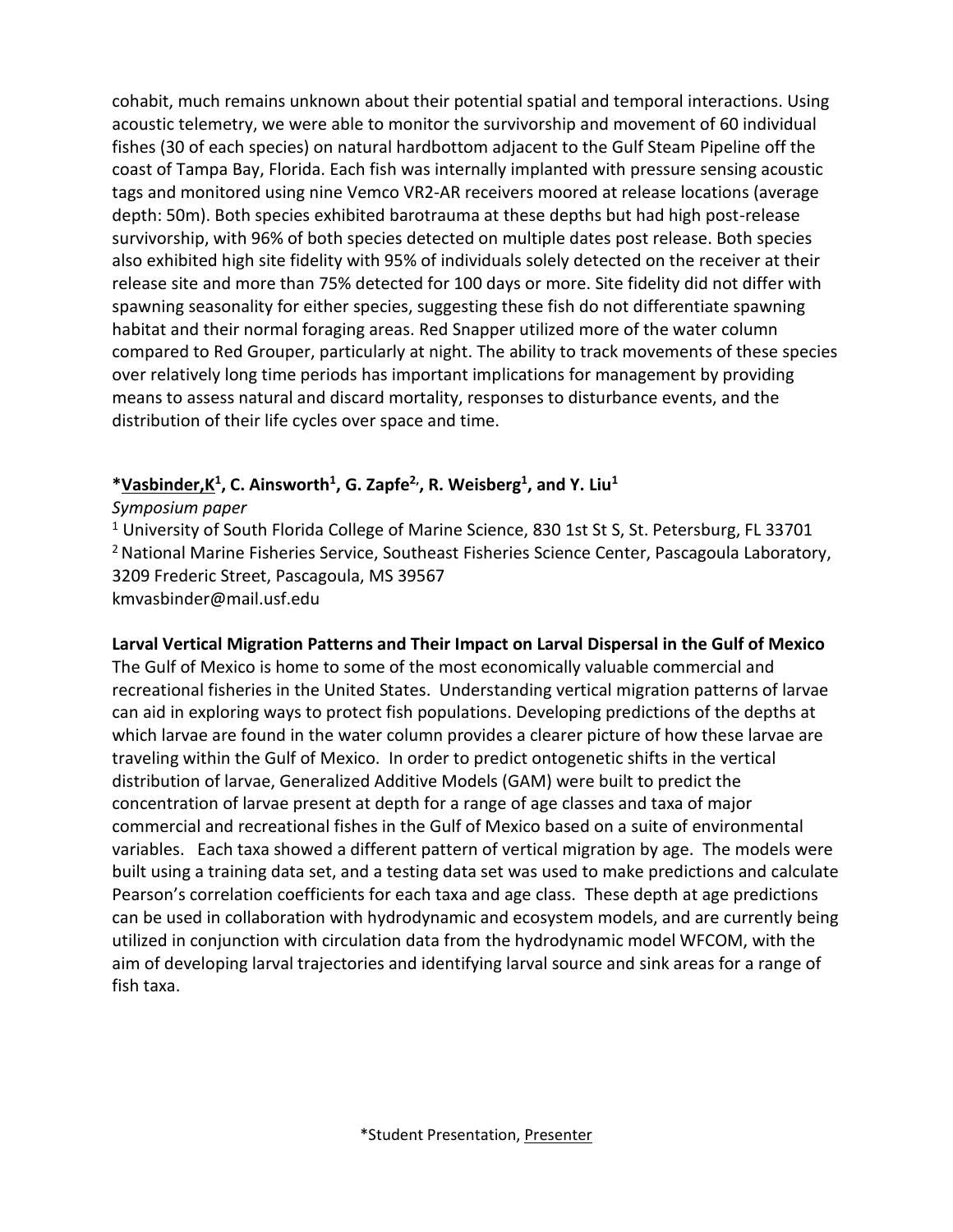#### **\*Vecchio, J.L. <sup>1</sup> and E.B. Peebles<sup>1</sup>**

*Symposium paper* USF College of Marine Science, 830 1st St S, St. Petersburg, FL 33701 [jvecchio@mail.usf.edu](mailto:jvecchio@mail.usf.edu)

#### **Fish eye-lens isotopes as indicators of larval distribution on the West Florida Shelf**

While adult and juvenile reef-fish habitats on the West Florida Shelf (WFS) have been well studied, spawning and larval locations remain poorly understood. The isotopic values (*δ* <sup>13</sup>C and *δ* <sup>15</sup>N) of the inner-most fish eye-lens layer (core) reflect the trophic level and location of the fish during the earliest weeks of life. Here we use the locations, areas, and overlaps of standard ellipses for fish eye-lens cores within  $δ$ <sup>13</sup>C and  $δ$ <sup>15</sup>N bivariate isotope space to infer spawning and larval location patterns on the WFS of four reef-fish species. ). PERMANOVA results (F = 8.42, *p* < 0.001) indicated significant differences in larval distribution among species. We found that the means of both  $δ$ <sup>13</sup>C and  $δ$ <sup>15</sup>N was unique for each species. The Red Grouper larval standard ellipse area was smallest (2.76‰) and mean *δ* <sup>13</sup>C and *δ* <sup>15</sup>N values were lowest (-19.22 ± 0.17 and 6.75 ± 0.11 respectively). In contrast, Black Seabass ellipse area was largest (5.58‰) and mean  $\delta^{13}$ C and  $\delta^{15}$ N values were highest (-18.54 ± 0.2 and 8.20 ± 0.2 respectively Together these data suggest a range of larval distributions and locations for reef-fish species on the WFS. In future, this technique may be combined with data from other analyses, such as fish egg DNA barcoding and larval-transport modeling, to better understand spawning and larval habitat requirements for a wide variety of reef-fish species.

#### **\*Vecchio, J.L. 1 , C.D. Stallings<sup>1</sup> , J.S. Curtis1,2, A.A. Wallace<sup>1</sup> , and E.B. Peebles<sup>1</sup>**

*Poster Presentation* <sup>1</sup>USF College of Marine Science, 830 1st St S, St. Petersburg, FL 33701 <sup>2</sup>UCSB Department of Ecology, Evolution, and Marine Biology, Santa Barbara, CA 93106 [jvecchio@mail.usf.edu](mailto:jvecchio@mail.usf.edu)

#### **The** *δ* **<sup>15</sup>N in teleost muscle and liver tissue varies predictably and can be used as an indicator of site fidelity**

We investigated the δ<sup>15</sup>N offset between two tissue types, skeletal muscle (relatively slow turnover rate) and liver (relatively fast turnover rate;  $\delta^{15}N_{M\text{-}1}$ ), as an indicator of marine fish site fidelity at a timescale of weeks-to-months. We calculated  $\delta^{15}N_{M\text{-}L}$  from twelve published studies of captive marine teleost species that were in isotopic equilibrium with their experimental diets. Equilibrium δ<sup>15</sup>N<sub>M-L</sub> was 1.67 ± 0.14 (mean ± SE) with a 95% confidence interval of 1.37– 1.97‰. Variation around the mean equilibrium  $\delta^{15}N_{M-L}$  value did not correlate with size, trophic level, tail aspect ratio, or water temperature. We used the 95% confidence interval for δ<sup>15</sup>N<sub>M-L</sub> as a baseline for comparing the δ<sup>15</sup>N<sub>M-L</sub> values from eight wild-caught fish species comprising a range of expected site fidelity behaviors (including consuming migratory vs. stationary prey), captured from Florida, USA continental-shelf waters. The *δ* <sup>15</sup>NM-L values from five species were not different from the equilibrium-offset value, reflecting a lack of isoscape-scale movements by these predatory species and their prey during recent months, consistent with the literature. In contrast, the mean δ<sup>15</sup>N<sub>M-L</sub> values for three other species were all lower than the equilibrium offset value, indicating either these predatory species or their prey had recently moved along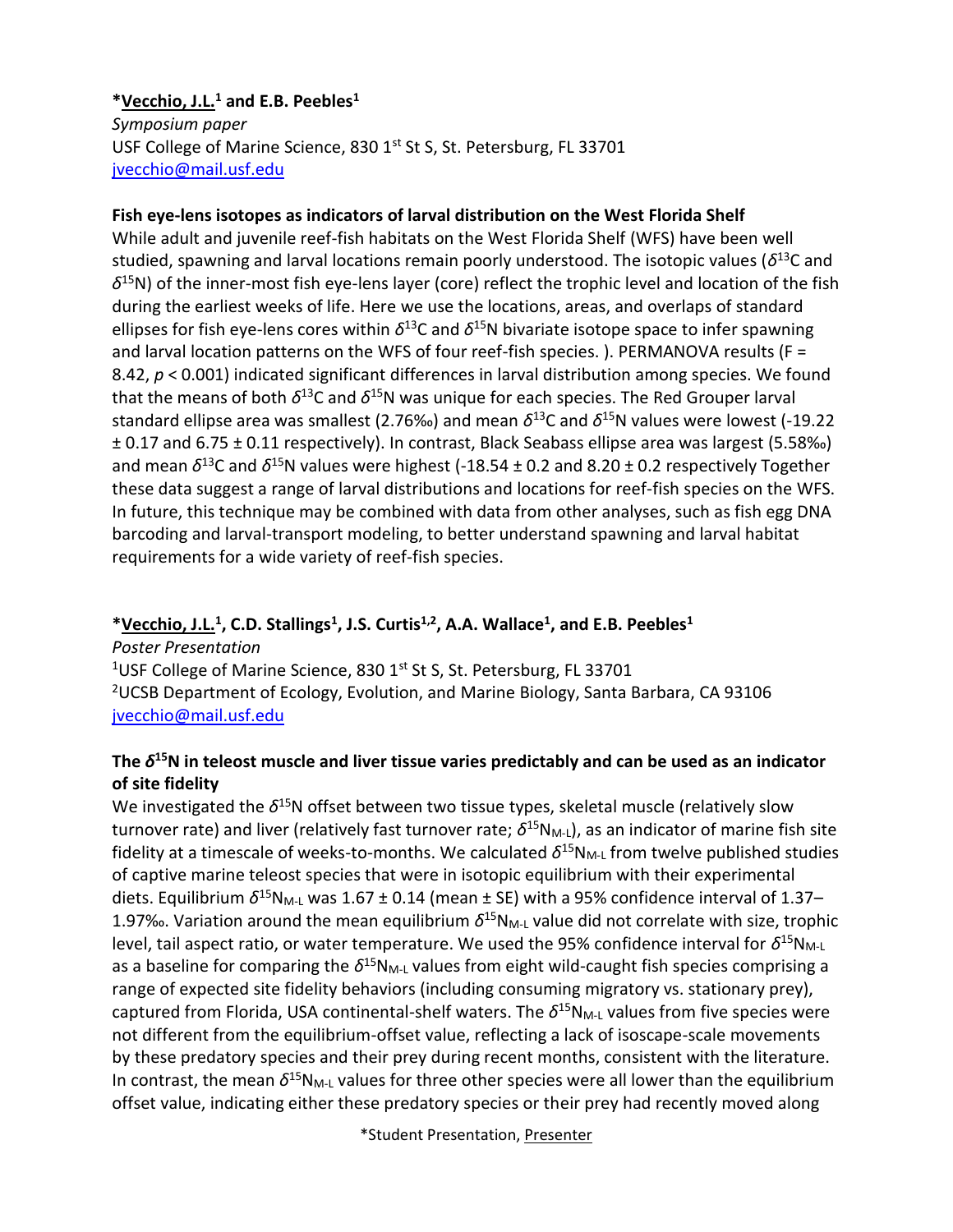the δ<sup>15</sup>N gradient. All species with δ<sup>15</sup>N<sub>M-L</sub> values lower than equilibrium are generalist predators that consume mixed diets of migratory forage fishes and benthos. As a method,  $\delta^{15}N_{M-L}$  appears to be useful for identifying short-term movements of marine teleosts or their prey and has the potential for widespread application.

#### **Weather, E<sup>1</sup> , R. T. Munnelly<sup>1</sup> , T.S. Switzer<sup>1</sup> , and S.F. Keenan<sup>1</sup>**

*Symposium Paper* <sup>1</sup>Florida Fish and Wildlife Conservation Commission, Fish and Wildlife Research Institute, 100 8th Ave. SE, St. Petersburg, FL 33701 eric.weather@myfwc.com

#### **The incorporation of hydroacoustics into reef fish video surveys in the eastern Gulf of Mexico**

The Florida Fish and Wildlife Research Institute (FWRI) conducts a stratified random video survey to determining relative abundance of reef fish in the eastern Gulf of Mexico. As part of a collaborative survey with the National Marine Fisheries Service, FWRI has collected and processed thousands of videos that have provided habitat-specific, relative abundance data for numerous species occupying a variety of reef habitats. While these data are useful in determining temporal trends, estimates of absolute abundance remain a high priority for fisheries managers and ecosystem modelers. Further site-specific information regarding the total volume of water sampled along with a precise estimate of fish density at sampling sites is needed to derive estimates of absolute abundance. Accordingly, the FWRI survey is utilizing hydroacoustic technology in concert with video data. Hydroacoustics can mitigate visibility and field-of-view limitations associated with video-based sampling and provide a spatially-explicit characterization of abundance and biomass. A Simrad EK80 multi-frequency split-beam sonar is used to collect backscatter data around habitat-specific camera deployments. Broad-scale and fine-scale surveys are conducted to investigate changes in biomass distribution relative to gear deployment as well as the temporal impacts of attraction relative to the baited camera array. Mean volume backscatter (Sv) and single-target (TS) estimates will be used to calculate total fish density associated with several natural and artificial habitats. In addition to the split-beam sonar water column survey, a Kongsberg M3 multi-beam sonar is incorporated into the acoustic array to conduct high-resolution seafloor mapping at each site. These data will be used to provide further insight into the characteristics of sampled habitats and aid in the development of a more comprehensive habitat classification across all organizations involved in the cooperative Gulf of Mexico reef-fish survey.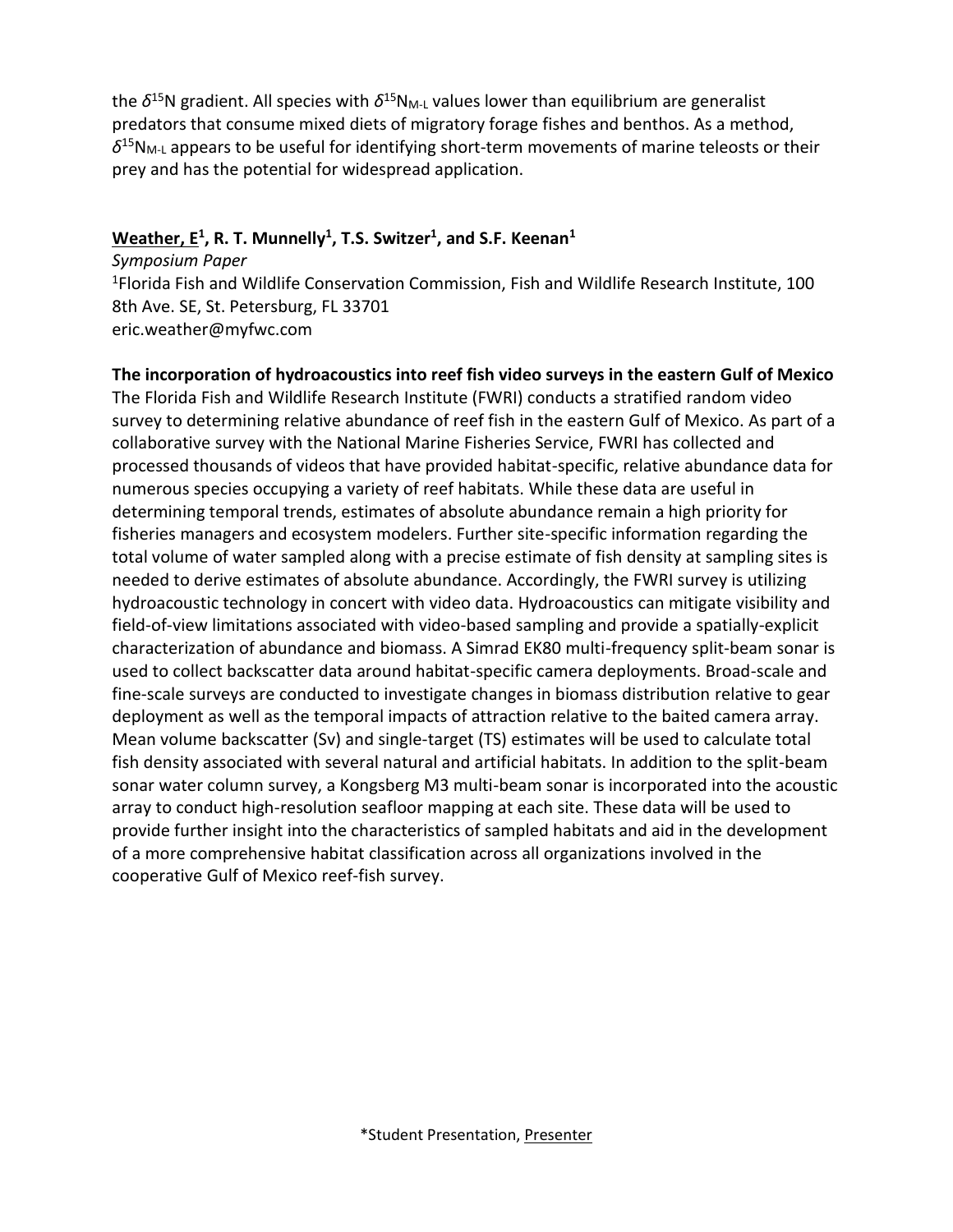#### **\*Weeks, K.<sup>1</sup> and Tharp, R.<sup>1</sup>**

*Poster Presentation* <sup>1</sup>The University of Tampa, 401 W. Kennedy Blvd. Tampa, FL 33606 [kassandra.weeks@spartans.ut.edu,](mailto:kassandra.weeks@spartans.ut.edu) [ryan.tharp@spartans.ut.edu](mailto:ryan.tharp@spartans.ut.edu)

#### **Stomach Content Analysis of** *Cichlasoma urophthalmus* **(Mayan Cichlid) in the Tampa Bay Watershed**

Throughout their native range in Central America, Mayan Cichlids (*Cichlasoma urophthalmus*) have been documented to have a generalist diet consisting of mainly fishes and invertebrates, as well as plant material. In the Everglades ecosystem, invasive populations of Mayan Cichlids also displayed an omnivorous diet. Little is known about the ecology of invasive Mayan Cichlids in the fresh and brackish water habitats in the Tampa Bay watershed. During the summer and fall of 2018, adult and juvenile Mayan Cichlids were collected via hook-and-line with artificial lures or with cast nets in the Hillsborough River and Little Manatee River. Fish were fixed in 10% formalin, dissected, and stomach contents were sorted and preserved in 70% ethanol. After sorting, stomach contents were identified to the lowest taxonomic level possible and an Index of Relative Importance (IRI) was calculated for each taxon. To date, the highest IRI values calculated for stomach contents of Mayan Cichlids collected in the Tampa Bay watershed were associated with gastropod mollusks. Future work will include additional field collections from more sites and a larger number of fish collected per site. It is hoped that sufficient samples will be collected of both juvenile and adult Mayan Cichlids that any ontogenetic shifts in their trophic ecology in the Tampa Bay watershed will be identified.

#### **Weidner, T., D. Gandy, S. Parks, and T. Switzer**

*Symposium Presentation*

Florida Fish and Wildlife Conservation Commission, Fish and Wildlife Research Institute, 100 8<sup>th</sup> Avenue SE, St. Petersburg, FL 33701 Tiffany.Weidner@myfwc.com

#### **Evaluating sampling bias in estimates of size composition of four managed reef fishes as determined from underwater stereo-video surveys**

The use of stereo baited remote underwater video (S-BRUV) arrays to assess reef fish populations in the Gulf of Mexico has increased in recent years as a critical fisheriesindependent survey tool. Video surveys allow for the *in situ* characterization of reef microhabitats while providing a minimally invasive approach to quantifying the abundance of reef fishes. The incorporation of stereo imagery into these surveys also provides precise and relatively unbiased size composition data compared to other gear types that are inherently size selective (e.g. traps and hooked gear). Since 2008, the Florida Fish and Wildlife Research Institute (FWRI) in conjunction with the National Marine Fisheries Service (NMFS) has monitored reef fish populations in the eastern Gulf of Mexico using S-BRUV arrays. Standard protocols involve recording measurements of managed reef fishes from a single screen shot where the greatest number of measurements could be made for that species (a.k.a., MaxN method). However, the validity of this method in providing an accurate representation of reef fish size structure has not been well tested. This study compared the size composition of four